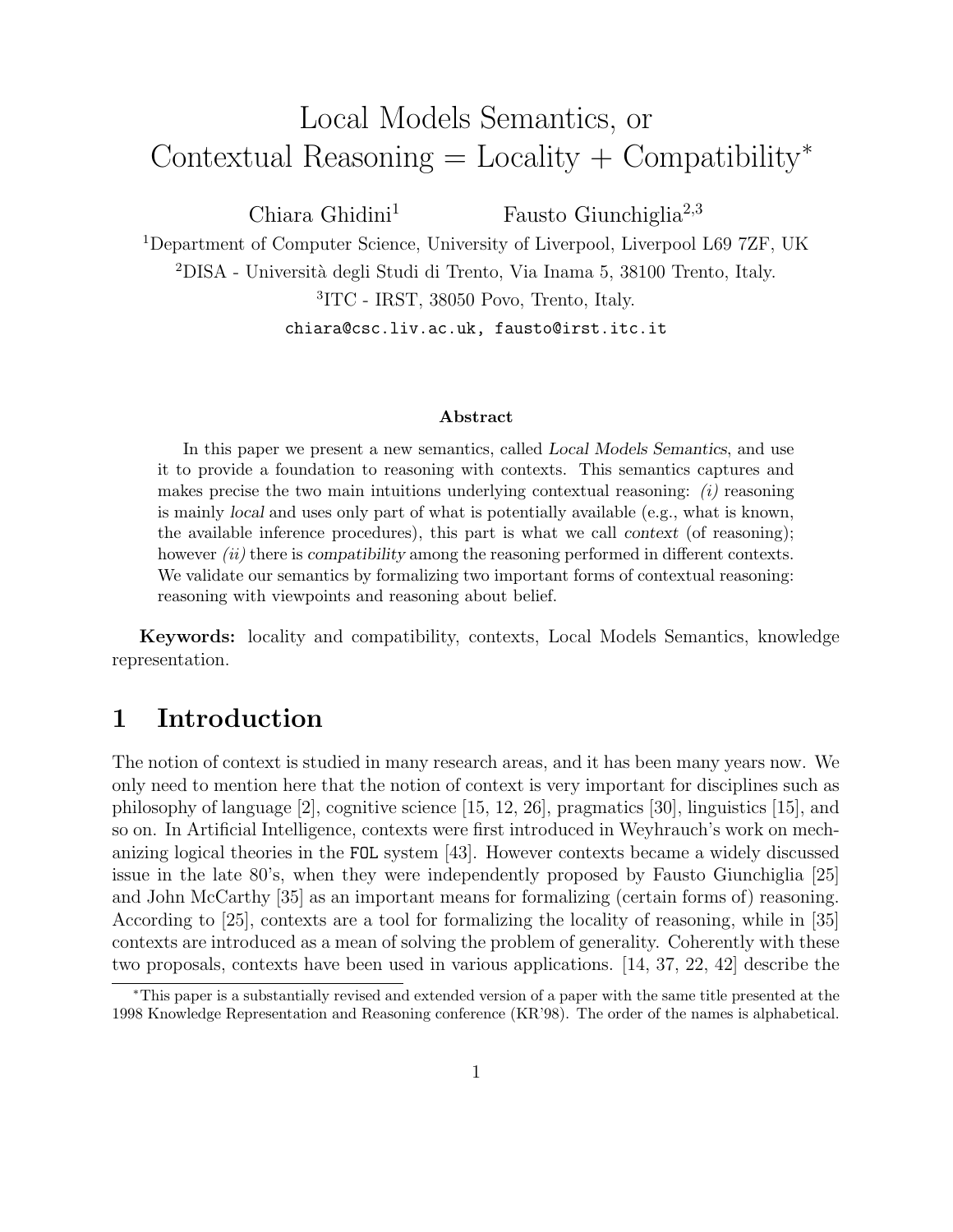use of contexts in dealing with issues concerning the integration of heterogeneous knowledge and data bases. In [27] contexts are used for formalizing meta reasoning and propositional attitudes. In [1] contexts are used in the formalization of reasoning with viewpoints. [5] formalizes context-based common-sense reasoning. In [28, 24, 3, 16, 19] contexts are used to formalize theoretical issues concerning reasoning about beliefs, whereas in [4, 9] contexts are used to model different aspects of agents and multi-agent systems. [39, 38, 21] describe the use of contexts for the modeling of dialog, argumentation, and information integration in electronic commerce. Finally, the largest common-sense knowledge-base, CYC [33], implements and exploits an explicit notion of context [31].

Despite the plethora of different approaches, formalizations, and applications, two are the main intuitions underlying the use of context. We state these two intuitions as the following two principles:

- **Principle 1 (of Locality)**: reasoning uses only part of what is potentially available (e.g., what is known, the available inference procedures). The part being used while reasoning is what we call context (of reasoning);
- Principle 2 (of Compatibility): there is compatibility among the kinds of reasoning performed in different contexts.

The goal of this paper is to describe and motivate a new semantics, called Local Models Semantics, which formalizes the two principles listed above, and that we propose as a foundation for contextual reasoning. The core definitions are given in Section 3. To make the presentation clearer, but also to show the generality of the approach, we informally describe, and then formalize using Local Models Semantics, two important examples of contextual reasoning, namely *reasoning with viewpoints*, and *reasoning about belief*. This material is covered in Sections 2 (informal presentation) and 4 (formalization using Local Models Semantics).

In previous papers, various proof-theoretic formalizations of contextual reasoning have been proposed (see [36, 7, 6, 25, 31, 1]). One such axiomatization are Multi-Context Systems (also described as Multi-Language Systems, when there was a bigger interest in analyzing the structure of languages) [25, 23, 27]. To make the paper more self-contained, but also "to close the loop", in the second part of this paper, we analyze the relation existing between Local Models Semantics and Multi-Context Systems (MC systems from now on). In particular, in Section 5 we briefly overview the basic notion of MC systems and show how MC systems capture, at the proof-theoretic level, the notions of locality and compatibility. In Section 6 we give a formalization, in terms of MC systems, of reasoning with viewpoints and of reasoning about belief. The technical results are given in the Appendixes, which contain the proofs of correctness and completeness results between the MC systems defined in Sections 6.1 and 6.2 and the classes of models defined in Sections 4.1 and 4.2, respectively. We conclude with a short comparison with other frameworks for the formalization of reasoning with contexts.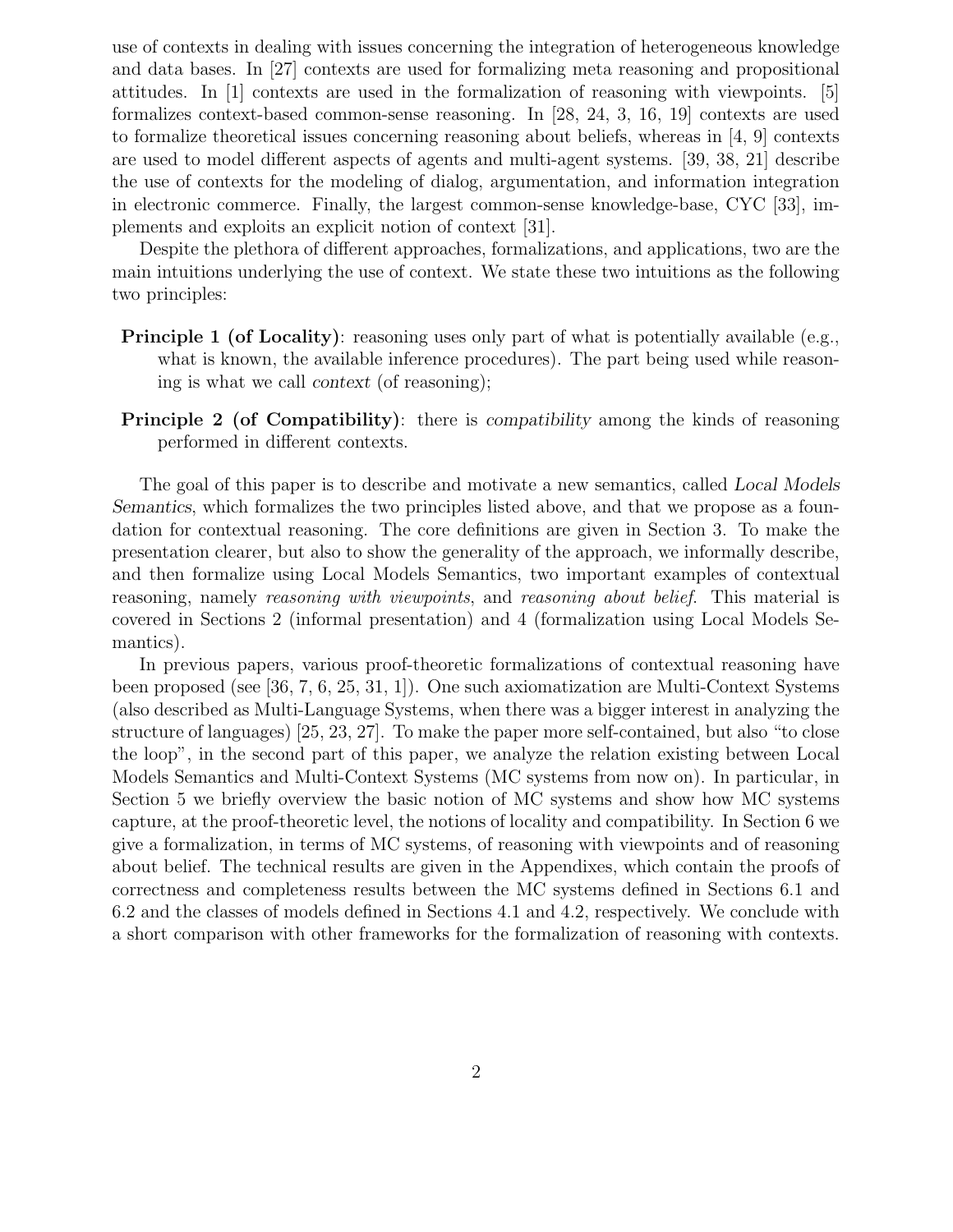### 2 Two examples

The examples introduced in this section are used throughout the paper to discuss and illustrate the ideas and the formalization of contextual reasoning we propose.

### 2.1 Reasoning with viewpoints

Consider the scenario of Figure 1. There are two observers,  $Mr.1$  and  $Mr.2$ , each having a



Figure 1: The magic box.

partial viewpoint of a box. The box consists of six sectors, each sector possibly containing a ball. There cannot be balls hidden from the view of an observer. The box is "magic" and observers cannot distinguish the depth inside it. Figure 2 shows what  $Mr.1$  and  $Mr.2$  can see in the scenario depicted in Figure 1.



Figure 2: Mr.1 and Mr.2's contexts.

In this example we have two contexts, each context describing what an observer sees (its viewpoint) and the consequences that it is able to draw from it. The content of the two contexts is graphically represented in Figure 2.

**Locality.** Both  $Mr.1$  and  $Mr.2$  have the notions of a ball being on the right or on the left. However these two notions are different and we may have a ball which is on the right for Mr.1 and not on the right for Mr.2. Furthermore  $Mr.2$  has the notion of "a ball being in the center of the box" which is meaningless for  $Mr.1$ .

**Compatibility.** The contents of  $Mr.1$  and  $Mr.2$ 's contexts are obviously related. The relation is a consequence of the fact that  $Mr.1$  and  $Mr.2$  see the same box. Figure 3 shows all the possible contexts for  $Mr.1$  and  $Mr.2$ , and gives all their possible compatible combinations. Notice that we can describe this situation by listing all the possible compatible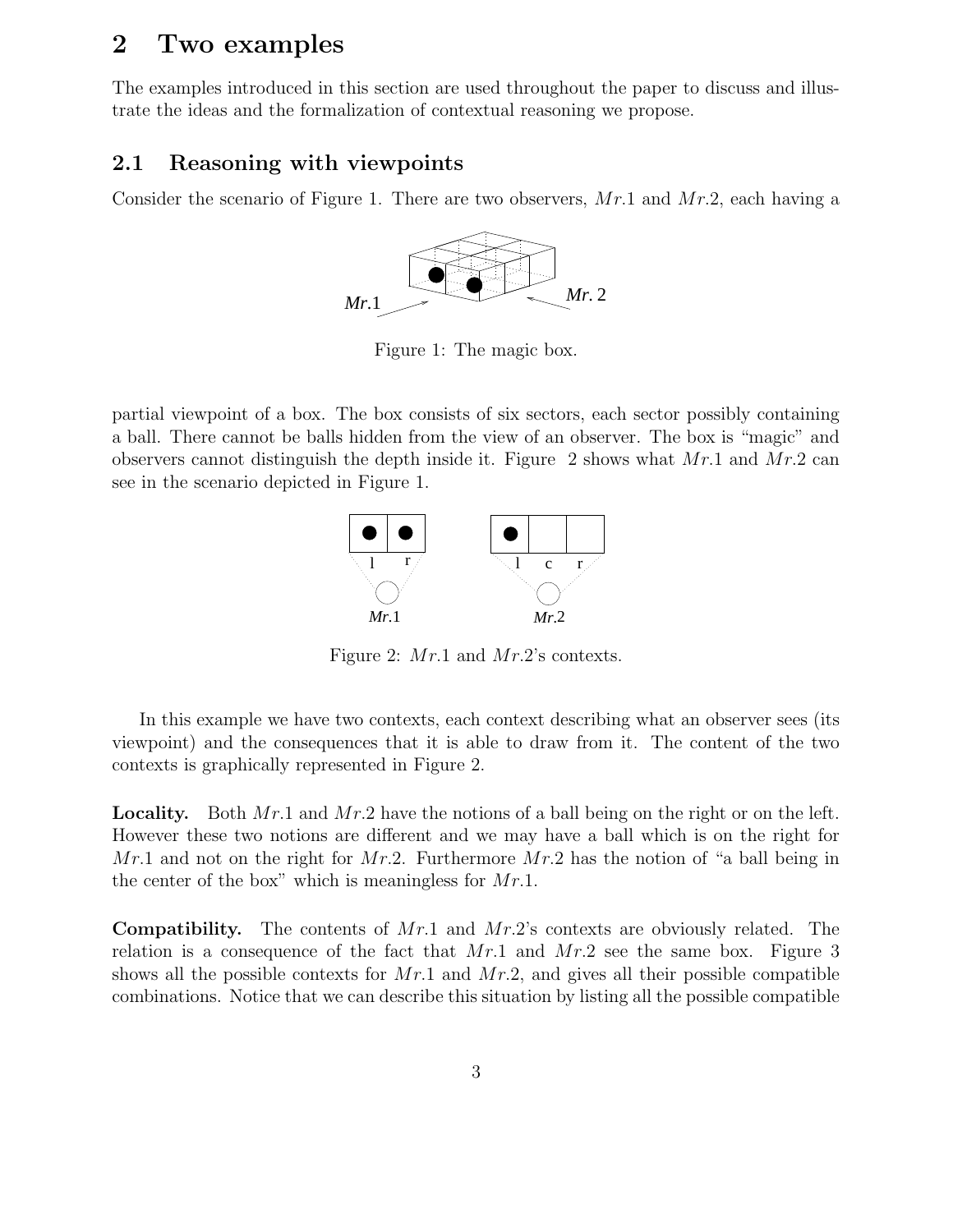

Figure 3: Compatible contexts of Mr.1 and Mr.2.

pairs (as they are represented in Figure 3), or we can describe it more synthetically using descriptions like: "if  $Mr.1$  sees at least a ball then  $Mr.2$  sees at least a ball".

Notice that the most straightforward formalization of this example would be a direct axiomatization of the box as a two-dimensional grid.  $Mr.1$  and  $Mr.2$ 's views and contexts could then easily be constructed by projecting the grid in two one-dimensional views. Locality and compatibility would be guaranteed by construction. However this approach is based on the hypothesis that we have a complete description of the world (the box in this case), and that we can use it to build views of the world itself. This is not always the case. Quite often there are only partial views and only a partial or approximate view of the world can be reconstructed. This is, in fact, also the case for the magic box scenario depicted in Figure 1. Consider, for instance, the situations depicted in Figure 4. These two different situations cannot be distinguished by the two observers. The unique pair of compatible contexts associated to the two different situations in Figure 4 is the one marked with "\*" in Figure 3. To



Figure 4: Indistinguishable situations.

obtain a complete description of the magic box, one also needs a third view from the top (as a matter of fact, the top view by itself provides a complete description of the balls contained into the magic box, as long as the box is only one cube deep).

An important application domain where we may or may not have a complete description of the world is the development and integration of data or knowledge bases. In a relational, possibly distributed, data base there is (assumed to be) a complete description of the world, and views are built by filtering out, and appropriately merging together, part of the available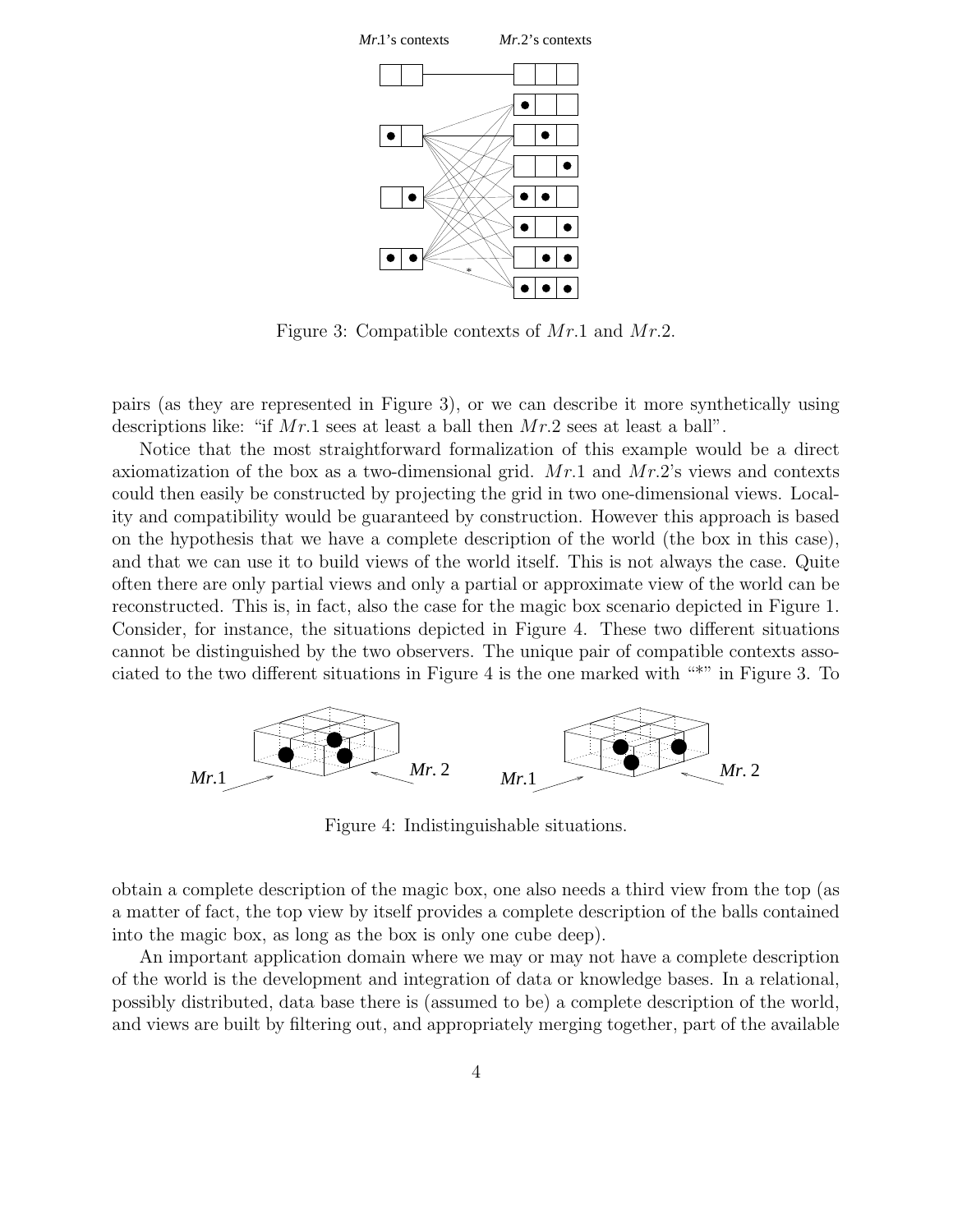information. On the other hand, a federation of heterogeneous data or knowledge bases, possibly developed independently, can be seen as a set of views of an ideal data base which is often impossible or very complex to reconstruct completely. The work in [22, 20] starts from this observation, further develops the semantics defined in this paper, and gives foundations to the various forms of federations described in, e.g.,[14, 37].

### 2.2 Reasoning about belief

Let us consider the situation of a single agent  $a$  (usually thought of as the computer itself or as an external observer) who is acting in a world, who has beliefs about this world and also beliefs about its own beliefs, and it is able to reason about them. We formalize beliefs about beliefs by exploiting the notion of belief context. The intuition is that a belief context formalizes the "mental image" that a has of itself, or the "mental image" that it has of the "mental image" of itself, or . . . . One more nesting of the belief operator corresponds to one more nesting in the structure of "mental images" (contexts).

Belief contexts are organized in a chain (see Figure 5). We call  $a$  the root context; this



Figure 5: The context structure of beliefs in a scenario with a single agent.

context represents the beliefs of a. The context aa formalizes the beliefs that a ascribes to itself. Iterating the nesting, the context aaa formalizes the beliefs of a about the beliefs about its own beliefs, and so on. Let us consider only a and aa in Figure 5, that is, the situation with an agent a having beliefs about its own beliefs.

Locality. The belief contexts tagged with a and aa are described using different languages. For instance a has a notion of "believing something" which aa doesn't have. The interpretation of a formula depends on the context we consider. For instance the sentence "it is raining" in the context a expresses the fact that, in the representation of the world made by the agent a, it is raining. The same sentence "it is raining" in the context aa expresses the fact that the agent  $\alpha$  ascribes to itself the belief that it is raining. Notice also that, in general, a and aa may contain different beliefs about the world.

Compatibility. The contents of different contexts are obviously related. These relations, which in principle can be very different, express how  $a$ 's beliefs and the beliefs that a ascribes to itself are connected. An obvious relation is the following: if a sentence of the form  $\phi$  is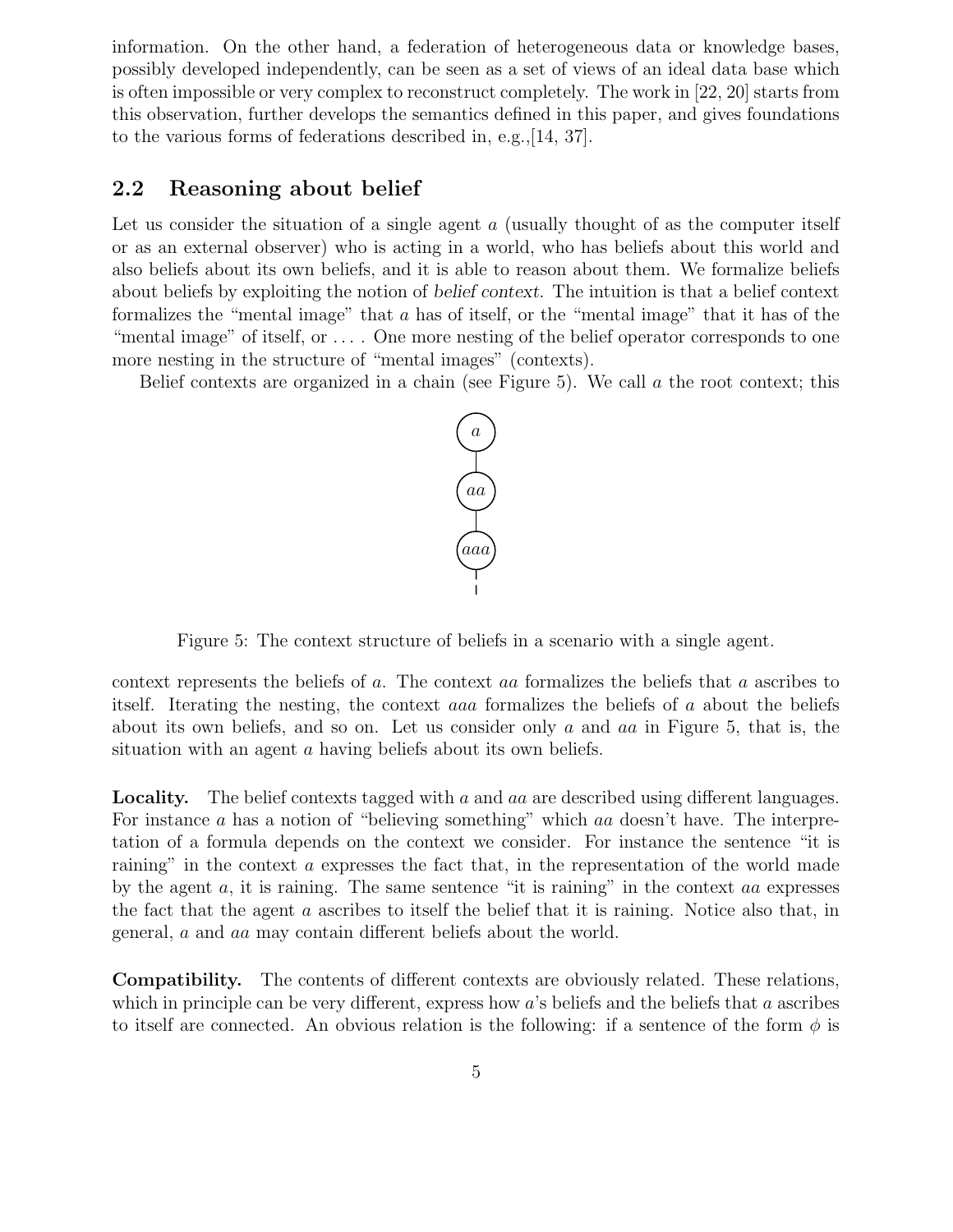in aa, then a sentence of the form "I believe that  $\phi$ " is in a. In this case we say that a is a correct observer (w.r.t. the sentence "I believe that  $\phi$ "). Another situation is when a sentence of the form  $\phi$  is in aa, only if a sentence of the form "I believe that  $\phi$ " is in a. In this case we say that a is a complete observer (w.r.t. the sentence "I believe that  $\phi$ "). A taxonomy of the possible relations involving belief about belief is introduced in [28] and then refined in [24]. In these papers the authors show that, depending on the relations among different contexts, the agent a has different reasoning capabilities.

These observations about locality and compatibility can be easily generalized to consider a chain of any depth or to consider a multi-agent scenario, where each agent comes with its, usually different, language, knowledge base, and reasoning capabilities. Figure 6 shows



Figure 6: The context structure of beliefs in a scenario with two agents.

the structure of contexts in a multi-agent scenario where an external observer  $\epsilon$  ascribes a collection of beliefs to two agents a and  $b$ <sup>1</sup>. The contexts tagged with a, and b, represent the beliefs that  $\epsilon$  ascribes to a and b, respectively; the contexts tagged with aa, and ab, represent the mental images that  $a$  has of its own beliefs and of the beliefs of  $b$ , respectively (from the point of view of  $\epsilon$ ), and so on. For a more detailed description of this structure, a good reference is [9], where belief contexts are used to solve a well-known puzzle involving reasoning about belief and ignorance, namely the Three-Wise-Men problem.

An important application of the ideas and intuitions briefly illustrated in this section is the specification and development of complex agents platforms. The approach described above, first proposed in [24], is now current practice in much of the work in agent technology (see, e.g., [4, 16, 38, 39, 41]).

### 3 Local Models Semantics

We define in turn the notions of local model and model, context, local satisfiability and satisfiability, and logical consequence.

<sup>&</sup>lt;sup>1</sup>Taking a realistic attitude one might safely assume that  $\epsilon$  describes what is actually true in the real world.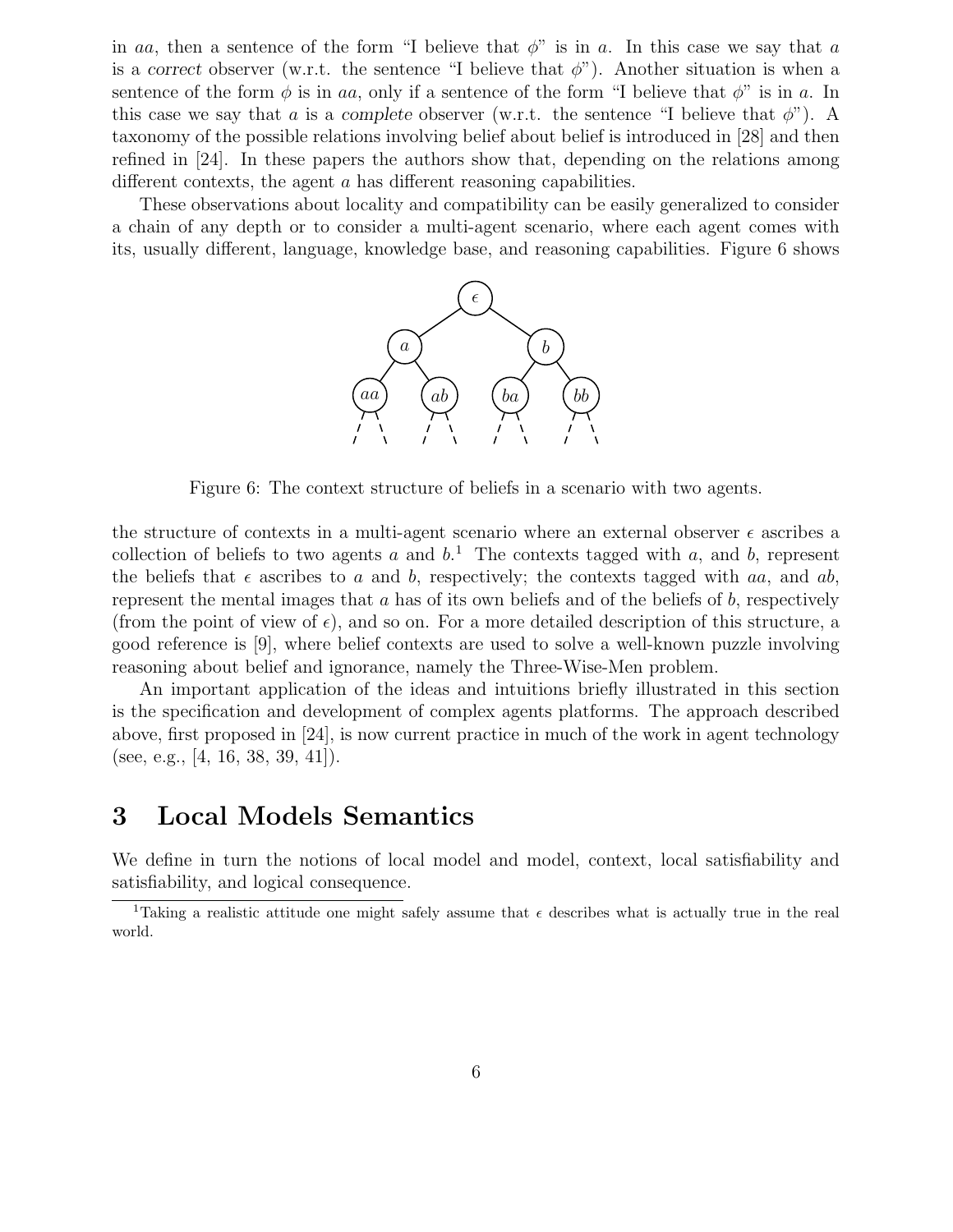### 3.1 Local models and models

Let  ${L_i}_{i\in I}$  be a family of languages defined over a set of indexes I (in the following we drop the index  $i \in I$ ). Intuitively, each  $L_i$  is the (formal) language used to describe what is true in a context. For the purpose of our work we suppose that  $I$  is (at most) countable. Let us restrict ourselves to (classes of) first order languages. Let  $M_i$  be the class of all the models (interpretations) of  $L_i$ . We call  $m \in M_i$  a local model (of  $L_i$ ).

A compatibility sequence **c** (for  $\{L_i\}$ ) is a sequence

$$
\mathbf{c} = \langle \mathbf{c}_0, \mathbf{c}_1, \dots, \mathbf{c}_i, \dots \rangle
$$

where, for each  $i \in I$ ,  $\mathbf{c}_i$  is a subset of  $M_i$ . We call  $\mathbf{c}_i$  the *i*-th element of  $\mathbf{c}$ . If  $I = \{1, 2\}$ , we call c a (compatibility) pair.

A compatibility relation C (for  ${L_i}$ ) is a set  $C = {c}$  of compatibility sequences c. Formally, let  $\prod_{i\in I} 2^{\overline{M}_i}$  be the Cartesian product of the collection  $\{2^{\overline{M}_i} : i \in I\}$ .<sup>2</sup> The compatibility relation  $C$  is a relation of type

$$
\mathbf{C} \subseteq \prod_{i \in I} 2^{\overline{M}_i}
$$

A model is a compatibility relation which contains at least a sequence and does not contain the sequence of empty sets.

**Definition 3.1 (Model)** A model (for  $\{L_i\}$ ) is a compatibility relation C such that:

- 1.  $\mathbf{C} \neq \emptyset$ ;
- 2.  $\langle \emptyset, \emptyset, \ldots, \emptyset, \ldots \rangle \notin \mathbf{C}$ .

Conditions 1. and 2. eliminate meaningless compatibility relations and sequences, namely totally inconsistent context structures. In the following we write C to mean either a compatibility relation or a model, the context always makes clear what we mean. Figure 7 gives a graphical representation of the construction we perform with  $I = \{1, 2, 3\}$ . We start from  $L_1, L_2$ , and  $L_3$ . Then, we associate each  $L_i$  with a set  $M_i \subseteq \overline{M}_i$  of local models. Usually  $M_i \subset M_i$ . Finally, we pair local models inside compatibility pairs and then compatibility sequences. The resulting compatibility relation is our model. Local models describe what is locally true. Compatibility sequences put together local models which are "mutually compatible", consistently with the situation we are describing (see Example 3.1 below). Compatibility relations and models are sets of "mutually compatible" sequences of local models.

Example 3.1 The construction described in Figure 7 can be used to "build" the situation described in Figure 3. First, we define the two languages  $L_1$  and  $L_2$  describing the views of Mr.1 and Mr.2, respectively. Both  $L_1$  and  $L_2$  are two propositional languages,  $L_1$  describing that a ball can be on the left or on the right, and  $L_2$  describing that a ball can be on the

<sup>&</sup>lt;sup>2</sup>Formally, the Cartesian product of a collection  $\{X_i : i \in I\}$  of sets is denoted by  $\prod_{i \in I} X_i$  and it is defined as the set of all functions f with domain I such that  $f(i) \in X_i$  for all  $i \in I$ .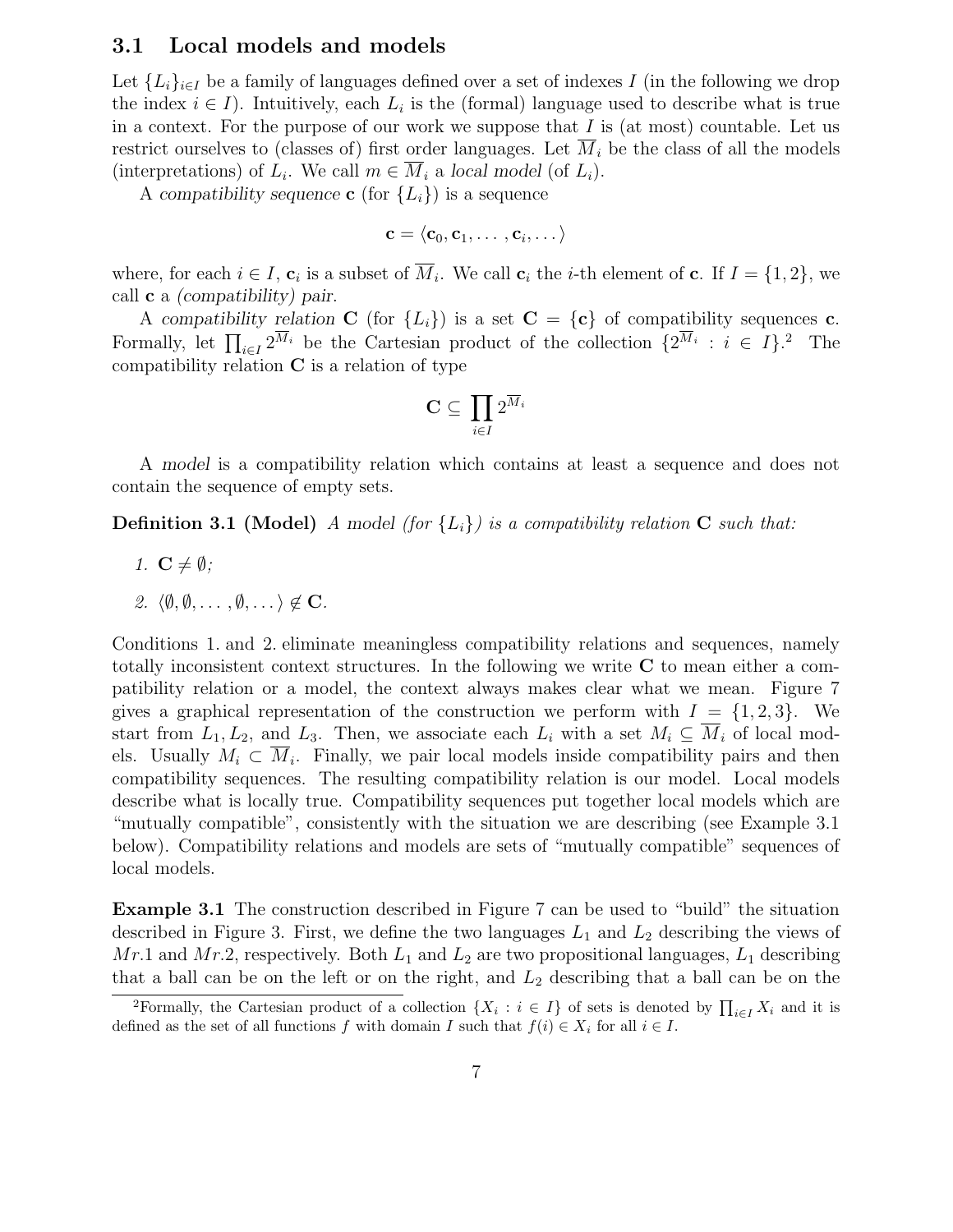

Figure 7: The construction of a model.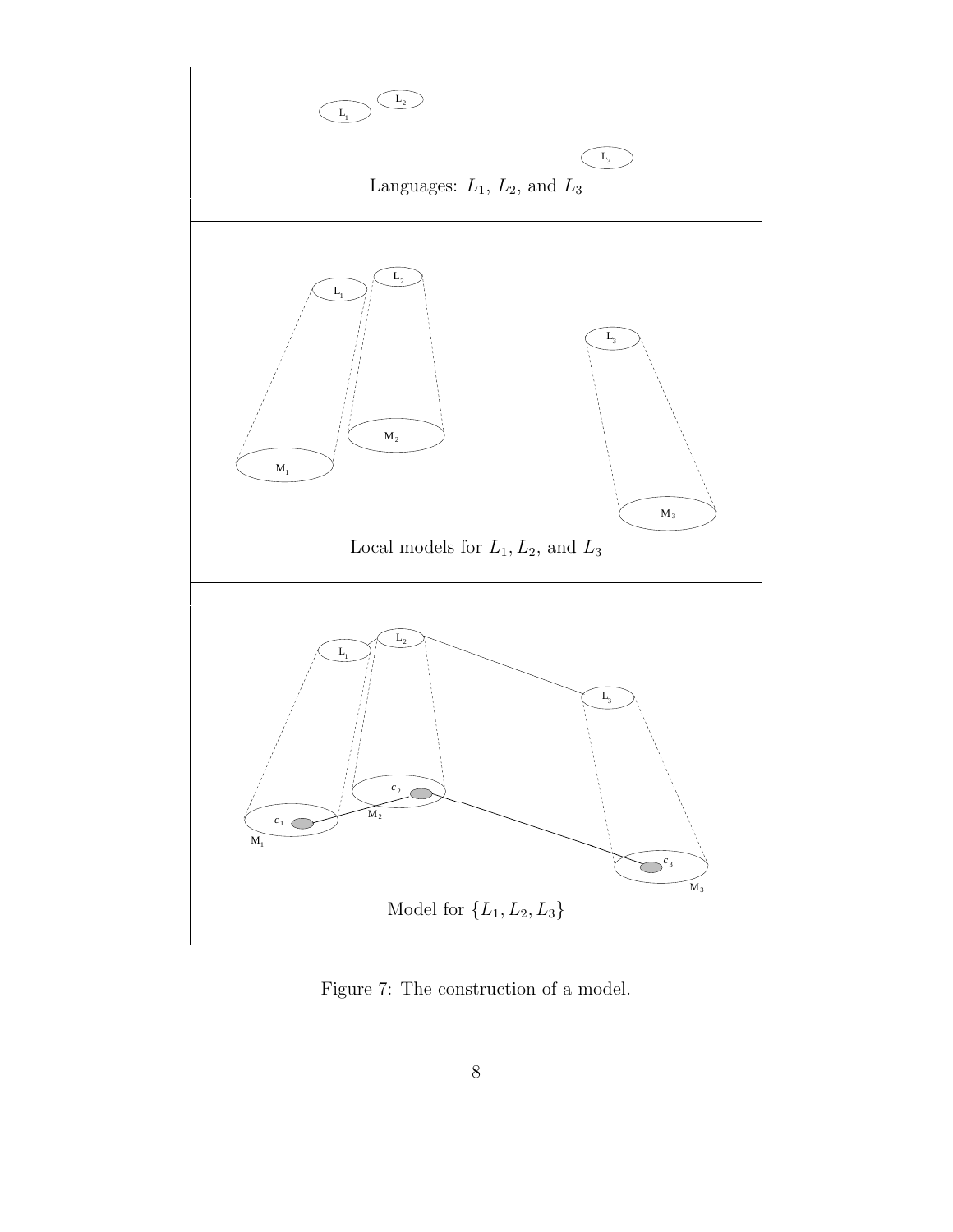left, in the center, or on the right. Second, we construct all the possible situations (models) for  $L_1$  and  $L_2$ . This leads to the definition of the four situations (models) for  $L_1$  depicted on the lefthand side in Figure 3, and of the eight possible situations (models) for  $L_2$  depicted on the righthand side in Figure 3. Finally, we construct all the compatibility pairs. Figure 3 graphically represents all the possible pairs whose elements are singleton sets.

Notice that linking local models inside a compatibility relation may force us to throw away some of them. Consider, for instance, the case where we restrict the possible situations in Figure 3 to the local models for  $Mr.1$  which allow for exactly one ball. This fact, together with the definition of compatibility existing between the views of the two observers, forces us to throw away all the pairs, and corresponding local models for  $Mr.2$ , which allow for zero balls (see Figure 3).

Given a family of languages  $\{L_i\}$ , different subclasses of models may be defined, depending on the definition of compatibility relation. Different compatibility relations model different situations. We introduce here two general classes of models which will be used throughout the paper.

Definition 3.2 (Chain and chain model) A compatibility sequence c is a chain if  $|c_i|=1$ for each  $i \in I$ . A model **C** is a chain model if all the **c** in **C** are chains.

**Definition 3.3 (Weak chain and weak chain model)** A compatibility sequence c is a weak chain if  $|c_i| \leq 1$  for each  $i \in I$ . A model  $C$  is a weak chain model if all the c in C are weak chains.

### 3.2 Contexts

Given a model  $\mathbf{C} = \{ \langle \mathbf{c}_0, \mathbf{c}_1, \dots, \mathbf{c}_i, \dots \rangle \}$  we formally define a context to be any  $\mathbf{c}_i$ , namely the set of local models  $m \in M_i$  allowed by **C** within any particular compatibility sequence.

The intuition underlying the definition of context is that, semantically, a context consists of that set of models which capture exactly those facts which are locally true, given also the constraints posed by the local models of other contexts in the same compatibility sequence, as allowed by a given compatibility relation. Notice that this notion of context is the semantic formalization of the notion of context intuitively introduced in Principle 1 in Section 1. Notice also that defining a context as a set of models (instead of a single model) enables us to formalize it as a partial object, as explicitly required in, e.g., [25, 34]. This is a key difference with possible worlds [32], which are complete objects (in the sense that a formula is either true or false in a world). We illustrate the advantage of having contexts as partial objects by using the following example.

Example 3.2 Consider the slightly modified magic box scenario depicted in Figure 8, where  $Mr.2$  is able to see only one box sector and knows that there are two sectors behind the wall. In this scenario  $Mr.2$  is able to distinguish only two situations: there is a ball on the left, and there is no ball on the left. The fact that  $Mr.2$  is uncommitted to whether there is a ball in a sector behind the wall is formalized by having the sentence "there is a ball on the right" true in some local models representing  $Mr.2$ 's view and false in others. In the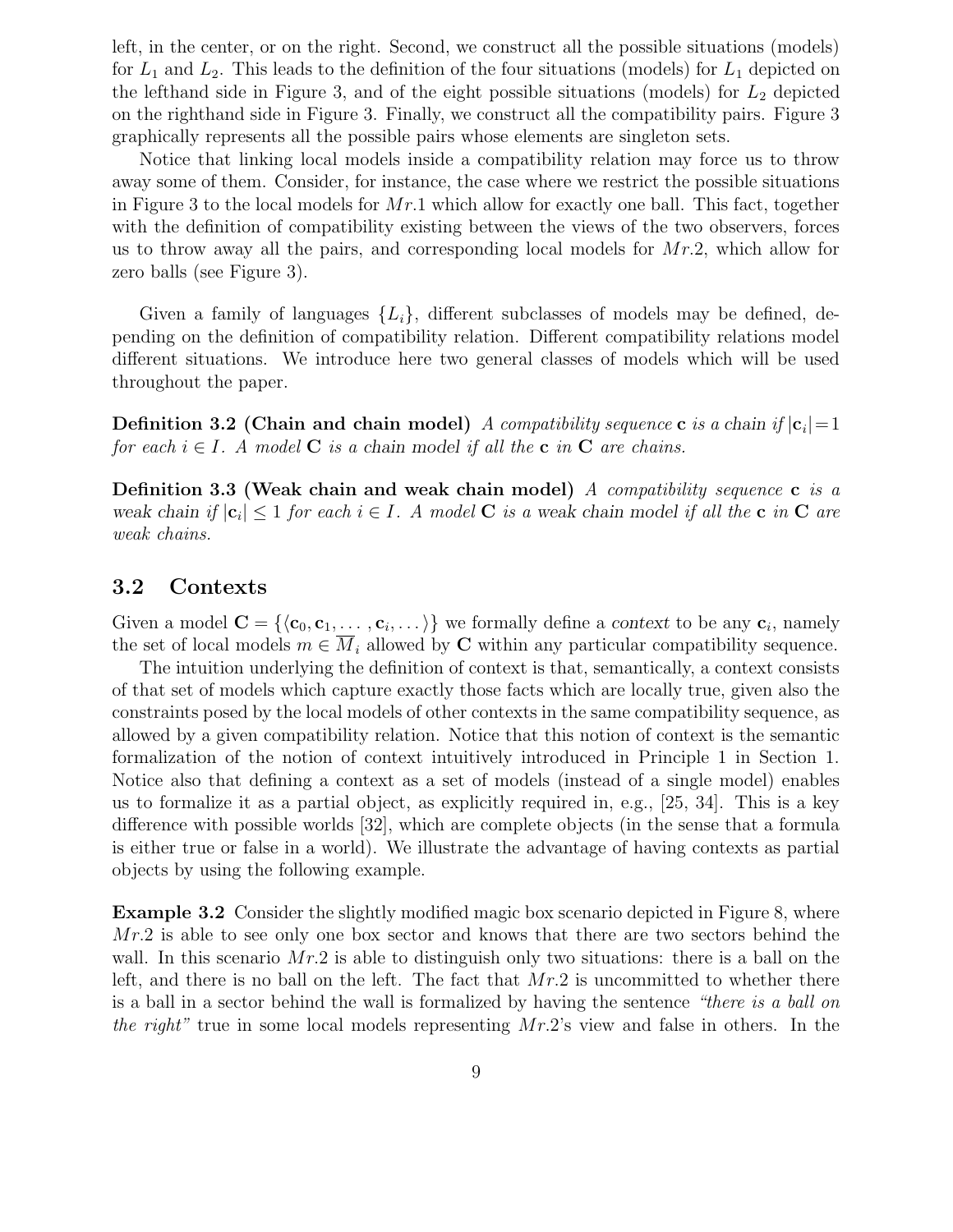

Figure 8: A new magic box.

resulting context, describing  $Mr.2$ 's viewpoint, "there is a ball on the right" will be neither true or false because there will be models in  $c_2$  where the sentence is false and others where the sentence is true. Figure 9 graphically describes the compatibility pairs involving the four different possible situations for  $Mr.1$  and the two different possible situations for  $Mr.2$ . Note that, in this case, contrarily to what happens in Figure 3, compatibility sequences are not chains.



Figure 9: Compatible contexts of  $Mr.1$  and  $Mr.2$  in the scenario of Figure 8.

Given the above notion of context, we can now better understand the intuitions underlying the notion of compatibility sequence, and that of compatibility relation (model). A context is a partial description of the world. A compatibility sequence contains as many contexts as needed, one for each partial description of the world. Thus, in the magic box scenario we have compatibility sequences of length two, containing a context for the view of  $Mr.1$  and a context for the view of  $Mr.2$ . Similarly, in the scenario concerning reasoning about belief we have two contexts, one each for the two mental images considered. In the more general scenario involving n belief contexts, we have to consider sequences of length  $n$ .

An interesting situation is the case of compatibility sequences in which all the contexts are singleton sets, that is, the case of chains as introduced in Definition 3.2. In this case, all the contexts are complete objects in the sense that each context, being a single model, assigns a truth value to all sentences in its language. A context which is a singleton set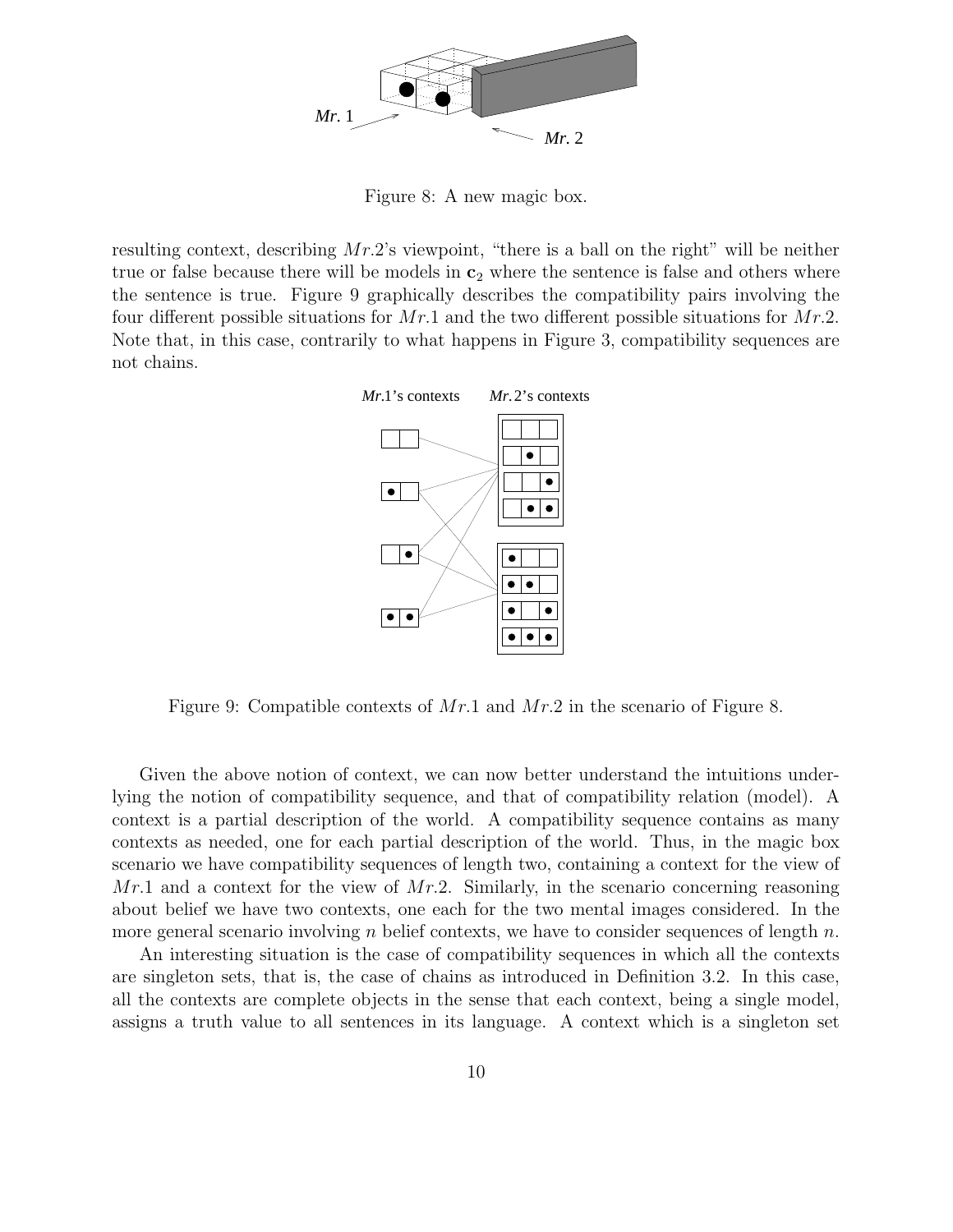models the situation where a partial description of the world assigns a truth value to all the propositions it is able to express in its local (and limited) language. This is the case in Figures 1, 2, and 3. Here,  $Mr.1$  and  $Mr.2$  have partial views of the world. However, within their partial views, they are able to "see everything".

A slightly different situation is the case of weak chains, introduced in Definition 3.3. In this case each context is either a singleton set  $(|c_i| = 1)$  or an empty set  $(|c_i| < 1)$ . This means that a context is either a complete object, in the sense discussed above, or an inconsistent object. Indeed, in the latter case, being an empty set of models, a context assigns the truth value "true" to all sentences in its language, therefore describing an inconsistent situation.

#### 3.3 Local satisfiability, satisfiability, and logical consequence

We can now say what it means for a model to satisfy a formula of a language  $L_i$ . Let  $\models_d$ be the (classical) satisfiability relation between local models and formulae of  $L_i$ . Let us call  $\models_{\alpha}$  local satisfiability. Notationally, let us write  $i:\phi$  to mean  $\phi$  and that  $\phi$  is a formula of  $L_i$ . We say that  $\phi$  is an  $L_i$ -formula, and that  $i: \phi$  is a formula or, also, a labelled  $L_i$ -formula. This notation and terminology allows us to keep track of the context we are talking about. Then we have the following:

**Definition 3.4 (Satisfiability)** Let  $C = \{c\}$ , with  $c = \langle c_0, c_1, \ldots, c_i, \ldots \rangle$ , be a model and  $i: \phi$  a formula. C satisfies  $i: \phi$ , in symbols  $C \models i: \phi$ , if for all  $c \in C$ 

 $\mathbf{c}_i \models \phi$ 

where  $\mathbf{c}_i \models \phi$  if, for all  $m \in \mathbf{c}_i$ ,  $m \models_{cl} \phi$ .

Intuitively: an  $L_i$ -formula is satisfied by a model C if all the local models in each i-th context satisfy it. A model C satisfies a set of formulae Γ, in symbols  $C \models \Gamma$ , if C satisfies every formula  $i: \phi$  in  $\Gamma$ .

The notion of *validity* is the obvious one.

**Definition 3.5 (Validity)** A formula i:  $\phi$  is valid, in symbols  $\models i:\phi$ , if all models satisfy  $i$ :  $\phi$ .

What is more interesting is the notion of *logical consequence* which must take into account the fact that assumptions and conclusion may belong to distinct languages. Given a set of labelled formulae Γ, Γ<sub>j</sub> denotes the set of formulae  $\{\gamma \mid j : \gamma \in \Gamma\}$ .

**Definition 3.6 (Logical consequence w.r.t. a model)** A formula i:  $\phi$  is a logical consequence of a set of formulae  $\Gamma$  w.r.t. a model **C**, in symbols  $\Gamma \models_c i : \phi$ , if every sequence  $c \in \mathbb{C}$  satisfies:

$$
\forall j \in I, j \neq i, \ \mathbf{c}_j \models \Gamma_j \Longrightarrow (\forall m \in \mathbf{c}_i, \ m \models_{\scriptscriptstyle cl} \Gamma_i \Longrightarrow m \models_{\scriptscriptstyle cl} \phi) \tag{1}
$$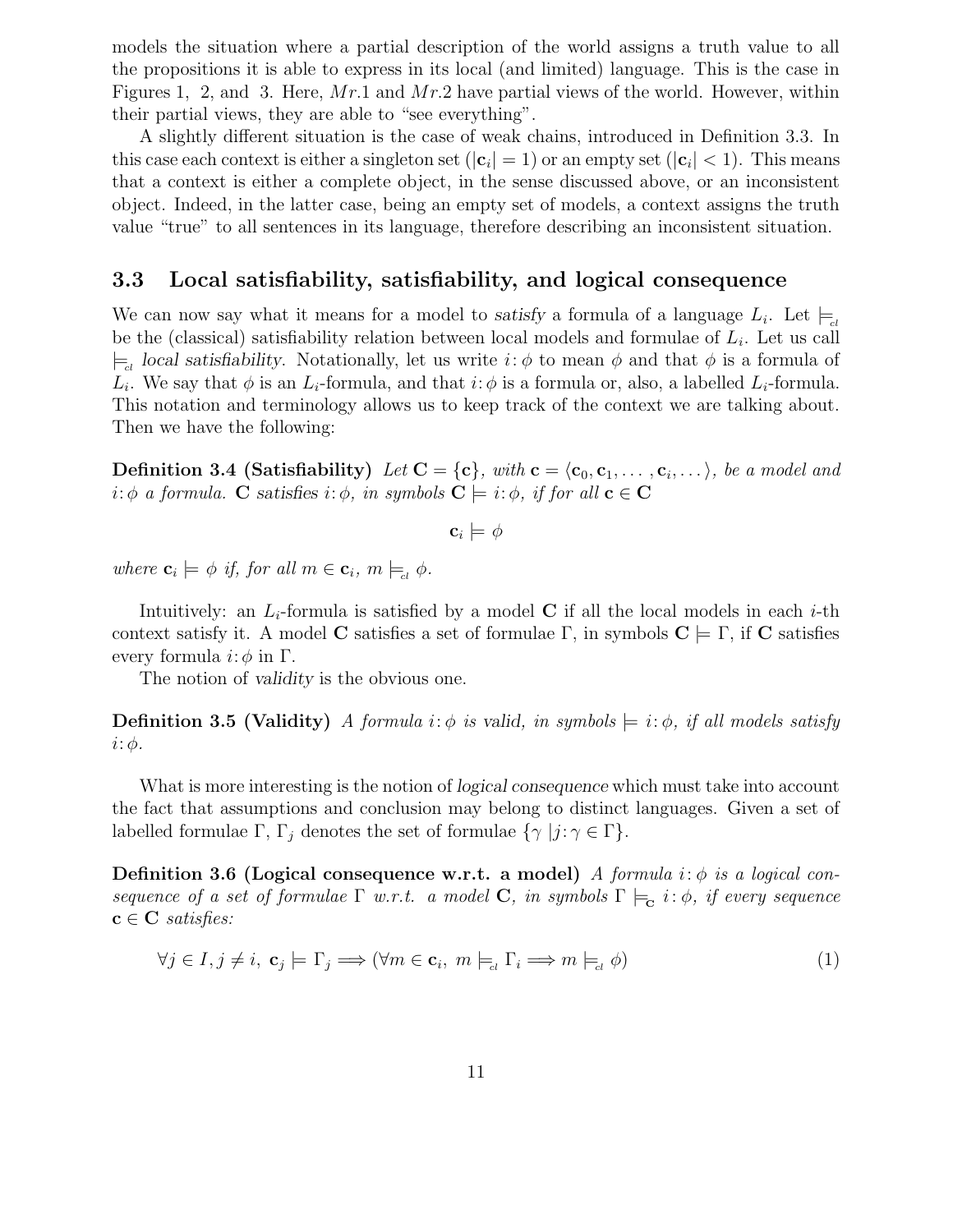Intuitively: take a model C and a formula i:  $\phi$ . Take a set of assumptions  $\Gamma$  and, among them, isolate the set of assumptions  $\Gamma_j$  with  $j \neq i$ . Take all the sequences in C whose local models in  $\mathbf{c}_j$  satisfy  $\Gamma_j$  (and throw away all the others). Consider now the local models in  $\mathbf{c}_i$ of the remaining sequences.  $\Gamma \models_c i : \phi$  if in these remaining local models all the local models which satisfy  $\Gamma_i$  locally satisfy  $\phi$ . Essentially, the intuition is that the formulae in  $\Gamma_j$  prune away compatibility sequences, while the formulae in  $\Gamma_i$  prune away local models in  $\mathbf{c}_i$ . This is due to the fact that the assumptions  $\Gamma_j$   $(j \neq i)$  made in the context  $\mathbf{c}_j$  induce "compatible" assumptions in other contexts, and in particular in the context  $c_i$ . This, in turn, results in pruning away compatibility sequences. The role of the assumptions  $\Gamma_i$  is instead the usual one, that is, that of pruning away local models of  $L_i$ .

Example 3.3 Consider the model of the magic box informally depicted in Figure 3, whose content has been informally described in Example 3.1. We want to verify that in this model

if  $Mr.1$  sees a ball on the left and  $Mr.2$  doesn't see any ball on the right, (2)

then  $Mr.2$  sees a ball on the left or in the center.

Following Definition 3.6, the first step is to isolate all the pairs whose local models satisfy the property that  $Mr.1$  sees a ball on the left, and throw away all the others. The remaining compatibility pairs are depicted in Figure 10. The second step is to isolate all the  $Mr.2$ 's



Figure 10: Selecting compatibility sequences.

local models in the remaining pairs such that there are no balls on the right. The remaining  $Mr.2$ 's local models are depicted in Figure 11. The last step is to check whether the remaining  $Mr.2$ 's local models represent the fact that  $Mr.2$  sees a ball on the left or in the center. It is easy to see that all the remaining local models in Figure 11 satisfy this property. Therefore the model depicted in Figure 3 satisfies (2).

A formula  $i:\phi$  is a logical consequence of a set of formulae  $\Gamma$  w.r.t. a class of models M, in symbols  $\Gamma \models_M i: \phi$ , if  $i: \phi$  is a logical consequence of  $\Gamma$  w.r.t. all the models in M. We say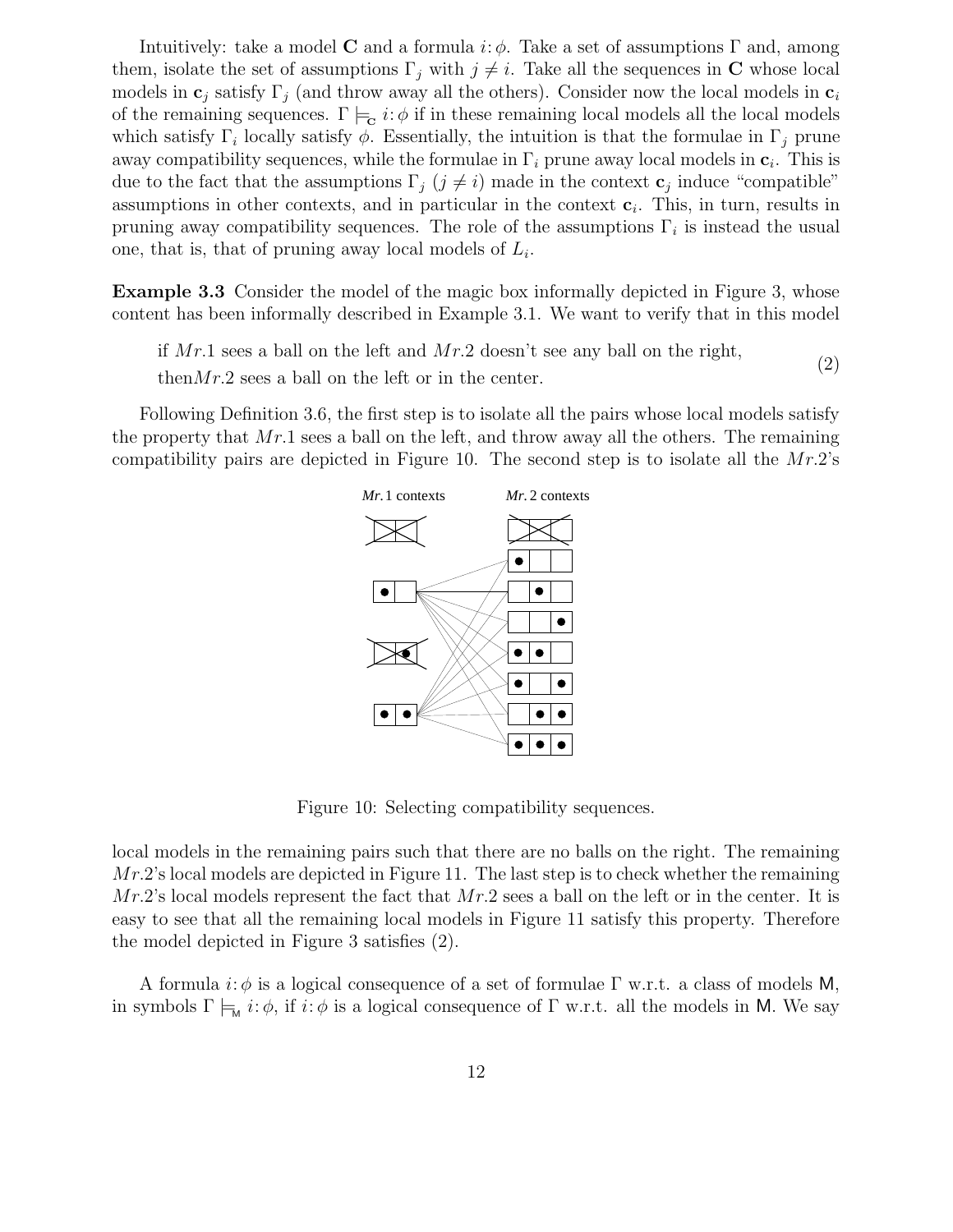

Figure 11: Selecting local models.

also that  $i: \phi$  is a M-logical consequence of Γ. Finally, a formula  $i: \phi$  is a logical consequence of Γ, in symbols  $\Gamma \models i:\phi$ , if  $i:\phi$  is a logical consequence of Γ w.r.t. all the models **C**.

The notion of logical consequence introduced in this section extends the notion of local logical consequence.

Theorem 3.1 (Extension w.r.t. local logical consequence) Let  $\Gamma$  be a set of formulae. If  $\Gamma_i \models_{\scriptscriptstyle \text{cl}} \phi$ , then  $\Gamma \models i : \phi$ .

**Proof**  $\Gamma_i \models_d \phi$  implies that, for any local model m of  $L_i$ , if  $\Gamma_i$  holds, then  $\phi$  holds as well. Therefore, the fact that for all  $m \in \mathbf{c}_i$ , if  $m \models_{cl} \Gamma_i$  then  $m \models_{cl} \phi$  is trivially true. This ends the proof.  $Q.E.D.$ 

The converse (i.e., if  $\Gamma \models i : \phi$  then  $\Gamma_i \models_d \phi$ ) is not, in general, true. Trivially this is due to the possible existence of assumptions made in contexts with index  $j \neq i$ .

Notice that, if we restrict ourselves to consider classes of weak chain models, then Definition 3.6 can be simplified as follows:  $\Gamma \models_c i : \phi$  if

$$
\forall j \in I, \ \mathbf{c}_j \models \Gamma_j \Longrightarrow \mathbf{c}_i \models \phi \tag{3}
$$

The proof is straightforward. From the hypothesis that  $|\mathbf{c}_i| \leq 1$ , Equation (1) can be rewritten as

$$
\forall j \in I, j \neq i, \mathbf{c}_j \models \Gamma_j \Longrightarrow (\mathbf{c}_i \models \Gamma_i \Longrightarrow \mathbf{c}_i \models \phi)
$$

which is, in turn, equivalent to Equation (3). The notion of logical consequence given in Equation (3) was first introduced in [29], where the authors define a semantics for a MC system formalizing meta-reasoning, called MK.

Notice also that the simplified notion of logical consequence given in Equation (3) can be further simplified in the case of chain models. Indeed, from the fact that each  $c_i$  contains a single local model  $m_i$ , it follows that Equation (3) can be rewritten as follows:

$$
\forall j \in I, \ m_j \models_{\text{cl}} \Gamma_j \Longrightarrow m_i \models_{\text{cl}} \phi \tag{4}
$$

As it will be clear in Section 4.1, this simplified notion of logical consequence applies to the magic box scenario graphically described in Figures 1, 2, and 3.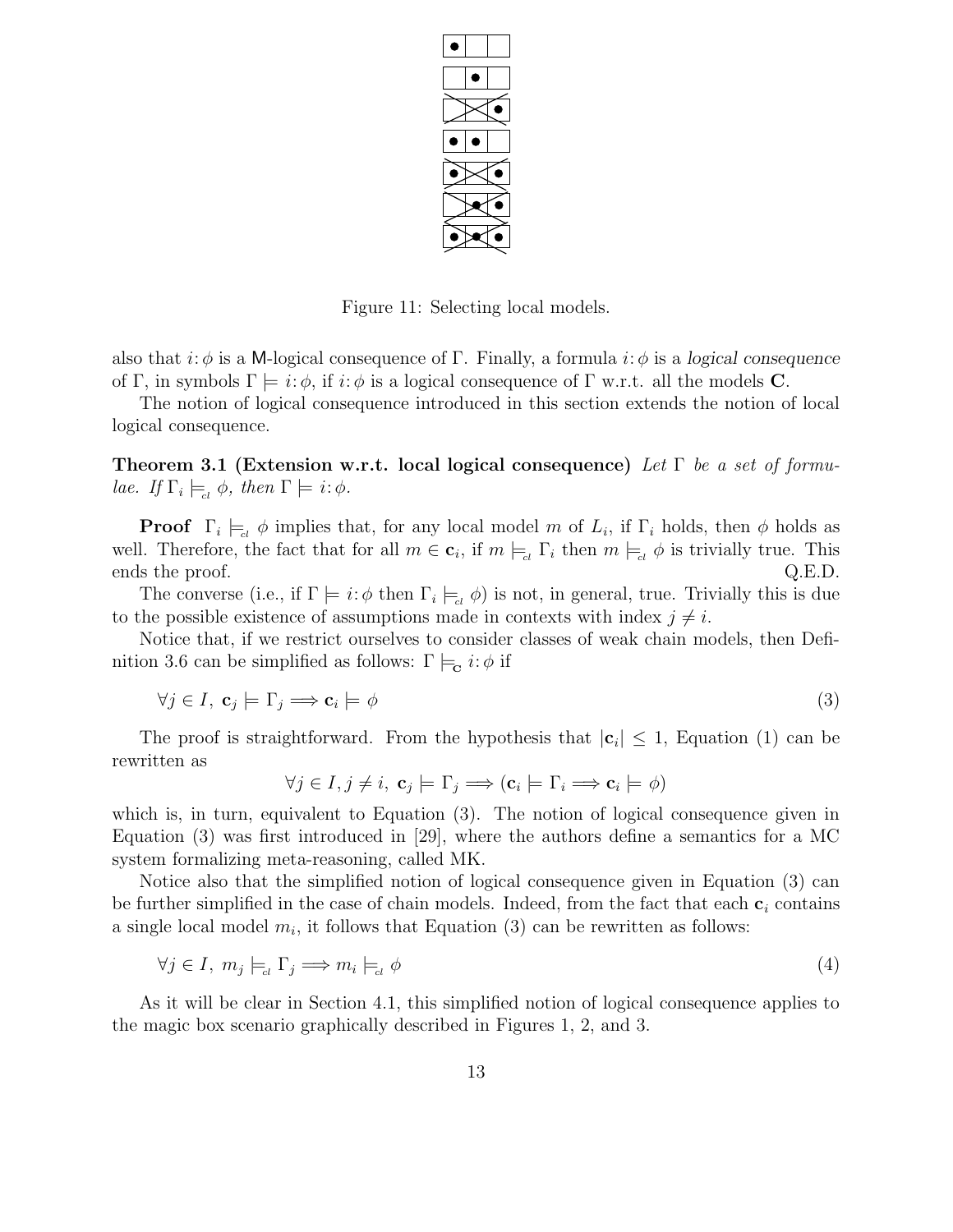### 3.4 The principles of locality and compatibility

The notions of model, context, satisfiability, and logical consequence given in this section formalize the principles of locality and compatibility in the following sense:

Locality. Everything is local. First of all, the language is local: not only do we have a language for each context, but, also, there is no notion of a not labelled  $L_i$ -formula  $\phi$  being satisfiable. We always talk of satisfiability of formulae in context, i.e., of labelled  $L_i$ -formulae. Second, the notion of satisfiability is local: the satisfiability of a (labelled) formula is given in terms of the local satisfiability of the formula with respect to its context. Third, the structures we consider to test local satisfiability are local: contexts have their own, generally different, domains of interpretation, sets of relations, and sets of functions.

Compatibility. Because of compatibility sequences, contexts mutually influence themselves. Compatibility has the structural effect of changing the set of local models defining each context. It forces local models to agree up to a certain extent. On the one extreme, any two contexts have two independent views of the world. In this case the compatibility relation allows for every pair of sets of local models and there is no relation between what holds in the distinct sets of local models. On the other extreme, any two contexts describe the same world from the same perspective. In this case all the languages are the same, for every local model in a context there is a corresponding compatible identical local model in the other context. In this case all the contexts are a replication of the same context, a compatibility relation is a set of sequences of identical contexts, and we are essentially in the classical situation of one language and one notion of satisfiability and truth.

### 4 The two examples – model theory

Let us see how the two examples introduced in Section 2 can be modeled by using Local Models Semantics.

### 4.1 Reasoning with viewpoints

Let us start by defining the propositional languages  $L_1$  and  $L_2$  used by  $Mr.1$  and  $Mr.2$ , respectively, to describe their views. Let  $P_1 = \{r, l\}$  and  $P_2 = \{r, c, l\}$  be two sets of propositional constants (where intuitively,  $r, c, l$  stand for ball on the right, in the center and on the left, respectively).  $L_1$  is formally defined as the smallest set containing  $P_1$ , the symbol for falsity  $\perp$ , and closed under implication;  $L_2$  is formally defined as the smallest set containing  $P_2$ , the symbol for falsity  $\perp$  and closed under implication.<sup>3</sup>

 $L_1$  and  $L_2$  have the usual propositional semantics. The local models of  $L_1$  are (univocally defined by the following sets of formulae):

$$
m_1 = \emptyset
$$
  $m_2 = \{l\}$   $m_3 = \{r\}$   $m_4 = \{l, r\}.$ 

<sup>&</sup>lt;sup>3</sup>In this paper we use the standard abbreviations from propositional logic, such as  $\neg \phi$  for  $\phi \supset \bot$ ,  $\phi \vee \psi$ for  $\neg \phi \supset \psi$ ,  $\phi \wedge \psi$  for  $\neg (\neg \phi \vee \neg \psi)$ ,  $\top$  for  $\bot \supset \bot$ .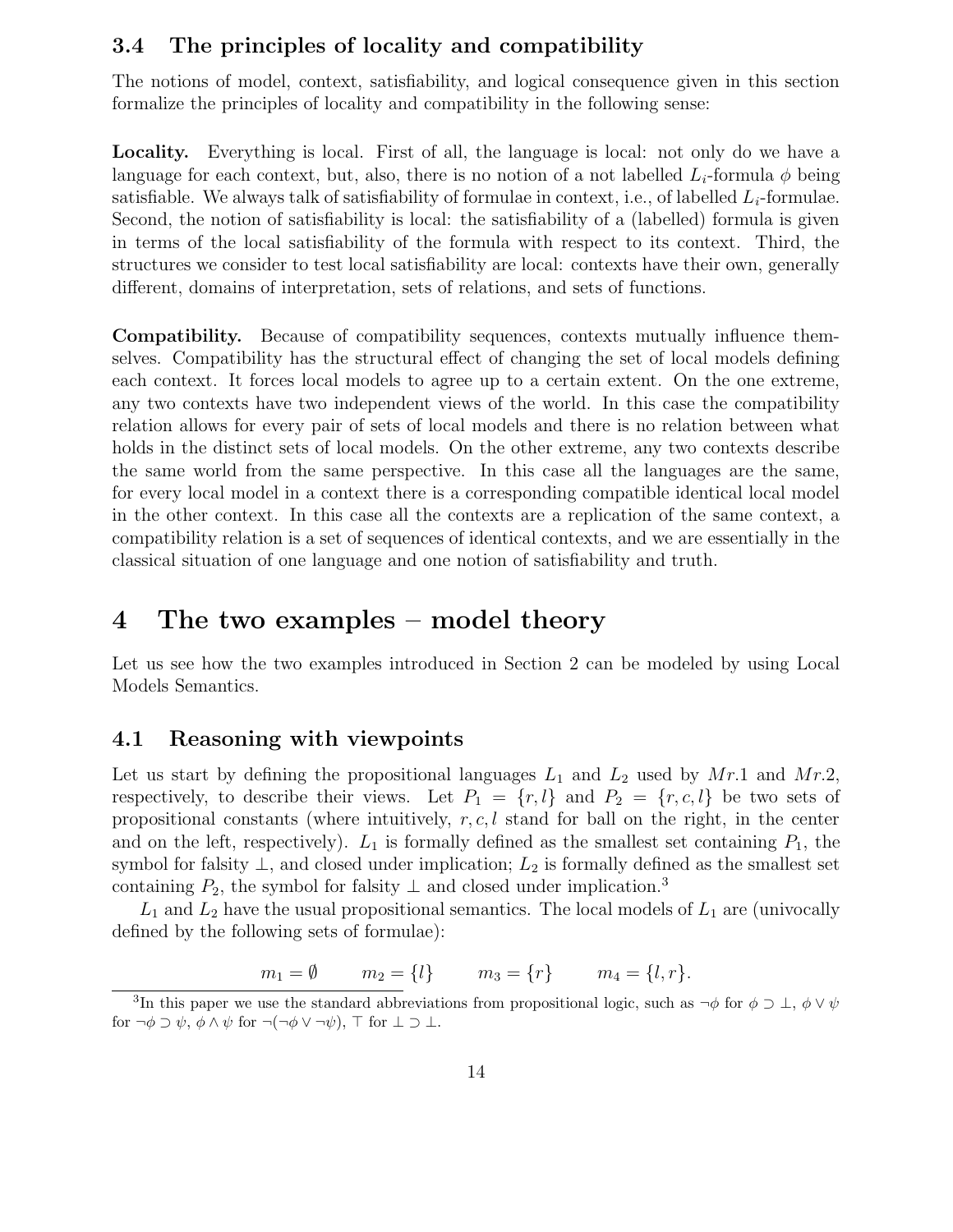where we write  $\emptyset$  to mean the local model describing the situation with no balls in the box, {l} to mean the local model describing the situation with a ball on the left, and so on for the other cases. Analogously, the local models of  $L_2$  are (univocally defined by the following sets of formulae):

$$
m_1 = \emptyset
$$
  $m_2 = \{l\}$   $m_3 = \{c\}$   $m_4 = \{r\}$   
\n $m_5 = \{l, c\}$   $m_6 = \{l, r\}$   $m_7 = \{c, r\}$   $m_8 = \{l, c, r\}.$ 

Following the definition given in Section 3, a generic compatibility relation  $C$  for the magic box is a relation  $\mathbf{C} \subseteq 2^{M_1} \times 2^{M_2}$ , where  $\overline{M}_1$   $(\overline{M}_2)$  is the set of propositional models of  $L_1$  ( $L_2$ ). A compatibility pair  $\langle c_1, c_2 \rangle \in \mathbb{C}$  is a pair of sets of local models, being  $c_1$  a set of models of the view of  $Mr.1$  and  $c_2$  a set of models of the view of  $Mr.2$ .

Let us construct a model for the scenario described in Figure 3 (Section 2.1), by imposing the following compatibility constraints:

- if  $Mr.1$  sees at least a ball, then  $Mr.2$  sees at least a ball  $(5)$
- if  $Mr.2$  sees at least a ball, then  $Mr.1$  sees at least a ball  $(6)$

 $Mr.1$  and  $Mr.2$  are able to construct a complete description of their view (7)

**Definition 4.1** (A model for the magic box) A model C for the magic box is a compatibility relation such that, for all  $c \in C$ 

- if for all  $m \in \mathbf{c}_1$ ,  $m \neq \emptyset$ , then for all  $m \in \mathbf{c}_2$ ,  $m \neq \emptyset$  (8)
- if for all  $m \in \mathbf{c}_2$ ,  $m \neq \emptyset$ , then for all  $m \in \mathbf{c}_1$ ,  $m \neq \emptyset$  (9)
- $|\mathbf{c}_1| = 1$  and  $|\mathbf{c}_2| = 1$  (10)

Equation (8) models constraint (5). In fact, if  $Mr.1$  sees a ball then this ball can be on the left or on the right and the local model  $\emptyset$  cannot represent his view. Furthermore, in this case, Mr.2 sees a ball in one of the three possible positions, and, therefore the local model  $\emptyset$  does not represent the view of Mr.2. A similar explanation can be given for Equation (9), which models constraint (6). Equation (10) is more interesting. It says that  $c_1$  and  $c_2$ contain a single local model, i.e., the magic box model is a chain model. This intuitively means that  $Mr.1$  and  $Mr.2$  have a complete model of their point of view about the box, namely, that both  $Mr.1$  and  $Mr.2$  see the box (from their point of view) and are able to construct a complete description of it. As a consequence of Equation  $(10)$ , a model C for the magic box example in Figure 3 is a set of pairs  $\langle \{m_1\}, \{m_2\} \rangle$  where  $m_1$  and  $m_2$  are local models of  $L_1$  and  $L_2$ , respectively. Each pair corresponds to a possible combination of the observers' partial views.

Notice that Equation (10) cannot be used in defining a model for the scenario depicted in Figure 8. Indeed in that scenario  $Mr.2$  is not able to construct a complete description of the box. Therefore the requirement  $|c_2| = 1$  must be removed from Equation (10). Models for the scenario depicted in Figure 8 are therefore sets of pairs  $\langle \{m_1\}, \mathbf{c}_2 \rangle$  where  $\mathbf{c}_2$  may contain different local models.

From now on, we call V the class of models introduced in Definition 4.1; we refer to a model in V as V-model for short, and to the logical consequence w.r.t. the class of V-models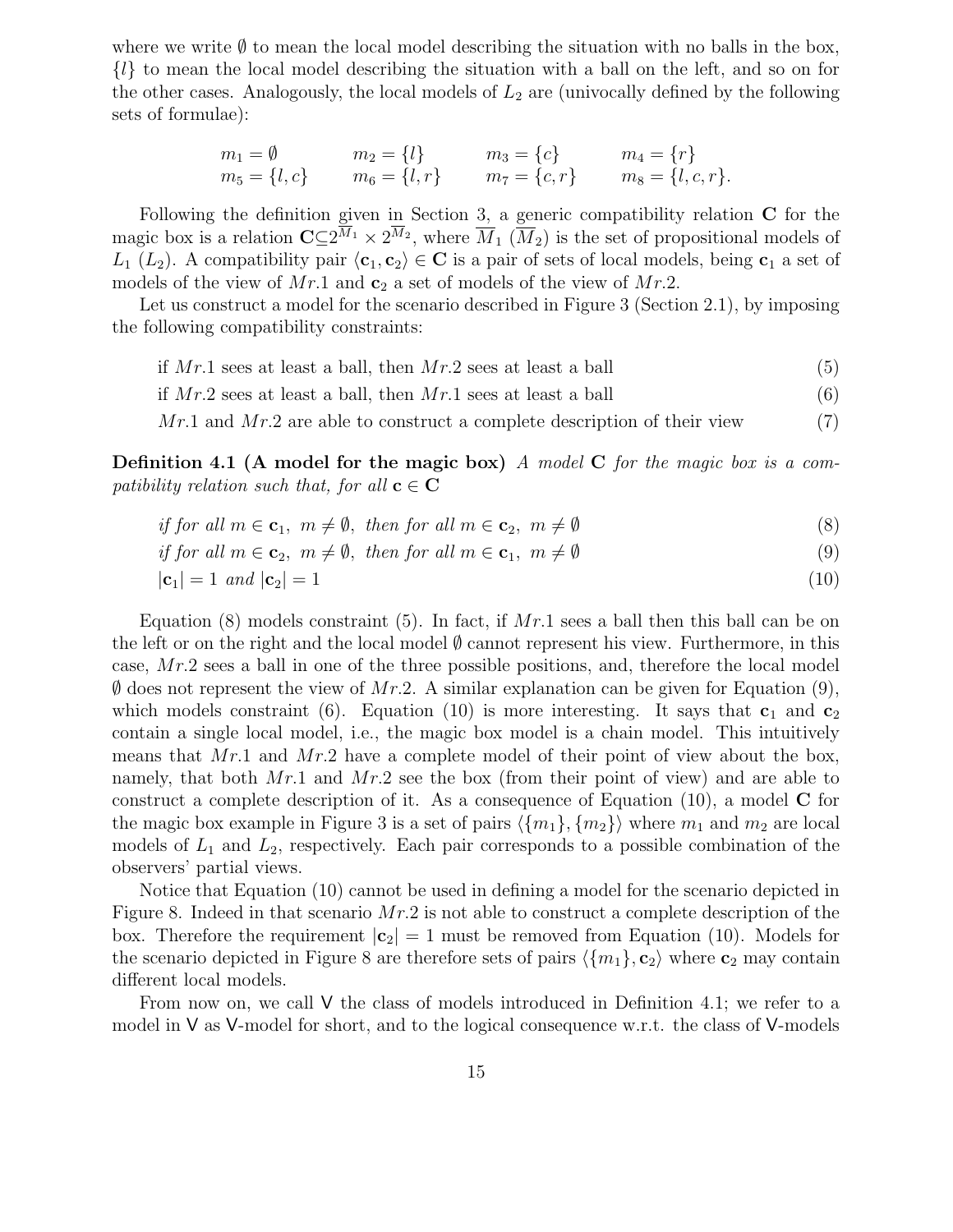as V-logical consequence, in symbols  $\models_{\mathbf{v}}$ . The V-model containing all and only the chains depicted in Figure 3 is the following:

$$
\left\{\n\begin{array}{c}\n\langle \{-l, \neg r\}, \{-l, \neg c, \neg r\} \rangle \\
\langle \{l, \neg r\}, \{l, \neg c, \neg r\} \rangle \\
\langle \{l, \neg r\}, \{-l, c, \neg r\} \rangle \\
\langle \{l, \neg r\}, \{-l, c, r\} \rangle \\
\langle \{l, \neg r\}, \{-l, c, r\} \rangle \\
\ldots \\
\langle \{l, r\}, \{l, c, \neg r\} \rangle \\
\langle \{l, r\}, \{l, c, r\} \rangle\n\end{array}\n\right\}
$$

The models in  $V$  are all subsets of this model.

**Example 4.1** It is easy to see that in all the V-models, if  $Mr.1$  sees no balls then  $Mr.2$  sees no balls (formally,  $1: \neg l \wedge \neg r \models_{\vee} 2: \neg l \wedge \neg c \wedge \neg r$ ).

To prove this, let us consider all the pairs  $\langle c_1, c_2 \rangle$  such that  $c_1$  satisfies  $\neg l \land \neg r$ . Suppose that there exists a  $c_2$  which does not satisfy  $\neg l \land \neg c \land \neg r$ . From Equation (10) we know that  $c_2$  contains exactly a propositional local model. Therefore,  $c_2$  satisfies  $l \vee c \vee r$  and the local model contained in  $c_2$  is not  $\emptyset$ . From Equation (9) we obtain that, for all  $m \in c_1$ ,  $m \neq \emptyset$ . This is impossible because, from the hypothesis, we know that  $c_1$  satisfies  $\neg l \wedge \neg r$ . Therefore the hypothesis that  $c_2$  does not satisfy  $\neg l \land \neg c \land \neg r$  must be false. Thus  $1: \neg l \land \neg r \models_{\vee} 2: \neg l \land \neg c \land \neg r$ .

In a similar way, we can also prove the dual, that is,  $2: \neg l \wedge \neg c \wedge \neg r \models_{\forall} 1: \neg l \wedge \neg r$ . These two logical consequences express the fact that

for all 
$$
m \in \mathbf{c}_1
$$
,  $m = \emptyset$  if and only if for all  $m \in \mathbf{c}_2$ ,  $m = \emptyset$  (11)

holds in Definition 4.1. It is easy to notice that Equations  $(8)$ ,  $(9)$ , and  $(11)$  capture all the compatibility pairs represented in Figure 3 (Equation (11) capturing the one at the top). Equation (10) in Definition 4.1 could therefore be substituted with Equation (11).

#### 4.2 Reasoning about belief

We consider a scenario involving an infinite chain of belief contexts, that is, an agent  $\alpha$ able to express and reason about beliefs of arbitrary nesting. Let us start by defining the languages  $L_0, L_1, L_2, \ldots$  (over  $I = \mathbb{N}$ , where  $\mathbb N$  is the set of natural numbers including 0), where the language  $L_0$  is the language of context a, the language  $L_1$  is the language of context aa, the language  $L_n$  is the language of context aa... a  $(n+1$  times), and so on. To express statements about the world, every  $L_n$  contains a set P of propositional constants. To express beliefs about beliefs described with  $L_{n+1}$ ,  $L_n$  contains a predicate B, which intuitively stands for belief, and a name " $\phi$ " for each formula  $\phi$  in  $L_{n+1}$ . Since each context is "above" an infinite chain and each level corresponds to a level of nesting of the belief predicate, all the languages  $L_i$ , with  $i \in \mathbb{N}$ , must have the same expressibility. Therefore, all languages are the same language  $L(B)$  containing all the propositional formulae  $\phi$ ,  $B(\degree\phi^{\prime\prime})$ ,  $B(\degree B(\degree\phi^{\prime\prime})^{\prime\prime})$ ,  $B("B("B("φ")")$ , and so on.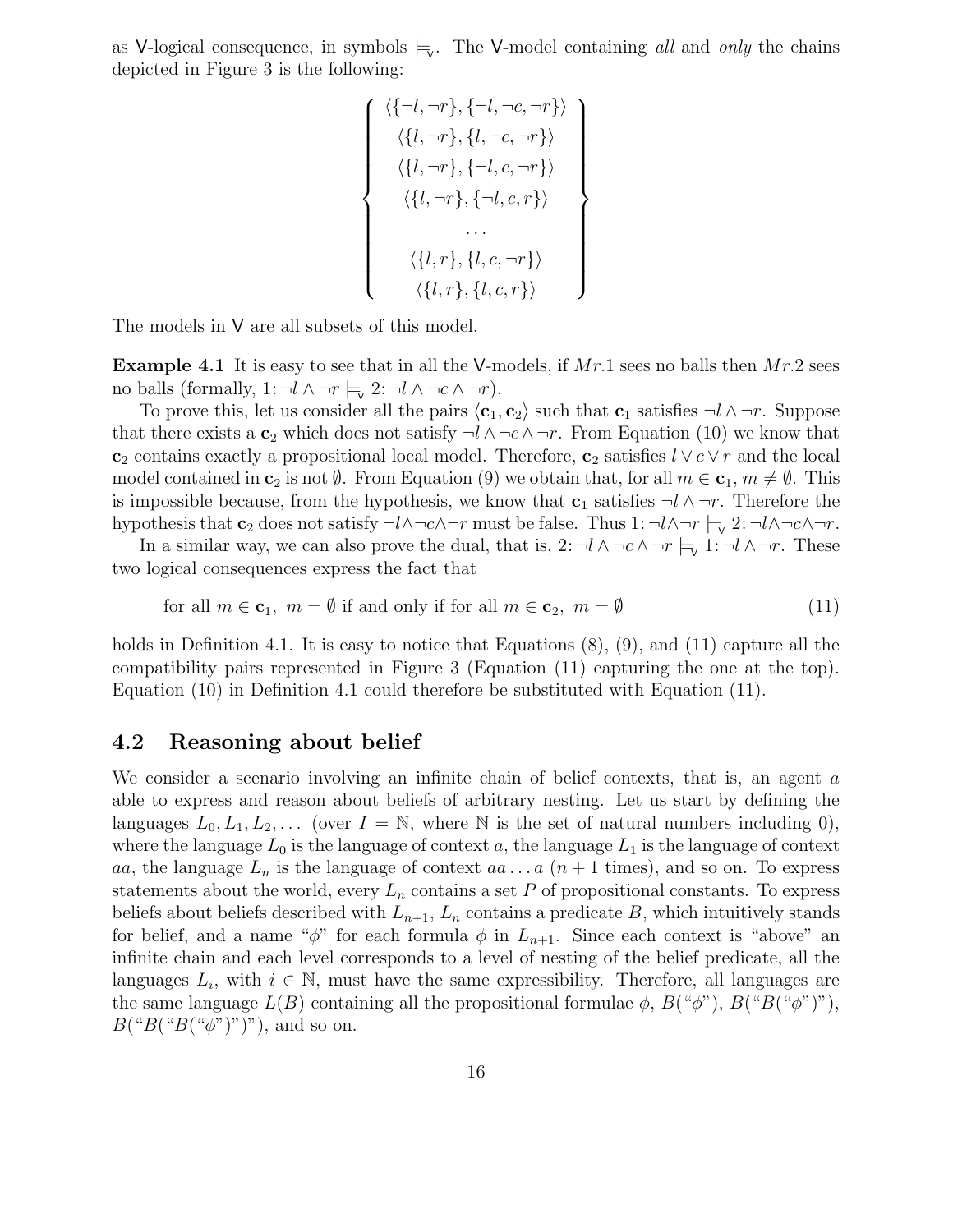Formally, we define  $L(B)$  as follows. Let L be a propositional language containing a set P of propositional letters, the symbol for falsity  $\perp$ , and closed under implication. Then for any natural number  $i \in \mathbb{N}$ , we define a language  $L_i$  as follows:

- if  $\phi \in L$ , then  $\phi \in L_i$ ;
- $\bullet \perp \in L_i;$
- if  $\phi \in L_i$  and  $\psi \in L_i$ , then  $\phi \supset \psi \in L_i$ ;
- if  $\phi \in L_i$ , then  $B({}^\omega \phi'') \in L_{i+i}$ ;
- nothing else is in  $L_i$ .

 $L(B)$  is defined as the union of all the  $L_n$ , i.e.,  $L(B) = \cup_{n \in \mathbb{N}} L_n$ .

From now on we call HMB languages (where HMB stands for Hierarchical Multilanguage Belief) the family  $\{L_i\}$  of languages over the set of indexes N such that for every  $i \in \mathbb{N}$ ,  $L_i = L(B)$ .

An HMB language  $\{L_i\}$  is a family of propositional languages containing the propositional letters in P, used to express statements about the world, and "special" propositional letters  $B(\phi^{\prime\prime})$ , used to express beliefs about beliefs. Hence each  $L_i$  has the usual propositional semantics. The local models of each  $L_i$  are univocally defined by a subset of propositional letters in P and a subset of "special" propositional letters of the form  $B(\psi)$ ". The satisfiability relation is the usual one between propositional models and propositional formulae.

Following the definition given in Section 3, a generic compatibility relation  $C$  for an HMB language is a relation  $\mathbf{C} \subseteq \prod_{i \in \mathbb{N}} 2^{M_i}$ , where each  $\overline{M}_i$  is the set of propositional models of  $L_i$ . A sequence  $\langle c_0, c_1, \ldots, c_i, \ldots \rangle \in \mathbf{C}$  is a sequence of sets of local models,  $c_0$  being a set of models of a,  $c_1$  a set of models of aa, and so on. A set of sequences (i.e., a model of an HMB language) formalizes different sequences of mental images (contexts) that  $a$  has of itself, its own beliefs, its beliefs about beliefs, and so on, in possibly different situations.

Let us construct a model for a class of HMB languages by imposing the following compatibility constraints:

whenever it believes 
$$
B(\lq\phi)
$$
, then *a* believes that it believes  $\phi$  (12)

a believes  $B(\phi)$  only if

it believes that it believes  $\phi$  in all the admissible situations (13)

Let us first consider constraint  $(12)$ . Semantically,  $(12)$  imposes that, for all the compatibility sequences **c** in a model **C**, if **c**<sub>i</sub> satisfies  $B(\psi)$ , then **c**<sub>i+1</sub> satisfies  $\phi$ . In order to define the structural relation formalizing (12) we introduce some extra notation.

• Let  $c_i$  be an element of a compatibility sequence c. We write  $\Theta(c_i)$  to mean the set of  $L_i$ -formulae which are satisfied by all the local models in  $c_i$ . Formally,

$$
\Theta(\mathbf{c}_i) = \{ \phi \mid \forall m \in \mathbf{c}_i \ m \models_{cl} \phi \}
$$

• Let  $\Gamma$  be a set of  $L_i$ -formulae. We write  $B^{-1}$  (" $\Gamma$ ") to mean the set of  $L_{i+1}$ -formulae  $\phi$ such that  $B(\degree\phi\degree)$  belongs to Γ.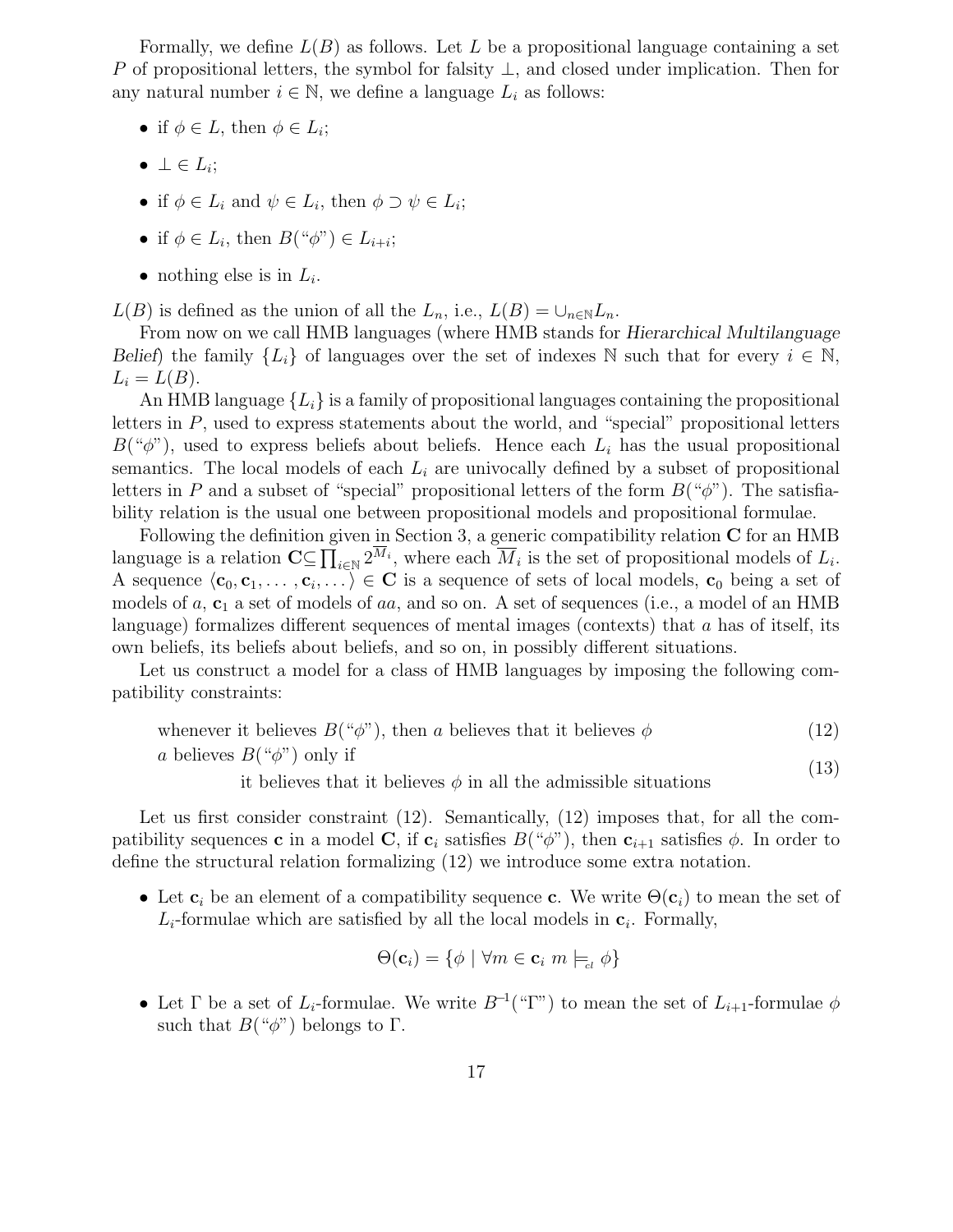$\Theta(\mathbf{c}_i)$  characterizes the formulae satisfied by the *i*-th context in a sequence **c**, while  $B^{-1}$  ("Γ") characterizes a set of formulae obtained by "removing" the belief operator B to a set of formulae Γ. The structural constraint modeling (12) is obtained by imposing that all the sequences  $\bf c$  in a model  $\bf C$  satisfy the following property:

$$
B^{-1}(\text{``}\Theta(\mathbf{c}_i)\text{''}) \subseteq \Theta(\mathbf{c}_{i+1})\tag{14}
$$

Equation (14) imposes that all the  $L_{i+1}$ -formulae obtained by "removing" the belief operator B to the set of  $L_i$ -formulae satisfied by  $c_i$  are contained into the set  $\Theta(c_{i+1})$  of formulae satisfied by  $c_{i+1}$ . This implies that for every sequence  $c \in C$  if  $c_i$  satisfies  $B(\psi)$ , then  $c_{i+1}$ satisfies  $\phi$ .

Let us now turn to constraint (13). We start by noticing that different compatibility sequences may have common parts. For instance, given two sequences  $\langle c_0, c_1, \ldots, c_i, \ldots \rangle$ and  $\langle c'_0, c'_1, \ldots, c'_i, \ldots \rangle$  in C, the two contexts  $c_i$  and  $c'_i$  may coincide (namely,  $c_i = c'_i$ ), or partially coincide (namely,  $c_i \cap c'_i \neq \emptyset$ ). Among partially coinciding contexts, an interesting case is given by  $c_i' \subseteq c_i$ . According to our interpretation of a belief context as a partial description of a mental image,  $\mathbf{c}'_i \subseteq \mathbf{c}_i$  means that the description contained in the belief context  $\mathbf{c}'_i$  is less partial (or more complete) than the one contained in  $\mathbf{c}_i$ . Notationally, if  $c'_i \subseteq c_i$  we say that the sequence  $c'$  is *i*-admissible for the sequence c. Analogously, we say that all the elements  $\mathbf{c}'_j$  in  $\mathbf{c}'$  are *i*-admissible for the sequence **c**. Given a model **C** and a compatibility sequence c, the notion of i-admissibility enables us to characterize the set of sequences  $c' \in C$  whose belief contexts  $c'_i$  are less partial (or more complete) than the belief context  $c_i$  in the given c. The notion of *i*-admissibility is important whenever we are interested in defining a compatibility relation C by imposing constraints on sets of belief contexts belonging to different compatibility sequences. For instance, we may define a compatibility relation C by imposing a certain relation between a belief context  $c_i$  and all its  $i$ -admissible sequences. Although this is slightly more complicated than defining a compatibility relation simply by imposing a certain constraint on two (or more) belief contexts  $\mathbf{c}_i$ , and  $\mathbf{c}_j$  in the same sequence (as, e.g., in Equation (14)), it enables us to express compatibility constraints involving more than one sequence at once. This is, in fact, also the case for the modeling of constraint (13).

Semantically, constraint (13) imposes that, for all the compatibility sequences  $\bf{c}$  in a model **C**,  $c_i$  satisfies  $B(\phi)$  only if all the  $c'_{i+1}$ , that are *i*-admissible for **c**, satisfy  $\phi$ . Notice that the notion of  $i$ -admissibility has been used here in order to model the informal notion of admissibility in constraint (13). In order to formally define the structural relation formalizing (13) we introduce some extra notation.

• Let C be a compatibility relation and c a compatibility sequence in C. We write  $V^{\downarrow}(\mathbf{c}_i)$ to mean the set of  $L_{i+1}$ -formulae which are satisfied by every element  $\mathbf{c}'_{i+1}$  which is  $i$ -admissible for **c**. Formally,

$$
V^{\downarrow}(\mathbf{c}_{i}) = \{ \phi \in L_{i+1} \mid \forall \mathbf{c}' \in \mathbf{C}, \ \mathbf{c}'_{i} \subseteq \mathbf{c}_{i} \Longrightarrow \phi \in \Theta(\mathbf{c}'_{i+1}) \}
$$

• Let  $\Gamma$  be a set of  $L_i$ -formulae, we write  $B("{\Gamma}")$  to mean the set of  $L_{i-1}$ -formulae  $B("{\phi}")$ such that  $\phi$  belongs to  $\Gamma$ ,  $i > 0$ ;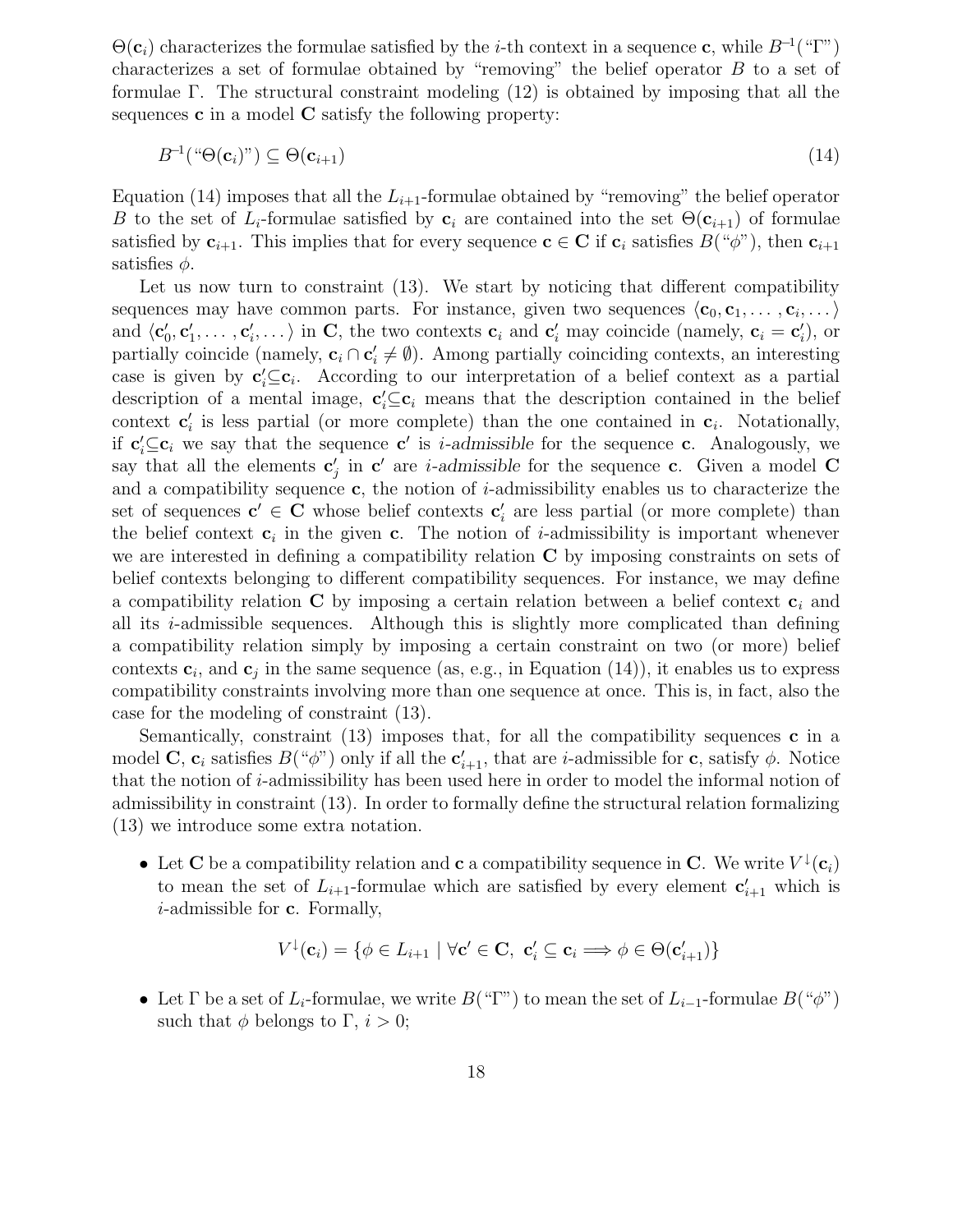$V^{\downarrow}(\mathbf{c}_i)$  characterizes the formulae satisfied by all the *i*+1-th contexts within the *i*-admissible sequences of a given sequence **c**. That is, given the set of sequences  $c' \in C$  whose belief contexts  $\mathbf{c}'_i$  are less partial than the belief context  $\mathbf{c}_i$ ,  $V^{\downarrow}(\mathbf{c}_i)$  characterizes the formulae satisfied by all the sequences  $\mathbf{c}'$  at one more nesting in the structure of belief contexts w.r.t.  $\mathbf{c}_i$ .  $B("Γ")$  characterizes sets of formulae obtained by "applying" the belief operator B to a set of formulae Γ. Constraint (13) is obtained by imposing that all the sequences **c** in a model C satisfy the following property:

$$
B(\text{``}V^{\downarrow}(\mathbf{c}_i)\text{''}) \subseteq \Theta(\mathbf{c}_i) \tag{15}
$$

Equation (15) imposes that all the  $L_i$ -formulae obtained by applying the belief operator B to the set of  $L_{i+1}$ -formulae satisfied by the *i*-admissible sequences for **c**, are contained into the set  $\Theta(\mathbf{c}_i)$  of formulae satisfied by  $\mathbf{c}_i$ . This implies that for every sequence  $\mathbf{c} \in \mathbf{C}$ ,  $\mathbf{c}_i$ satisfies  $B(\check{\ } \phi$ ") only if all the *i*-admissible sequences **c'** of **c** are such that  $\mathbf{c}'_{i+1}$  satisfies  $\phi$ .

Definition 4.2 (HMB models) A model C for the belief example (HMB model) is a compatibility relation satisfying at least one among properties  $(14)$  and  $(15)$ .

Models satisfying Equation (14) are called  $\mathcal{R}dw$ -models, models satisfying Equation (15) are called  $\mathcal{R}upr$ -models, and models satisfying both (14) and (15) are called MBK-models.

**Example 4.2** For any MBK-model C and any  $i \in \mathbb{N}$ ,

$$
\mathbf{C} \models i : B(\lq \phi \supset \psi \r{}) \supset (B(\lq \phi \r{}) \supset B(\lq \psi \r{}))
$$

To prove this, we need to show that all the compatibility sequences in C satisfy  $i: B(\omega) \supset$  $\psi$ ")  $\supset$   $(B(\psi) \supseteq B(\psi)')$ . Suppose that  $c_i$  satisfies both  $B(\psi \supseteq \psi$ ") and  $B(\psi)$ ". From condition (14) in the definition of an MBK-model every  $\mathbf{c}'_{i+1}$  *i*-admissible for **c** satisfies both  $\phi \supset \psi$  and  $\phi$ . Being all the local models in  $\mathbf{c}'_{i+1}$  propositional models, they satisfy also  $\psi$ . Therefore, from condition (15) in the definition of MBK-model,  $c_i$  satisfies  $B(\sqrt[n]{\psi})$ .

## 5 The proof theory: MC systems

The goal of this section is to give a brief introduction to the notion of a formal system allowing multiple contexts, called Multi-Context system (MC system), where contexts are formalized proof-theoretically. MC systems were first introduced in [25]. A more theoretical presentation is given in [27]. The formalization of MC systems used in this paper was first given in [23]. The novelty here is that we show how MC systems actually formalize the notions of locality and compatibility introduced in Section 1, that we use them to formalize the magic box scenario, and that we provide soundness and completeness results with respect to Local Models Semantics.

Definition 5.1 (MC system) Let I be a set of indexes. A Multi-Context system (MC system) MS is a pair

$$
MS = \langle \{T_i\}, \Delta_{br} \rangle
$$

where: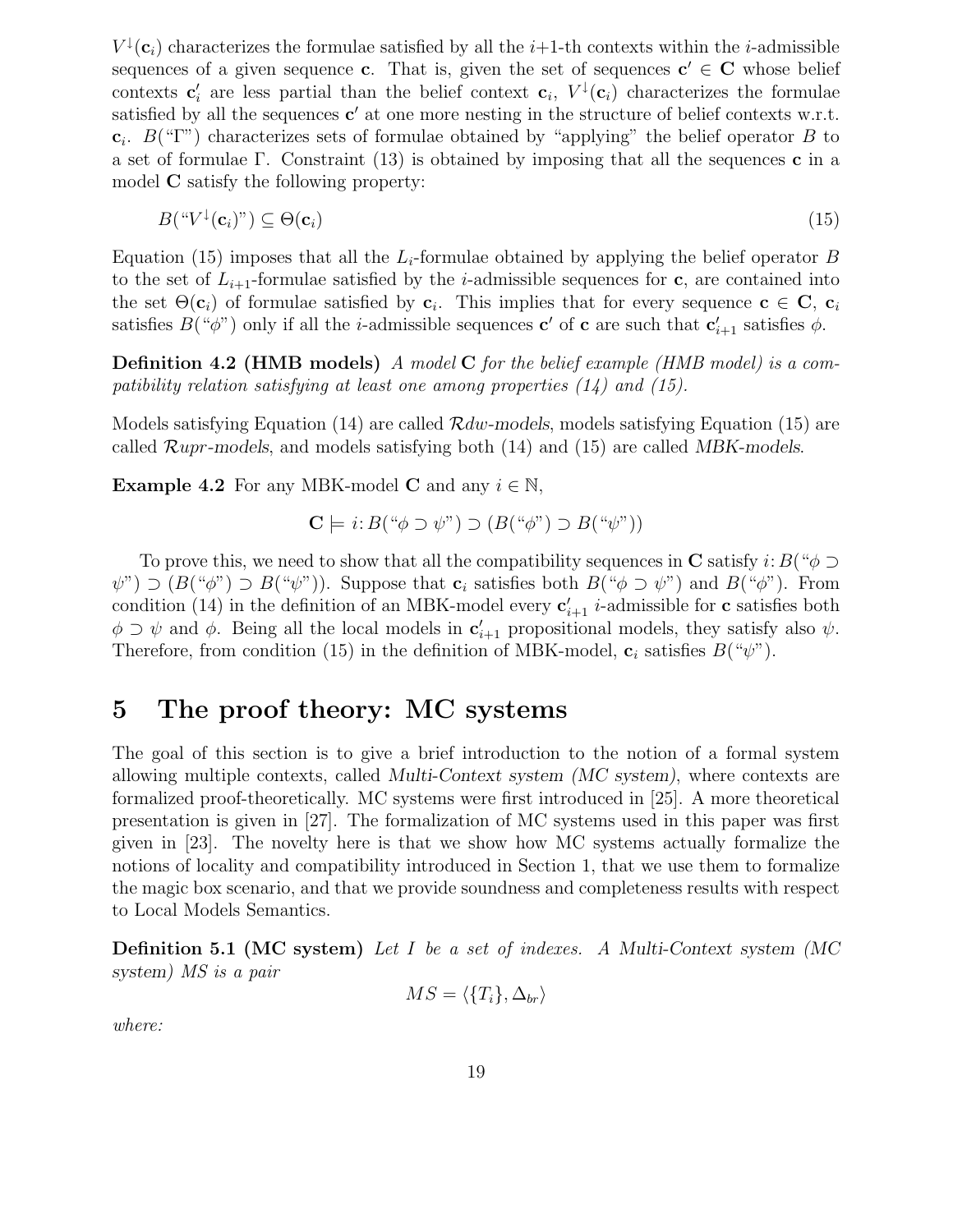- for each  $i \in I$ ,  $T_i = \langle L_i, \Omega_i, \Delta_i \rangle$  is an axiomatic formal system where  $L_i$  is the language,  $\Omega_i \subseteq L_i$  is the set of axioms, and  $\Delta_i$  is the set of inference rules;
- $\Delta_{br}$  is a set of inference rules with premises and conclusions in different languages.

A MC system is essentially a set of logical theories, plus a set of inference rules which allow for the propagation of consequences among theories. MC systems are a generalization of Natural Deduction (ND) systems [40]. The generalization amounts to use formulae tagged with the language they belong to. This allows for the effective use of the multiple languages. The deduction machinery of a MC system is composed of two kinds of inference rules: the inference rules in each  $\Delta_i$ , called internal rules, and the inference rules in  $\Delta_{br}$ , called bridge rules. Internal rules are inference rules with premises and conclusions in the same language, while bridge rules are inference rules with premises and conclusions belonging to different languages. Notationally, inference rules are written as follows:

$$
\frac{i:\phi_1 \quad \ldots \quad i:\phi_n}{i:\psi} \quad ir \qquad \qquad \frac{i_1:\phi_1 \quad \ldots \quad i_n:\phi_n}{j:\psi} \quad br
$$

where ir is an internal rule, while br is a bridge rule. Internal rules allow us to draw consequences inside a theory, while bridge rules allow us to export results from one theory to another. Indeed ir allows us to derive the formula  $\psi$  from the formulae  $\phi_1, \ldots, \phi_n$  in the theory tagged with i, while br allows us to export the formula  $\psi$  to the theory tagged with j because of the fact that all the  $\phi_1, \ldots, \phi_n$  are derivable in the theories tagged with  $i_1, \ldots, i_n$ , respectively. From now on, we write  $\Delta$  to mean the deduction machinery of a MC system, i.e.,  $\Delta = \bigcup_{i \in I} \Delta_i \cup \Delta_{br}$ . Using ND and following [40] in the notation and terminology,  $\Delta$ contains also inference rules which discharge assumptions, written as:

$$
\begin{array}{ccc}\n & [k_1: \gamma_1] & [k_m: \gamma_m] \\
\hline\n\text{II}_1 & \text{II}_m \\
i_1: \phi_1 & \dots & i_n: \phi_n & i_{i+1}: \phi_{n+1} & \dots & i_{n+m}: \phi_{n+m} \\
\hline\nj: \psi & & & \text{if } i \neq m.\n\end{array}
$$

dr represents an inference rule which allow to infer  $j : \psi$  from  $i_1 : \phi_1, \ldots, i_n : \phi_n$  discharging the assumptions  $k_1: \gamma_1, \ldots, k_m: \gamma_m$ .

Notationally, we use the Greek letter Π (possibly with subscripts) to denote deductions. For instance, in the inference rule dr above,  $\Pi_1$  represents a deduction of  $i_{i+1}$ :  $\phi_{n+1}$  from the assumption  $k_1: \gamma_1$ .

In Figure 12 we show the construction of a MC system containing three logical theories and four bridge rules. We start from different languages, e.g.,  $L_1, L_2$ , and  $L_3$ . Then, we associate each of them with a logical theory  $T_i = \langle L_i, \Omega_i, \Delta_i \rangle$ . Finally, we connect different logical theories with bridge rules, e.g.,  $br_1, br_2, br_3$ , and  $br_4$ . The final result is a MC system.

Deductions in MC systems are trees of formulae built starting from a finite number of assumptions and axioms, possibly belonging to distinct languages, and by applying a finite number of inference rules. A formula  $i : \phi$  is derivable from a set of formulae  $\Gamma$  in a MC system MS, in symbols  $\Gamma \vdash_{MS} i: \phi$  if there is a deduction with bottom formula  $i: \phi$  whose un-discharged assumptions are in Γ. A formula  $i: \phi$  is a theorem in MS, in symbols  $\vdash_{MS} i: \phi$ ,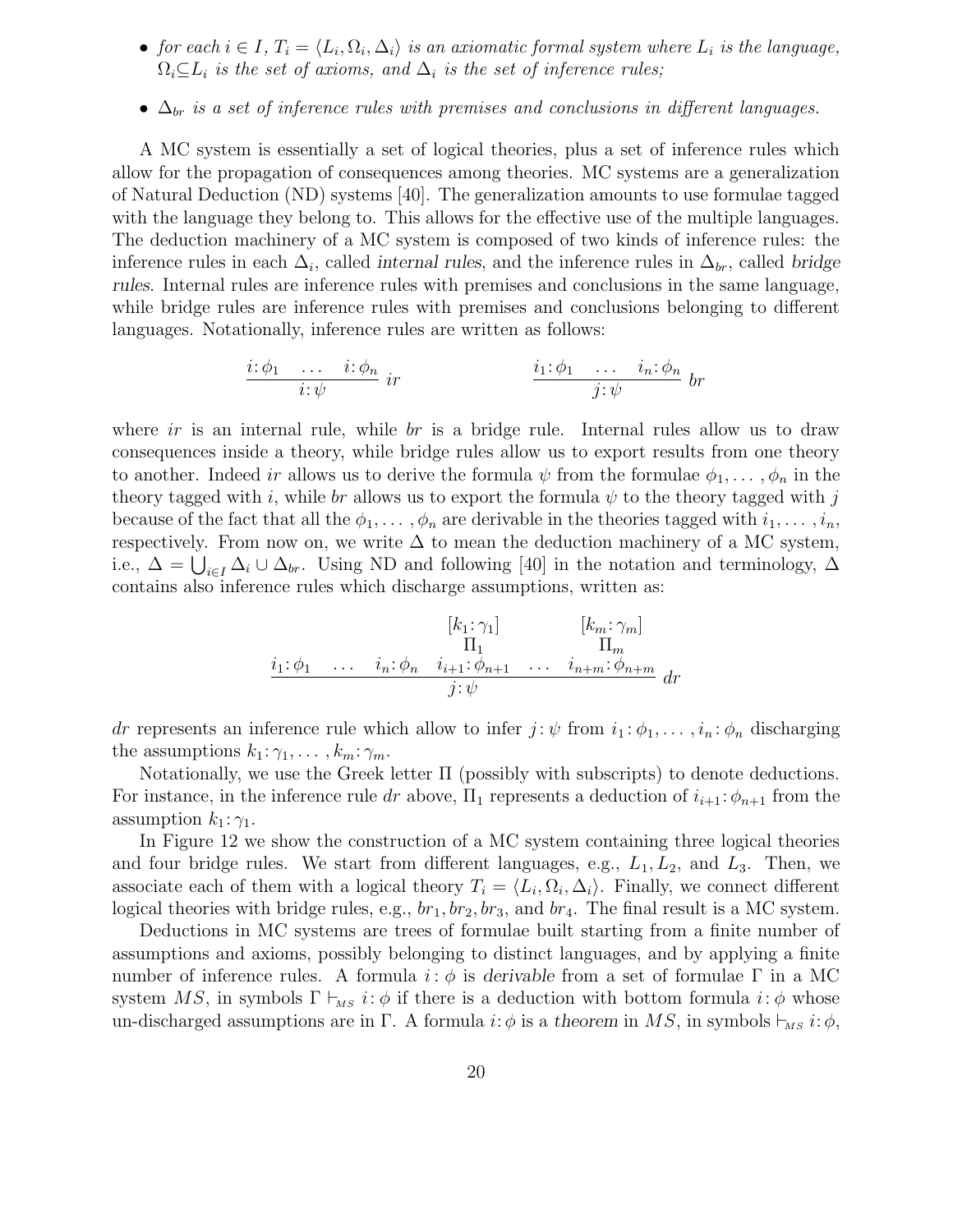

Figure 12: The construction of a MC system.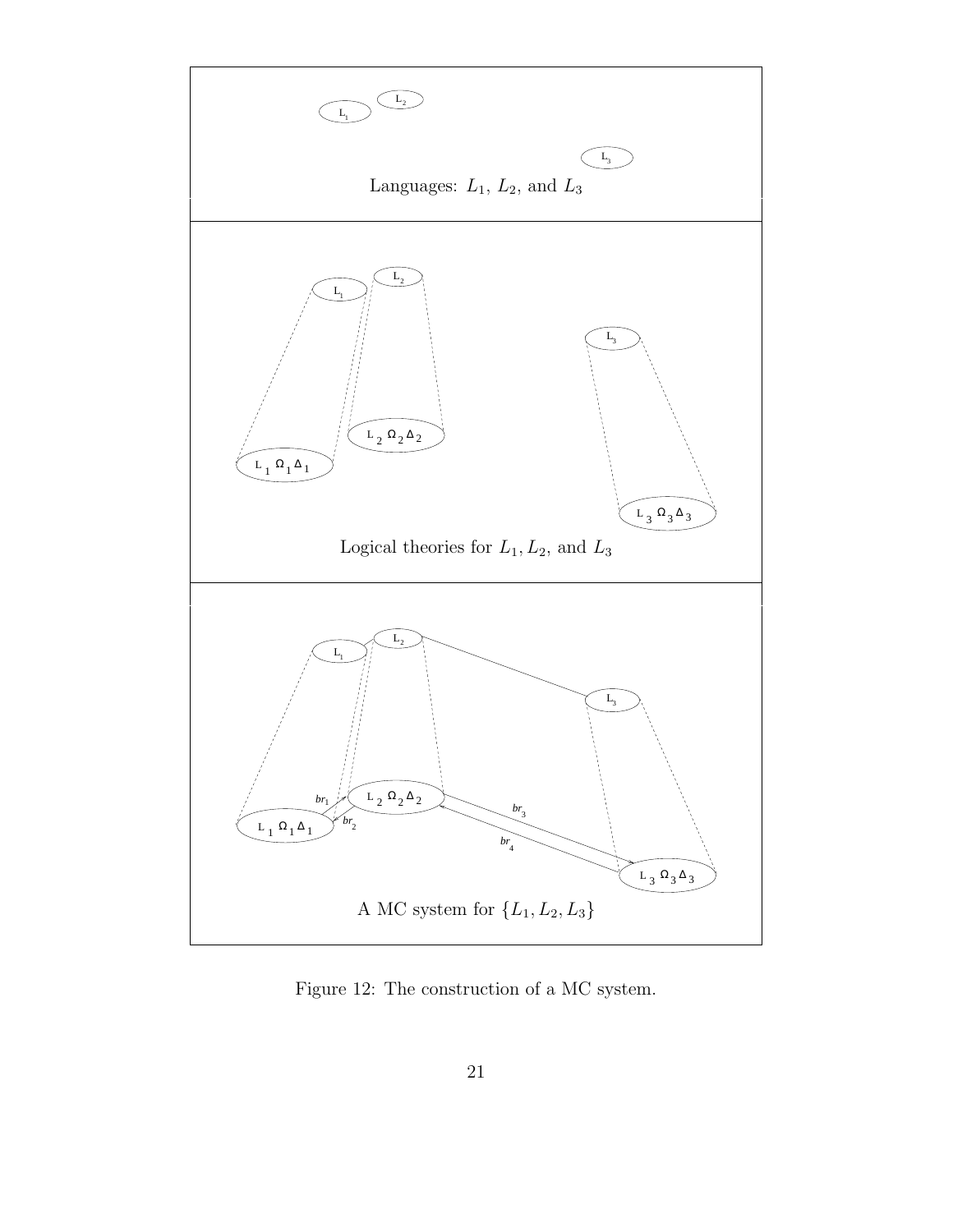if it is derivable from the empty set. The deductive closure of MS is denoted by  $Th(MS)$ and is formally defined as  $Th(MS) = \{i : \phi \mid \vdash_{MS} i : \phi\}$ . A deduction in a MC system can be seen as composed of sub-deductions in distinct languages, obtained by repeated applications of internal rules, any two or more sub-deductions being concatenated by one or more applications of bridge rules.<sup>4</sup>

Given a MC system  $MS = \langle \{T_i\}, \Delta_{br}\rangle$  we formally define a context  $c_i$  to be the set of L<sub>i</sub>-formulae belonging to the deductive closure  $Th(MS)$  of MS. Formally,  $c_i = Th(MS) \cap L_i$ .

The intuition underlying the notion of context is that, proof-theoretically, a context consists of that set of formulae which are locally theorems, given also the theorems which can be derived (via applications of bridge rules) from theorems in other contexts. It can be noticed that the notion of context given above is the proof-theoretical counterpart of the notion of context introduced in Section 3.2.

A MC system formalizes the principles of locality and compatibility in the following sense:

Locality. First of all the signature and the notion of well formed formula is localized and distinct for each context  $c_i$ . This is achieved by providing a language  $L_i$  to each context  $c_i$ . Second, the set of facts (axioms)  $\Omega_i$  which provides the context of reasoning (namely, describes what is true in a context) is local to  $c_i$ . Finally the inference engines  $\Delta_i$  are distinct for each context. This allows us to localize the form of reasoning to each distinct context  $c_i$ and to define special inference engines which exploit the local form of formulae (e.g., we can use PROLOG on clausal languages) and capture different deduction capabilities.

**Compatibility.** Bridge rules in  $\Delta_{br}$  formalize compatibility. Indeed via bridge rules, contexts mutually influence themselves. For instance, a bridge rule

$$
\frac{j:\psi}{i:\phi}
$$

has the effect of deriving  $\phi$  in the context  $c_i$  because of the fact that another formula,  $\psi$ , has been derived in the context  $c_j$ . Bridge rules change the set of formulae derived in each context. Bridge rules force contexts to agree up to a certain extent. On one extreme the two contexts might have two independent views of the world. In this case we have a set of bridge rules which is the empty set and there is no relation between what is derivable in the distinct contexts. On the other extreme the two contexts describe the same world from the same perspective. This situation can be imposed by asking that all the languages, sets of axioms, and deduction rules are the same, and that the two contexts  $c_i$  and  $c_j$  are linked by the following bridge rules:

$$
\frac{i:\phi}{j:\phi} \qquad \frac{j:\phi}{i:\phi}
$$

In this case all the contexts consist of the same set of provable formulae.

<sup>4</sup>MC systems can be thought of as particular Labelled Deductive Systems (LDS's) [17]. In particular MC systems are LDSs where labels are used only to keep track of the language formulae belong to, and where inference rules can be applied only to formulae belonging to the "appropriate" language.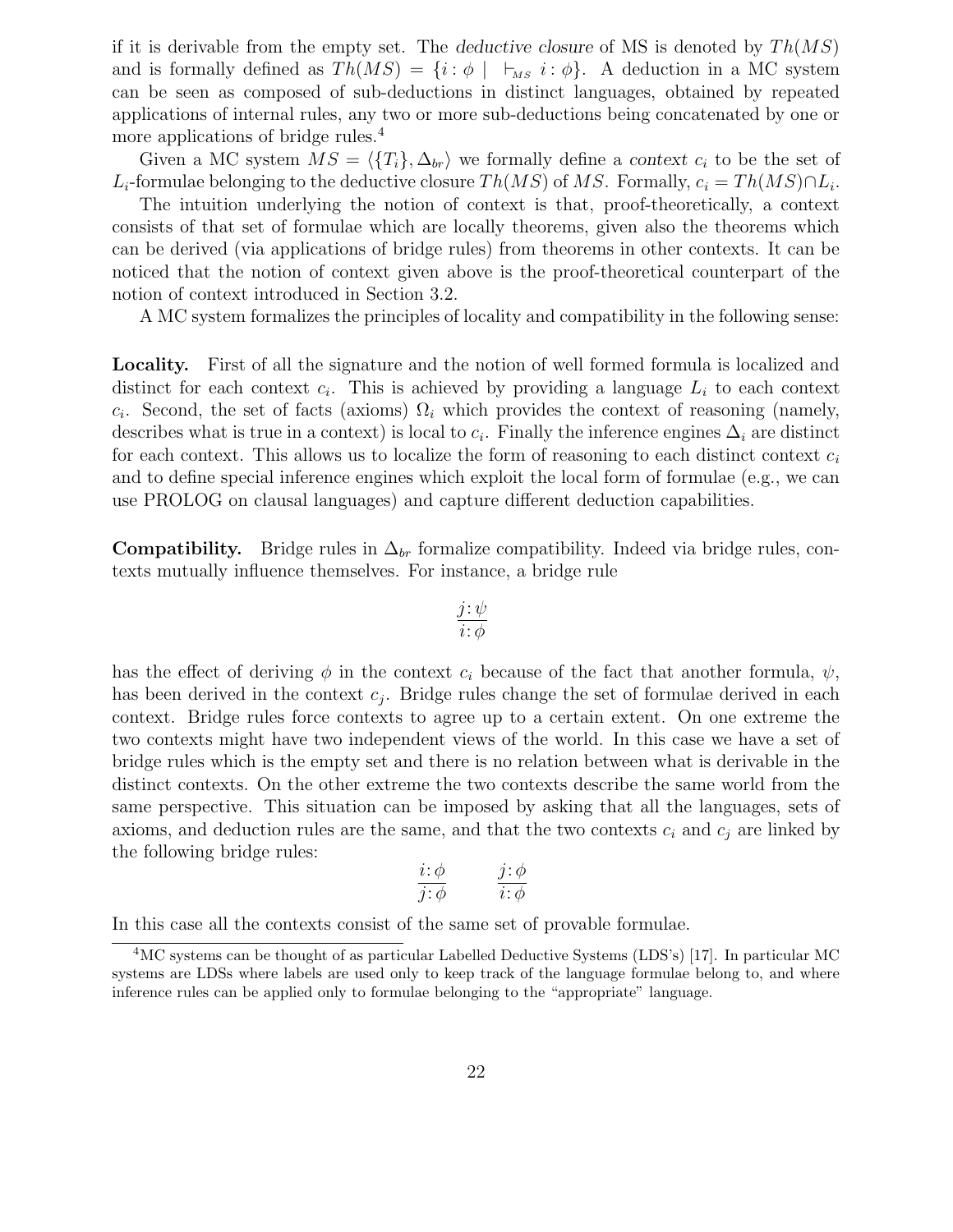### 6 The two examples – proof theory

Let us see how the two examples, described in Section 2, can be formalized using MC systems.

#### 6.1 Reasoning with viewpoints

Let us start by defining the MC system  $MV = \langle \{T_1, T_2\}, \Delta_{br} \rangle$  modeling the magic box scenario depicted in Figure 3. Let the two languages used by  $Mr.1$  and  $Mr.2$  be the two propositional languages defined in Section 4.1, that is  $L_1(L_2)$  is the smallest set containing  ${r, l}$  ( ${r, c, l}$ ) and closed under the standard propositional connectives. To the purpose of this example we suppose that  $\Omega_1 = \Omega_2 = \emptyset$ . This formalizes the fact that we do not commit ourselves to any particular partial view among the ones depicted in Figure 3. Since each partial view is modeled using propositional models, both  $\Delta_1$  and  $\Delta_2$  contain the following MC version of Natural Deduction rules for propositional calculus:

$$
\begin{array}{ccc}\n[i: \phi] & & [i: \neg \phi] \\
\prod & \vdots \psi & \prod \\
i: \phi \supset \psi & \supset I_i & & i: \phi \supset \psi \\
\end{array} \quad \begin{array}{ccc}\n[i: \neg \phi] & & \Pi \\
\prod & \Pi & \\
i: \psi & & i: \phi \end{array}
$$

The key part in the construction of the MC system MV is the formalization of compatibility constraints (5), (6), and (7) at Page 15. This is achieved by adding the following bridge rules to  $\Delta_{br}$ 

$$
\begin{array}{ccc}\n & & [2:\neg\phi] & & [1:\neg\phi] \\
\frac{1:l \vee r}{2:l \vee c \vee r} & br_{12} & \frac{2:l \vee c \vee r}{1:l \vee r} & br_{21} & \frac{1:\bot}{2:\phi} \perp_{12} & \frac{2:\bot}{1:\phi} \perp_{21}\n\end{array}
$$

 $br_{12}$  formalizes constraint (5) in Section 4.1. In fact, if Mr.1 sees at least a ball in the box, then  $1: l \vee r$  is derivable in his context. Furthermore, in this case  $Mr.2$  sees a ball in one of the three possible positions, and therefore  $2: r \vee c \vee l$  is derivable in his context. A similar explanation can be given for  $br_{21}$  which formalizes constraint (6) in Section 4.1.  $\perp_{12}$  and  $\perp_{21}$ formalize the fact that both  $Mr.1$  and  $Mr.2$  are able to construct a complete description of their view, and are the proof theoretical counterpart of constraint (7) in Section 4.1. Let us start by noticing that  $\perp_{12}$  and  $\perp_{21}$  are some kind of generalization of the classical law of reasoning by absurdum.  $\perp_{12}$  and  $\perp_{21}$  can be intuitively motivated as follows. Since we have contexts which are single models, then either  $\phi$  or  $\neg \phi$  holds. As a consequence, if assuming  $\neg \phi$  in one context generates an inconsistency in another context, then it is possible to conclude that  $\neg \phi$  doesn't hold in the first context, and therefore that  $\phi$  holds.

**Example 6.1** In MV, if  $Mr.1$  sees no balls, then  $Mr.2$  sees no balls. Formally:

$$
1: \neg l \wedge \neg r \vdash_{\mathsf{MV}} 2: \neg l \wedge \neg c \wedge \neg r.
$$

The proof in a Natural Deduction-like style is given in Figure 13. Deductions local to the contexts describing  $Mr.1$  ( $Mr.2$ ) are surrounded by boxes labelled  $Mr.1$  ( $Mr.2$ ). This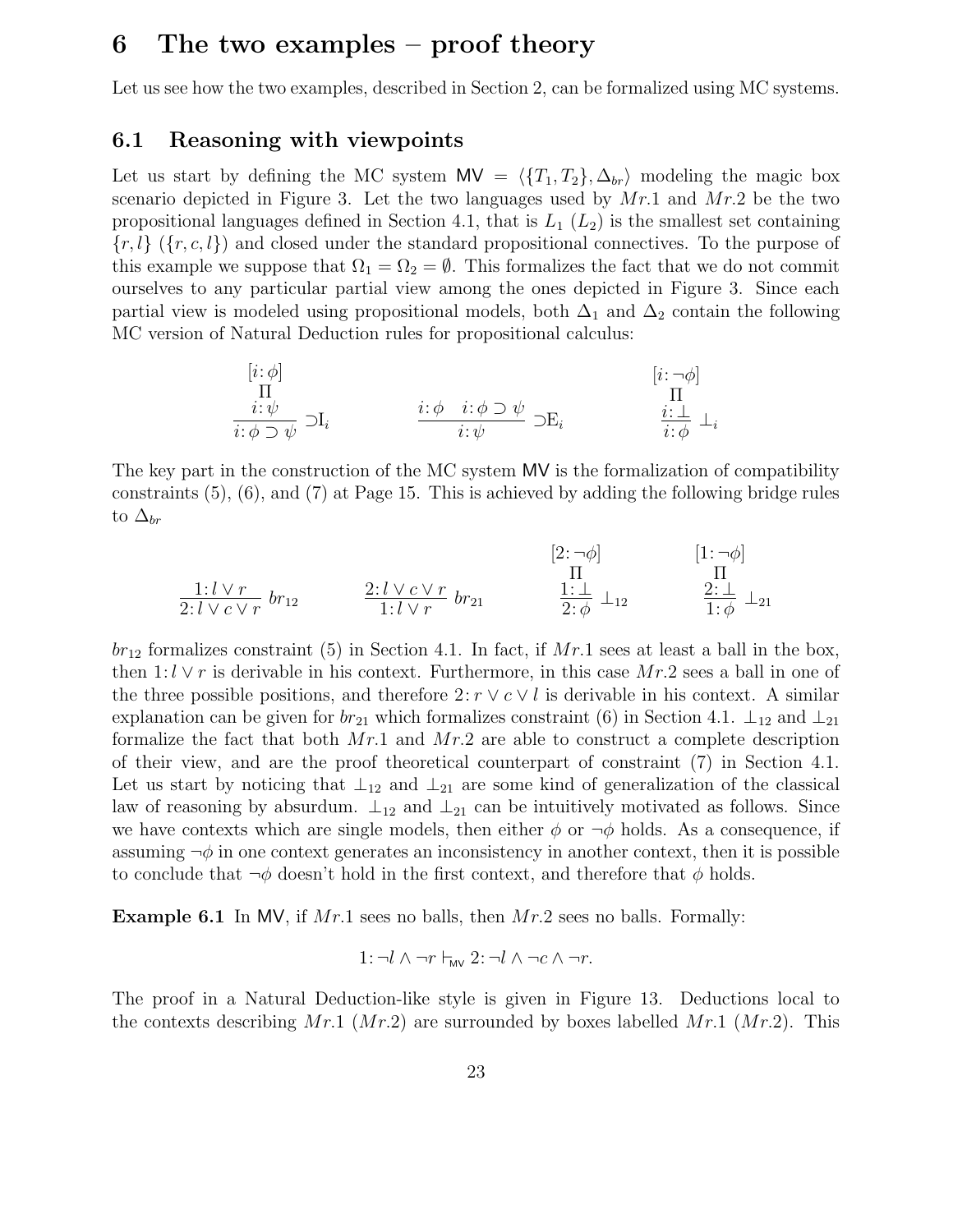

Figure 13: A deduction tree in MV.

emphasizes the fact that a deduction in the MC system can be seen as composed of subdeductions in distinct languages  $(L_1, \text{ and } L_2)$ , obtained by repeated applications of internal rules, these sub-deductions being concatenated by one or more applications of the bridge rules in  $\Delta_{br}$ . Let us describe the deduction tree in detail. First we assume 2:  $l \vee c \vee r$  in the context of Mr.2. Applying  $br_{21}$  to this formula we deduce  $1: l \vee r$  in the context of Mr.1. Then we assume  $1: \neg l \wedge \neg r$  and applying ND rules of propositional calculus we obtain 1:  $\neg(l \lor r)$ . From 1:  $l \lor r$  and 1:  $\neg(l \lor r)$  we obtain 1: ⊥. Applying the bridge rule  $\perp_{12}$  we deduce 2:  $\neg(l \wedge c \wedge r)$  discharging the assumption 2:  $l \vee c \vee r$  in the context of Mr.2. Finally we obtain  $2: \neg l \wedge \neg r$  with a deduction involving rules of propositional calculus.

The MC system MV presented in this section can be proved to be a sound and complete axiomatization of the Local Models Semantics for the magic box scenario presented in Section 4.1, Figure 3. This result is stated and proved in Appendix A.

#### 6.2 Reasoning about belief

The idea underlying the formalization of the belief example using MC systems is straightforward. Every view is formalized by a theory  $T_i$ . To obtain the desired behavior, that is to make  $a$  able to reason about its own beliefs, it is sufficient to "link" deduction in the theory representing  $a$ 's beliefs and deduction in the theory representing the mental images that  $a$ has of itself. "Links" are provided by bridge rules. Depending on the kind of bridge rule, a will have different reasoning capabilities.

Formally, an HMB system is a MC system  $\langle \{T_i\}, \Delta_{br} \rangle$  defined over the index  $I = \mathbb{N}$ . For every  $i \in \mathbb{N}$ , the language  $L_i$  of the theory  $T_i$  is the language  $L(B)$  defined in Section 4.2. For this example we assume  $\Omega_i = \emptyset$ . Since each view is modeled using propositional models, each  $\Delta_i$  contains the MC version of Natural Deduction rules for propositional calculus described in Section 6.1. The key part in the construction of an HMB system is the formalization of compatibility constraints (12) and (13) at Page 17. This is achieved by adding the following bridge rules to  $\Delta_{br}$ :

$$
\frac{i: B(\lq\varphi\lq) }{i+1: \phi} \mathcal{R}dw_i \qquad \qquad \frac{i+1: \phi}{i: B(\lq\varphi\lq)} \mathcal{R}upr_i
$$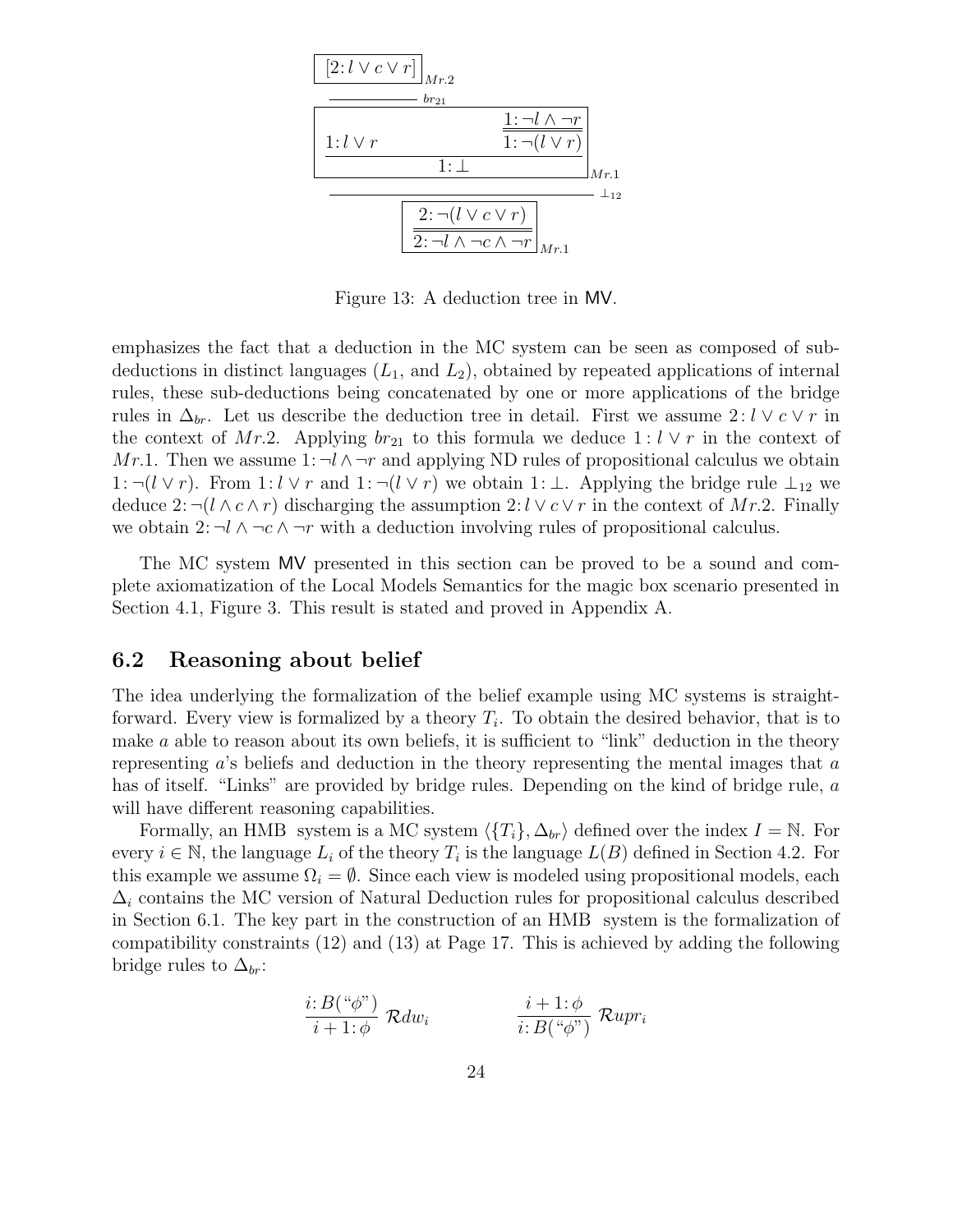RESTRICTIONS:  $\mathcal{R}upr_i$  is applicable if and only if  $i+1$ :  $\phi$  does not depend on any assumption  $j: \psi$  with index  $j \geq i+1$ .

 $\mathcal{R}dw_i$  formalizes constraint (12) at Page 17. If  $B(\degree\phi)$  is assumed in the context  $c_i$ , then a is able to conclude that  $\phi$  holds in the context  $c_{i+1}$ .  $\mathcal{R}upr_i$  formalizes constraint (13) at Page 17. If a is able to infer  $\phi$  in the context  $c_{i+1}$  from a set of assumptions with index  $j < i+1$ , then  $\phi$  holds in all the contexts  $c'_{i+1}$  compatible with such a set of assumptions. In this case, and only in this case, a is able to infer  $B(\phi)$  in the context  $c_i$ . Intuitively, the restriction on  $\mathcal{R}upr_i$  prevents the case in which a consequence of an assumption in a belief context is treated, by the context above, as a theorem of that belief context. Notice that, the restriction on  $\mathcal{R}upr_i$  corresponds to the fact that constraint (13) involves sets of i-admissible sequences.

The HMB system containing only bridge rules of the form  $\mathcal{R}dw_i$  is called  $\mathcal{R}dw_i$ ; the HMB system containing only bridge rules of the form  $\mathcal{R}upr_i$  is called  $\mathcal{R}upr_i$ ; the HMB system containing both  $\mathcal{R}dw_i$  and  $\mathcal{R}upr_i$  is called MBK. [27] shows that, in MBK, the theory of each view is theorem equivalent with the minimal normal modal logic K. For a detailed investigation on MC systems obtained by imposing different combinations of bridge rules of the form  $\mathcal{R}up$  and  $\mathcal{R}dw$ , called reflection rules, good references are [10, 11], where different MC systems for the formalization of meta-reasoning are defined and studied. Another reference is [18] where Local Models Semantics is used to define classes of models for MC systems containing different reflection rules.

**Example 6.2** It is easy to see that for any  $i \in \mathbb{N}$ ,

$$
\vdash_{\text{MBK}} i: B(\text{``}\phi \supset \psi\text{''}) \supset (B(\text{``}\phi\text{''}) \supset B(\text{``}\psi\text{''}))
$$

The proof in a Natural Deduction-like style is given in Figure 14. Let us describe it in



Figure 14: A deduction tree in MBK.

detail. First, we assume  $i: B("{\phi}")$  and  $i: B("{\phi} \supset {\psi}")$  in the context  $c_i$ . Applying  $\mathcal{R}dw_i$  to these formulae we deduce  $i + 1$ :  $\phi$  and  $i + 1$ :  $\phi \supset \psi$  in  $c_{i+1}$  and we obtain  $i + 1$ :  $\psi$  in the same context by propositional reasoning. Applying the bridge rule  $\mathcal{R}upr_i$  we deduce  $i: B(\mathfrak{w}^n)$ . Then we obtain  $i: B(\omega \supset \psi) \supset (B(\omega \psi)) \supset B(\omega \psi)$  by applying the  $\supset I_i$  rule two times and discharging the assumptions  $i: B(\degree\phi\degree)$  and  $i: B(\degree\phi \supset \psi\degree)$ .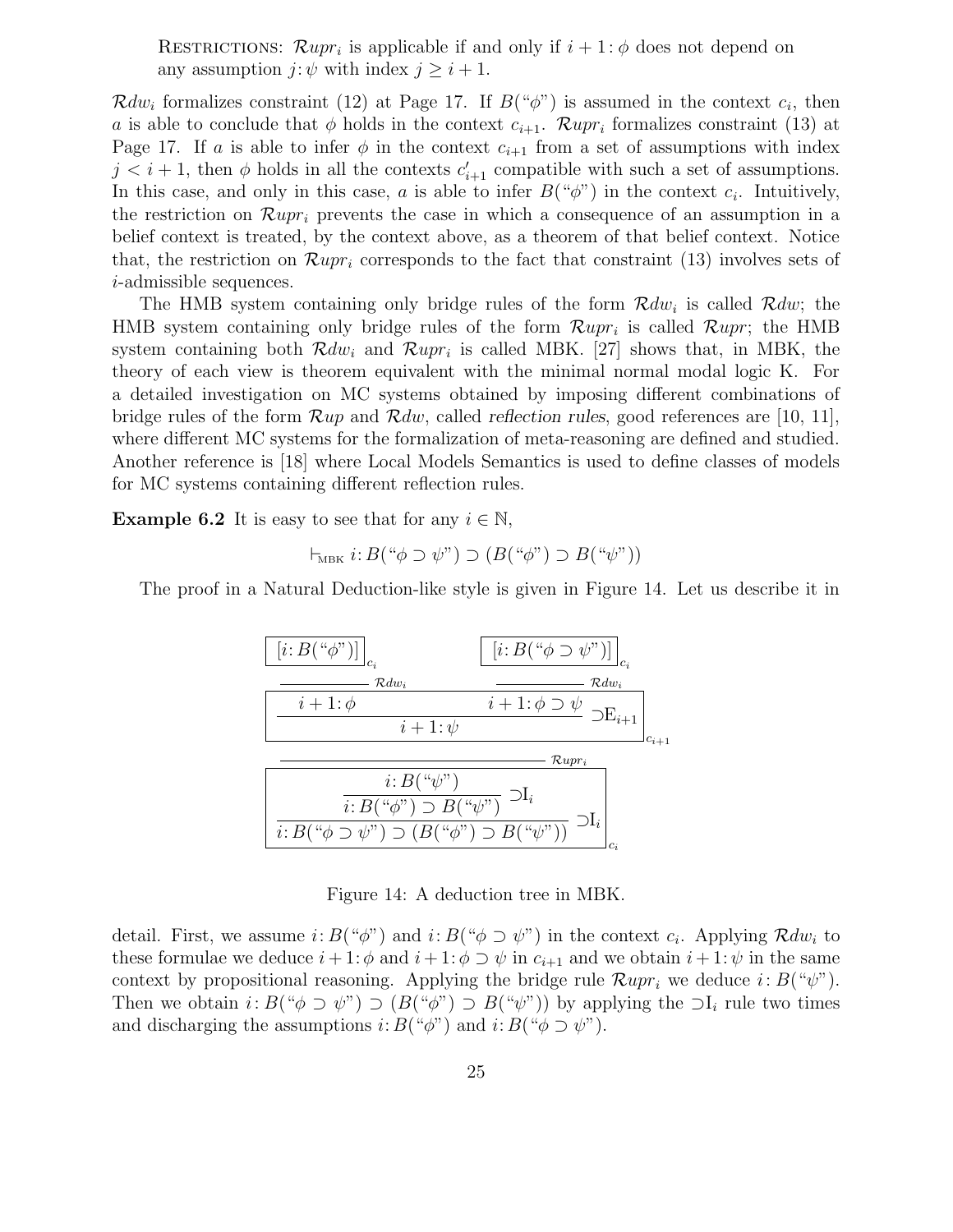The MC systems  $\mathcal{R}dw$ ,  $\mathcal{R}upr$  and MBK presented in this section can be proved to be sound and complete w.r.t. the class of  $Rdw$ -models,  $Rupr$ -models, MBK-models, respectively, defined in Section 4.2. This result is stated and proved in Appendix B. As a consequence of this result, the class of MBK-models formalizes an ideal agent a theorem equivalent to the minimal normal modal logics K. On the other hand,  $\mathcal{R}dw$ -models and  $\mathcal{R}upr$ -models formalize agents having extremely weak reasoning capabilities. Notice therefore that the representation of an agent's beliefs based on the notion of local semantics and compatibility relation provides enough modularity and flexibility to model agents with different reasoning capabilities in a uniform way. [19] gives a more general definition of HMB model and shows how various forms of ideal and real agents (including agents with bounded reasoning capabilities) are modeled by using Local Models Semantics. Notice also how we construct the models of combinations of constraints (e.g., the MBK-model) simply by taking the intersection of the models of the constituent constraints (e.g., constraints modeled by equations  $(14)$  and  $(15)$ ).

### 7 Other frameworks – a comparison

The obvious, most studied, framework to start from is possible worlds semantics [32]. Both Local Models Semantics and possible worlds semantics allow for multiple objects (models or worlds) and have a notion of local satisfiability (to a local model, to a possible world). However there are also some important differences. First, in possible worlds there is a unique language which describes what is true in all the worlds and there is no notion of truth of a labelled formula. This is the case also for the extensions of possible worlds semantics aimed at formalizing local reasoning (see, e.g., [13]), where localization is achieved by adding a new modal operator to the language. Second, worlds are not (Tarskian) models, the key difference being that possible worlds allow for the use of modal operators. The satisfiability of a formula containing a modal operator is defined in terms of the accessibility relation, which must therefore be given while defining satisfiability in a world. The notion of satisfiability in a world is a function of the model of which the world is part. This is not the case for Local Models Semantics where each local model has its own notion of satisfiability. In Local Models Semantics, the model and its structure influence only the set of local models under consideration. The hypothesis of using a single unique global language and of being able to describe a priori the structure of the model under consideration is very useful and works in many situations. It does not seem to work in those cases where there is no global scheme describing the system, e.g., the federation of heterogeneous data or knowledge bases or multi-agent systems.

In the last few years various semantics for contextual reasoning have been proposed. Most of them are based on possible worlds semantics. As far as we know, the first attempt is described in [29]. In this work there is a notion of labelled formula and of (local) satisfiability to a set of (local) possible worlds. This semantics works well for contextual logics equivalent to modal K or stronger. Its main limitation is that it is not clear how to extend it to other logics, e.g., non normal modal logics or logics for reasoning with viewpoints.

Guha, in his PhD thesis [31] informally describes a semantics for reasoning with context. Understanding Guha's informal definitions is a non-trivial task. Some of the main ideas seem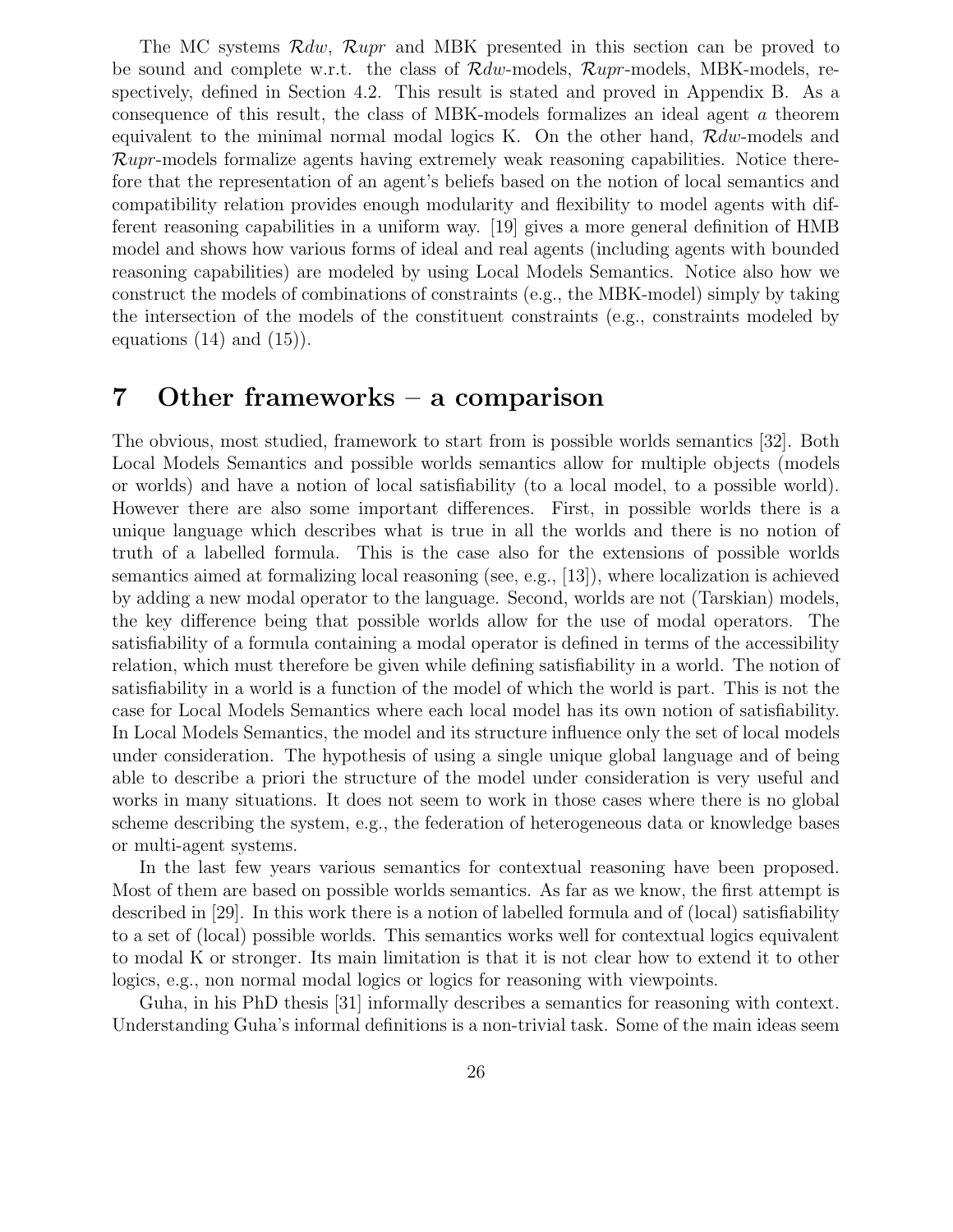the following. There is a single global language from which it is possible to extract the (local) languages of all the contexts. There seems to be a notion of satisfaction of labelled formulae, and a notion of labelled formulae being meaningless in a context. There is distinguished symbol ist, whose intuitive meaning is "is true", which seems treated as a modal operator. Guha's semantics has been partially formalized in the work by Buvac and his co-authors (see for instance [7]). Buvac's semantics seems to have the same features and defects as the semantics in [29], with the further complication that, starting from a single language, there is a lot of work to do in order to achieve locality. In particular the formulae of the global language which are meaningless in a context must be treated as such (this is done using Bochvar three valued logic).

### 8 Conclusion

In this paper we have presented a new semantics, called Local Models Semantics, and proposed it as a foundation for reasoning with context. Local Models Semantics formalizes the two general principles underlying contextual reasoning, namely the principle of locality and the principle of compatibility. Finally, we have shown how Local Models Semantics can be used to model two important forms of contextual reasoning, namely reasoning with viewpoints and reasoning about belief.

Despite their (apparent) simplicity, the examples proposed in Section 2 show how the semantics and methodology developed in this paper can be applied, suitably modified, to the modeling of important problems. The work in [20] starts from the intuitions and the semantics presented in Sections 2.1 and 4.1 and defines a context-based logic for distributed representation and reasoning, called Distributed First Order Logics. Distributed First Order Logics has been successfully applied to model important theoretical aspects of federations of heterogeneous data or knowledge bases in [22]. The work in [4, 16, 19] suitably generalizes the intuitions and the formalization proposed in Sections 2.2 and 4.2 in order to model different aspects of agents and multi-agent systems.

### A Viewpoints - soundness and completeness

The goal of this section is to show that the MC system for viewpoints MV defined in Section 6.1 is sound and complete w.r.t. the class of models V defined in Section 4.1. In Section A.1 we prove the Soundness Theorem and in Section A.2 the Completeness Theorem. The main body of this section concentrates on the proof of the Completeness Theorem and on a method for constructing canonical models  $\mathbb{C}^c$ .

#### A.1 The proof of soundness

**Theorem A.1 (Soundness Theorem)** If  $\Gamma \vdash_{\mathsf{MV}} k:\phi$ , then  $\Gamma \models_{\mathsf{V}} k:\phi$ .

This theorem states that the calculus provided using the MC system MV computes a derivability relation which is a subset of the consequence relation on models MV.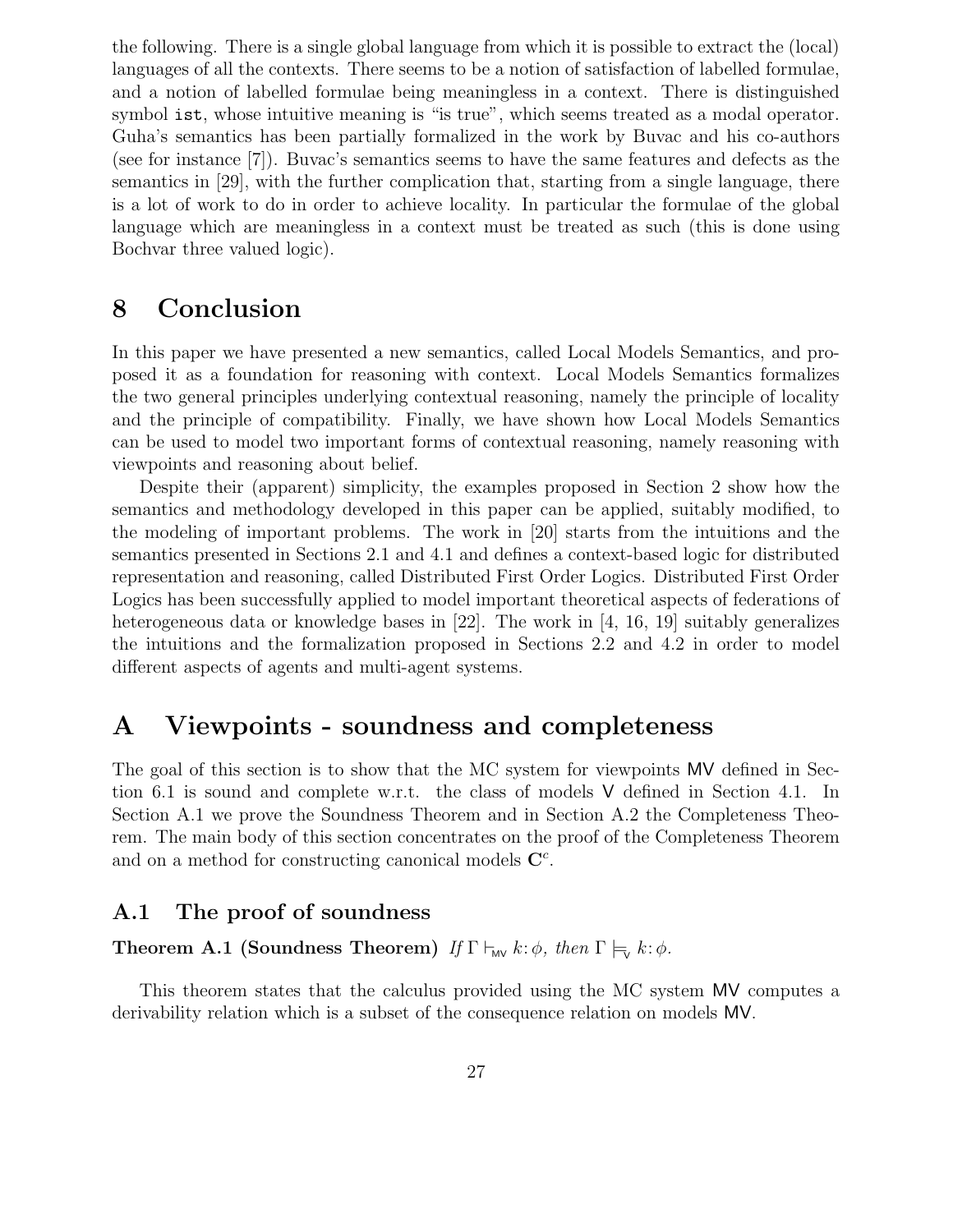**Proof of Theorem A.1** The proof is by induction on the structure of the derivation of  $k:\phi$ from Γ.

- **Base case:** If  $\Gamma \vdash_{\mathsf{MV}} k:\phi$  with a zero steps derivation, then  $k:\phi \in \Gamma$ . Thus  $\Gamma \models_{\mathsf{V}} k:\phi$  from the definition of consequence relation.
- $\Box I_k$ : If  $\Gamma \vdash_{\mathsf{mv}} k : \phi \supset \psi$  and the last rule used is  $\Box I_k$ , then  $\Gamma, k : \phi \models_{\mathsf{v}} k : \psi$  holds from the inductive hypothesis. Let C be a V-model and  $c \in C$  be a sequence such that  $\mathbf{c}_j$  satisfies the formulae in  $\Gamma_j$ ,  $j \neq k$ . Let m be a model in  $\mathbf{c}_k$  which satisfies all the formulae in  $\Gamma_k$ . From the inductive hypothesis  $m \models_d \phi$  implies  $m \models_d \psi$ . Thus  $m \models_{\scriptscriptstyle{\text{cl}}} \phi \supset \psi \text{ and } \Gamma \models_{\mathsf{v}} k:\phi \supset \psi.$
- $\supset \mathbf{E}_k$ : If  $\Gamma \vdash_{\mathsf{M}V} k : \psi$  and the last rule used is  $\supset \mathbf{E}_k$ , then there are two formulae  $k : \phi$  and  $k: \phi \supset \psi$  such that both  $\Gamma \models_{\mathsf{V}} k: \phi$  and  $\Gamma \models_{\mathsf{V}} k: \phi \supset \psi$  hold from the inductive hypothesis. Let C be a V-model and  $c \in C$  be a sequence such that  $c_i$  satisfies the formulae in  $\Gamma_j$ ,  $j \neq k$ . Let m be a model in  $c_k$  which satisfies all the formulae in  $\Gamma_k$ . From the inductive hypothesis  $m \models_{cl} \phi$  and  $m \models_{cl} \phi \supset \psi$ . Thus  $m \models_{cl} \psi$  and  $\Gamma \models_{\nabla} k : \psi$ .
- $\perp_k$ : If  $\Gamma \vdash_{\mathsf{MV}} k:\phi$  and the last rule used is  $\perp_k$ , then  $\Gamma, k:\neg \phi \models_{\mathsf{V}} k:\bot$  holds from the inductive hypothesis. Let C be a V-model and  $c \in C$  be a sequence such that  $c_j$  satisfies the formulae in  $\Gamma_j$ ,  $j \neq k$ . Let m be a model in  $c_k$  which satisfies all the formulae in  $\Gamma_k$ . From the inductive hypothesis  $m \models_d \neg \phi$  implies  $m \models_d \bot$ . From the definition of satisfiability in a propositional model it follows that  $m \models_{cl} \phi$ . Thus  $\Gamma \models_{\mathsf{v}} k:\phi$ .
- br<sub>12</sub>: If  $\Gamma \vdash_{\mathsf{MV}} 2: l \vee c \vee r$  and the last rule used is  $br_{12}$ , then  $\Gamma \models_{\mathsf{V}} 1: l \vee r$  holds from the inductive hypothesis. Let C be a V-model and  $c \in C$  be a sequence such that  $c_1$ satisfies  $\Gamma_1$ . Let  $m \in \mathbf{c}_2$  be a local model such that  $m \models d \Gamma_2$ . Both  $\mathbf{c}_1$  and  $\mathbf{c}_2$  are singleton sets. Therefore  $c_2$  satisfies  $\Gamma_2$  and for every  $m \in c_1$   $m \models_c \Gamma_1$ . From the inductive hypothesis, it follows that for every  $m \in \mathbf{c}_1$   $m \models_{cl} l \vee r$ , i.e.,  $m \neq \emptyset$ . By Equation (8) in Definition 4.1 every  $m \in \mathbf{c}_2$  is different from  $\emptyset$ . Thus every  $m \in \mathbf{c}_2$ satisfy  $l \vee c \vee r$  and  $\Gamma \models_{\vee} 2l \vee c \vee r$  holds.

 $br_{21}$ : Similar to  $br_{12}$ .

 $\perp_{12}$ :  $\Gamma \vdash_{\mathsf{mv}} 2:\phi$  and the last rule used is  $\perp_{12}$ . From the inductive hypothesis  $\Gamma, 2:\neg \phi \models_{\mathsf{v}} 1:\bot$ holds. Let C be a V-model and  $c \in C$  be a sequence such that  $c_1$  satisfies the formulae in  $\Gamma_1$ . We must show that for every  $m \in \mathbf{c}_2$ ,  $m \models_{cl} \Gamma_2$  implies  $m \models_{cl} \phi$ . Let  $m \in \mathbf{c}_2$ be a model satisfying  $\Gamma_2$ , and suppose that  $m \models \neg \phi$ . Both  $c_1$  and  $c_2$  are singleton sets. Therefore,  $\mathbf{c}_2 \models \neg \phi$  and, from the inductive hypothesis, every  $m \in \mathbf{c}_1$  satisfies ⊥. From the definition of satisfiability in propositional models it follows that  $\mathbf{c}_2 \not\models \neg \phi$ . Again, being  $c_2$  a singleton set, this implies  $c_2 \models \phi$ , i.e., for every  $m \in c_2$ ,  $m \models_{cl} \phi$ . Thus  $\Gamma \models_{\mathsf{V}} 2:\phi \text{ holds.}$ 

 $\perp_{21}$ : Similar to  $\perp_{12}$ .

Q.E.D.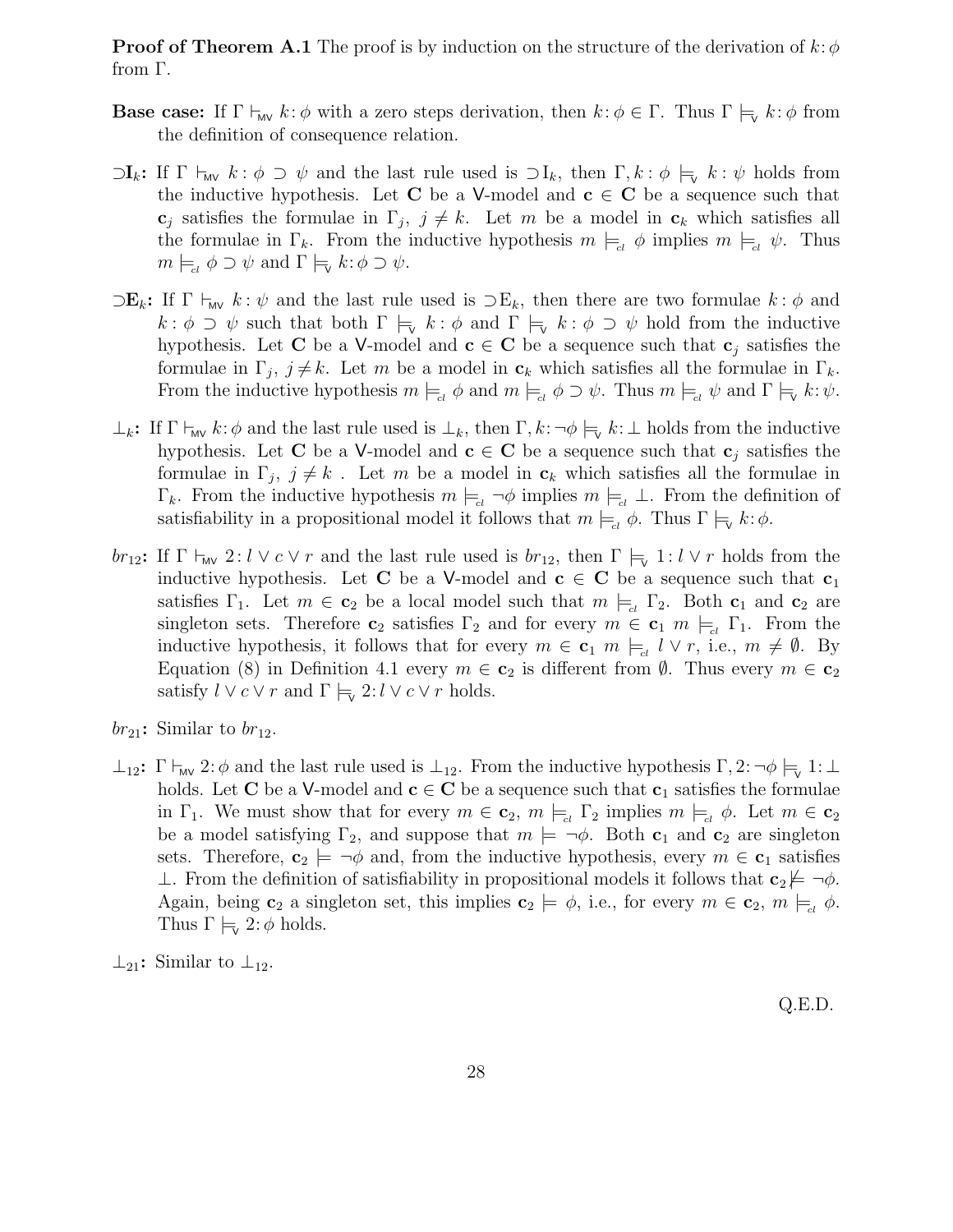### A.2 The proof of completeness

#### **Theorem A.2 (Completeness Theorem)** If  $\Gamma \models_{\mathsf{v}} k:\phi$ , then  $\Gamma \vdash_{\mathsf{mv}} k:\phi$ .

This theorem, together with the soundness theorem, states that the calculus provided using MV systems computes a derivability relation which coincides with the consequence relation on the set of V-models.

The contrapositive will be proved: it will be shown that if  $\Gamma \not\vdash_{MV} k : \phi$ , then there exists a V-model  $\mathbf{C}^c$  containing a sequence **c** such that  $\mathbf{c}_j$  satisfies  $\Gamma_j$  for every  $j \neq k$ , and  $\mathbf{c}_k$ contains a model m satisfying  $\Gamma_k$  and not satisfying  $\phi$ . The proof is via the construction of a "canonical model" in which the required sequence c can always be found. As with the canonical model proof of completeness for propositional logic the idea relies upon the being able to construct maximally consistent sets of formulae and being able to use them in defining canonical models. The situation in MC systems is slightly complicated by the division of the system into different languages. To make this possible, a form of consistency and maximal consistency, which generalize the analogous concepts given in [8], are defined.

**Definition A.1 (k-consistency)** Given a MC system MS, a set of indexed formulae  $\Gamma \in$  ${L_i}$  is k-consistent if  $\Gamma \not\vdash_{MS} k:\bot$ .

Definition A.2 (maximal-k-consistency) Given a MC system MS, a set of indexed formulae  $\Gamma \in \{L_i\}$  is maximal-k-consistent if it is k-consistent and the only k-consistent set of formulae containing  $\Gamma$  is  $\Gamma$  itself.

In the following we first concentrate on a method for constructing constructing the canonical model  $\mathbb{C}^c$ . Once defined the canonical model  $\mathbb{C}^c$ , we will be able to prove the Completeness Theorem at the end of the section. The definition of a canonical model for MV is composed by the following steps:

- 1. We generalize the Lindenbaum's theorem [8] by showing that for any k-consistent set of formulae  $\Gamma$  there exists a maximal-k-consistent set  $\Gamma'$  with  $\Gamma \subseteq \Gamma'$  (Lemma A.1).
- 2. We show some relevant properties of  $\Gamma'$  (Corollary A.1)
- 3. We define the canonical model  $\mathbb{C}^c$  as a compatibility relation over sets of (local) models satisfying maximal-k-consistent sets of formulae (Definition A.4). We show that  $\mathbf{C}^c$  is a V-model (Lemma A.4).

**Lemma A.1** For any k-consistent set of formulae  $\Gamma$  there exists a maximal-k-consistent set  $Γ'$  such that  $Γ ⊆ Γ'.$ 

**Proof of Lemma A.1** Let  $i_1 : \phi_1, i_2 : \phi_2, \ldots$  be any enumeration of all the formulae in  $\{L_1, L_2\}$ . Define  $\Gamma^0, \Gamma^1, \ldots$  inductively as follows:

- $\Gamma^0 = \Gamma;$
- if  $\Gamma^n \cup \{i_n : \phi_n\}$  is k-consistent then  $\Gamma^{n+1} = \Gamma^n \cup \{i_n : \phi_n\}$ , otherwise  $\Gamma^{n+1} = \Gamma^n$ .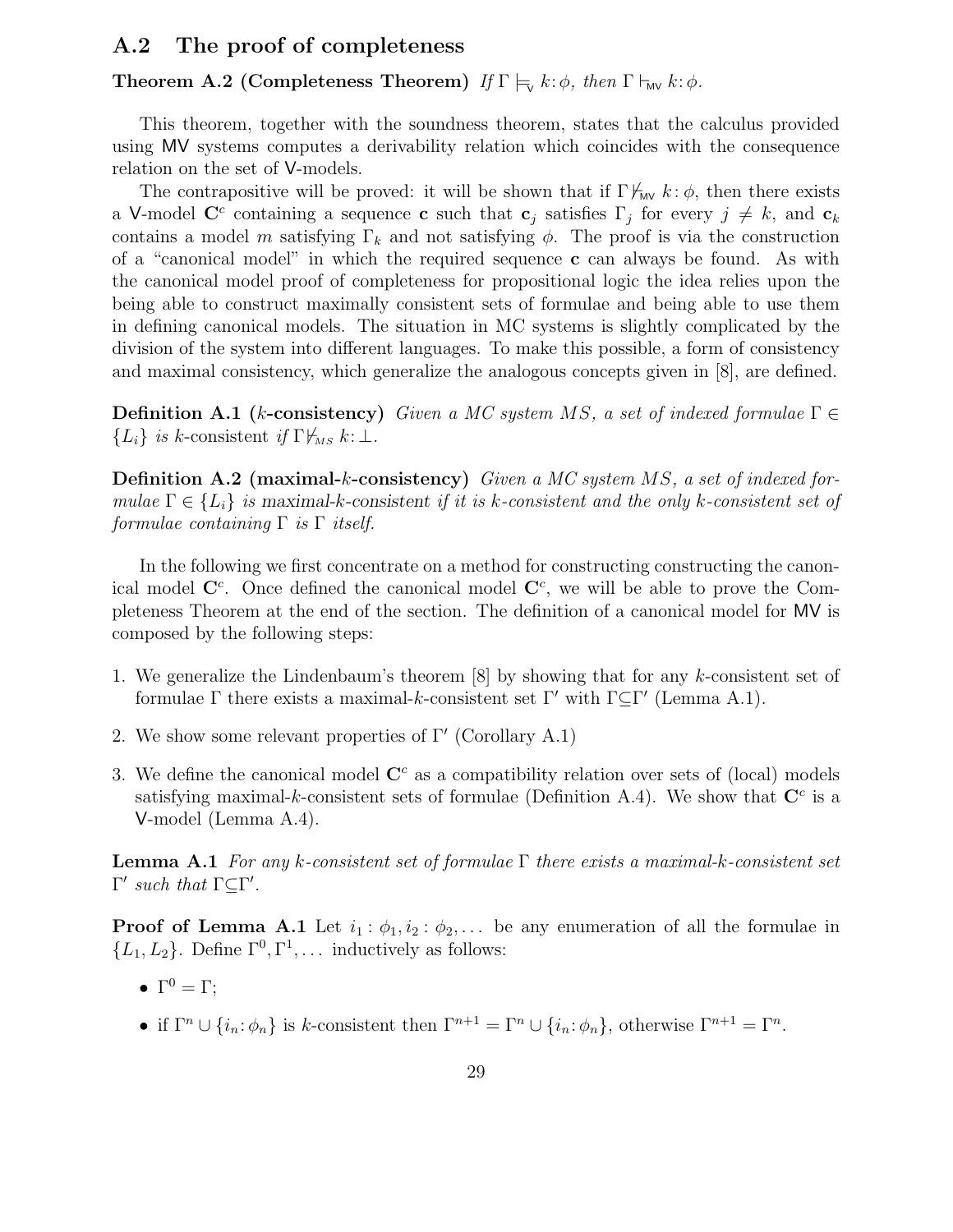$\Gamma' = \cup_{i \in \mathbb{N}} \Gamma^i$ . Let us prove that  $\Gamma'$  is k-consistent. Suppose not. Then there is a deduction of  $k: \bot$  from a finite set  $\Gamma^f \subseteq \Gamma'$ . Then there is an n such that  $\Gamma^f \subseteq \Gamma^n$ . But this means that  $\Gamma^n$  is not *k*-consistent which is a contradiction.

Having shown that  $\Gamma'$  is k-consistent, we next show that  $\Gamma'$  is maximal-k-consistent. Suppose that there exists a maximal-k-consistent set of formulae  $\Delta$  with  $\Gamma' \subseteq \Delta$ . Let  $i_n : \phi_n \in$  $\Delta$ , then  $\Gamma^n \cup \{i_n : \phi_n\}$  is k-consistent and hence  $i_n : \phi_n \in \Gamma'$ . Thus  $\Delta = \Gamma'$ .  $\Box$ 

Definition A.3 (maximal-L<sub>k</sub>-consistent) A set of formulae  $\Gamma$  is maximal-L<sub>k</sub>-consistent if it is k-consistent and for all  $L_k$ -formulae  $\phi$  either  $k: \phi \in \Gamma$  or  $k: \neg \phi \in \Gamma$ .

Corollary A.1 Let  $\Gamma'$  be maximal-k-consistent set of formulae.

- (i) if  $1: l \vee r \in \Gamma'$  then  $2: l \vee c \vee r \in \Gamma'$ ;
- (ii) if  $2: l \vee c \vee r \in \Gamma'$  then  $2: l \vee r \in \Gamma'$ ;
- (iii) for each  $i \in \{1, 2\}$ ,  $\Gamma'_i$  is maximal-L<sub>i</sub>-consistent.

#### Proof of Corollary A.1

(i) Suppose that  $1: l \vee r \in \Gamma'$  and  $2: l \vee c \vee r \notin \Gamma'$ . Both  $1: l \vee r$  and  $2: l \vee c \vee r$  occur in some point of the enumeration  $i_1 : \phi_1, i_2 : \phi_2, \ldots$ . Then there are two sets  $\Gamma^{j_1} \subseteq \Gamma'$  and  $\Gamma^{j_2}\subseteq \Gamma'$  such that  $\Gamma^{j_1} \cup 1: l \vee r$  is k-consistent and  $\Gamma^{j_2} \cup 2: l \vee c \vee r$  is not. If  $j_1 < j_2$  then 1:  $l \vee r \in \Gamma^{j_2}$ . We know that  $\Gamma^{j_2} \cup 2$ :  $l \vee c \vee r$  is not k-consistent, i.e., there exists a deduction  $\Pi$  of  $k: \bot$  from  $\Gamma^{j_2} \cup 2: l \vee c \vee r$ . Being  $1: l \vee r \in \Gamma^{j_2}$ , the following deduction

$$
\Gamma^{j_2} \quad \frac{1: l \vee r}{\substack{2: l \vee c \vee r \\ \Pi}} br_{12} \quad k: \perp
$$

is a deduction of  $k: \perp$  from  $\Gamma^{j_2}$ . This is impossible because  $\Gamma^{j_2}$  is k-consistent. In a similar way we show that this holds even if  $j_2 < j_1$ . So if  $1: l \lor r \in \Gamma'$  then  $2: l \lor c \lor r \in \Gamma'$ .

- (ii) Similar to (i).
- (iii) If  $i = k$  then the proof follows from the fact that each theory in MV is closed under propositional logic. Let's consider the case  $i \neq k$ . First we have to prove that  $\Gamma'_i$  is *i*-consistent. Suppose not, then there exists a deduction  $\Pi$  of  $i: \bot$  from  $\Gamma'$ . Applying the bridge rule  $\perp_{ik}$  the following deduction

$$
\begin{array}{ccc}\n[k; \neg A] & \Gamma' & [k; \neg \neg A] & \Gamma' \\
\prod & \Pi & \Pi \\
\frac{i: \bot}{k: A \bot_{ik}} & \frac{i: \bot}{k: \neg A} \bot_{ik} \\
\hline\nk: \bot\n\end{array}
$$

is a deduction of  $k: \perp$  from Γ'. This is impossible because Γ' is k-consistent. Therefore  $\Gamma'_i$  is *i*-consistent. Suppose now that that neither  $i: \phi$ , nor  $i: \neg \phi$  belong to Γ'. Both  $i: \phi$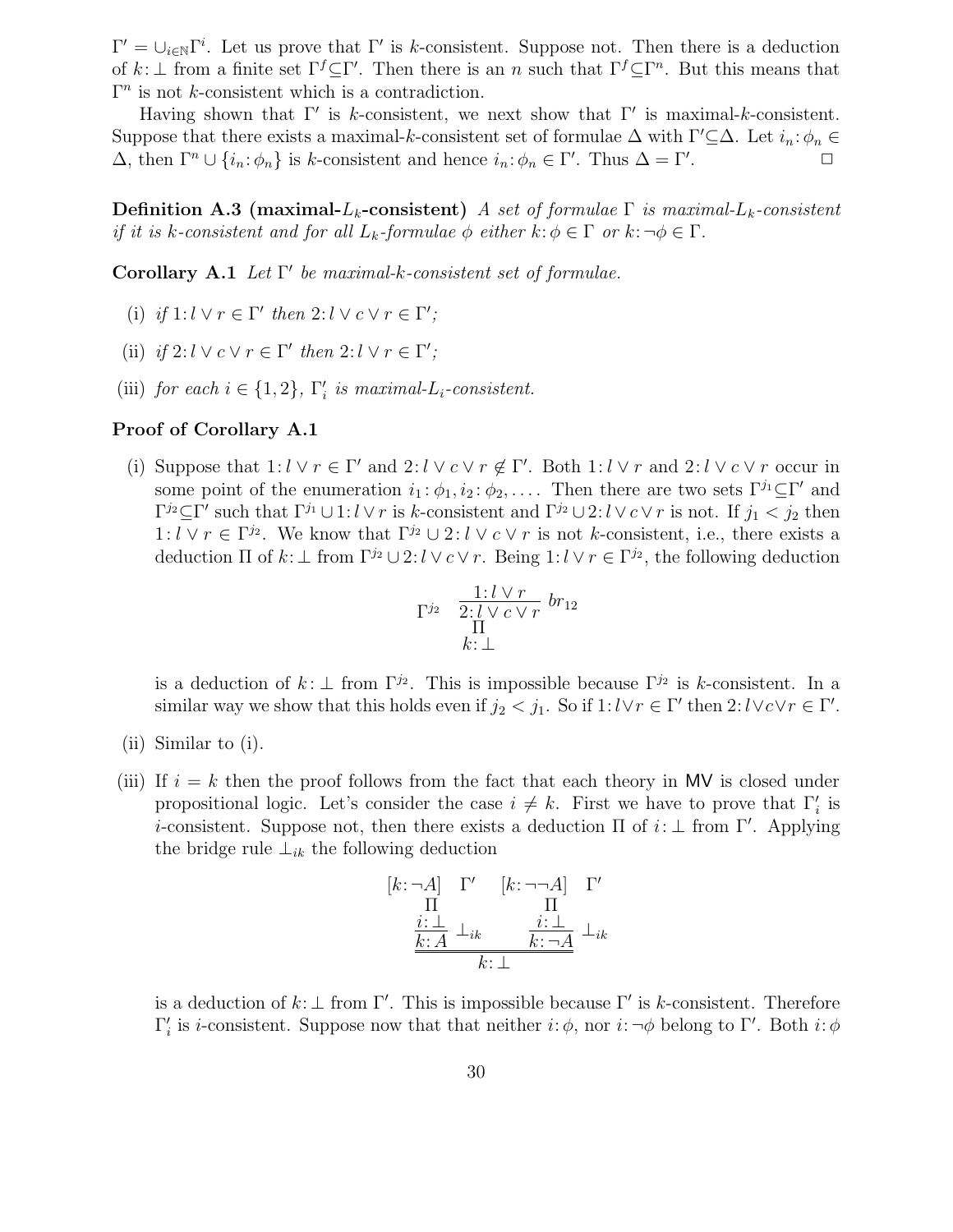and  $i:\neg \phi$  occur in some point of the enumeration  $i_1:\phi_1, i_2:\phi_2, \ldots$ . Then there are two sets  $\Gamma^{j_1} \subseteq \Gamma'$  and  $\Gamma^{j_2} \subseteq \Gamma'$  such that both  $\Gamma^{j_1} \cup i$ :  $\phi$  and  $\Gamma^{j_2} \cup i$ :  $\neg \phi$  are not k-consistent. Suppose  $j_1 < j_2$  (the case  $j_1 > j_2$  is similar). Then  $\Gamma^{j_2} \cup i : \phi$  is not k-consistent. By Lemma A.2 it follows that  $\Gamma^{j_2}$  is not k-consistent as well. But this is impossible. Therefore the hypothesis that neither  $i: \phi$ , nor  $\neg i: \phi$  belong to Γ' must be false. This allows us to conclude that each  $\Gamma'_i$  is maximal- $L_i$ -consistent.

**Lemma A.2** If  $\Gamma$ ,  $i: \phi \vdash_{\mathsf{MV}} k: \bot$  and  $\Gamma$ ,  $i: \neg \phi \vdash_{\mathsf{MV}} k: \bot$ , then  $\Gamma \vdash_{\mathsf{MV}} k: \bot$ .

**Proof of Lemma A.2** The case  $i = k$  follows easily from the fact that each theory in MV is closed under classical logic. Suppose  $i \neq k$ . From the hypothesis there exist two deductions  $\Pi_1$  and  $\Pi_2$  of  $k: \bot$  from Γ,  $i: ∞$  and Γ,  $i: \neg ∞$  respectively. Therefore the following deduction is a proof of  $k: \perp$  from  $\Gamma$ .

$$
\Gamma, \left[i : \neg \phi\right] \n\Pi_2 \n\underbrace{k : \bot}_{i : \phi} \bot_{ki} \n\Pi_1 \n\underbrace{k : \bot}
$$

 $\Box$ 

 $\Box$ 

We can now define the canonical models starting from maximal-k-consistent sets of formulae Γ 0 . From the proof of completeness for propositional logic we know that every maximal-L<sub>i</sub>-consistent set of formulae  $\Gamma'_i$  univocally defines a propositional model  $m^{\Gamma'_i}$  such that  $m^{\Gamma'_i} \models_{cl} \phi$  if and only if  $\phi \in \Gamma'_i$ .

**Definition A.4 (Canonical model)** Let  $\Gamma'$  be a maximal-k-consistent set of formulae. The canonical model  $\mathbb{C}^c$  is a compatibility relation containing a single compatibility pair  $\langle \{m^{\Gamma'_1}\}, \{m^{\Gamma'_2}\} \rangle.$ 

**Lemma A.3** For every  $L_i$ -formula  $\phi$ ,  $m^{\Gamma'_i} \models_{cl} \phi$  if and only if  $i: \phi \in \Gamma'_i$ .

The proof is similar to that for propositional logic.

Lemma A.4  $\mathbb{C}^c$  is indeed a V-model.

**Proof of Lemma A.4** To show that  $C^c$  is a V-model it has to be shown that it is a compatibility relation over  $2^{M_1} \times 2^{M_2}$ , which satisfies both Definition 3.1 and Definition 4.1. It is clear, however, from the definition of  $\mathbb{C}^c$ , that  $\mathbb{C}^c \neq \emptyset$ . All that needs to be proved in order to satisfy Definition 3.1 is that  $\langle \{m^{\Gamma_1}\}, \{m^{\Gamma_2}\}\rangle \neq \langle \emptyset, \emptyset \rangle$ . This follows from item (iii) in Corollary A.1.

We show now that  $\mathbf{C}^c$  satisfies Definition 4.1. We prove first that if  $m^{\Gamma'_1} \neq \emptyset$  then  $m^{\Gamma'_2} \neq \emptyset$ . If  $m^{\Gamma'_1} \neq \emptyset$ , then  $m^{\Gamma'_1}$  satisfies l or r (or both). Therefore 1:  $l \vee r \in \Gamma'_1$  by Lemma A.3. By Lemma A.1 (i),  $2: l \vee c \vee r \in \Gamma'_2$  and  $m^{\Gamma'_2}$  satisfies  $l \vee c \vee r$  again by Lemma A.3. Thus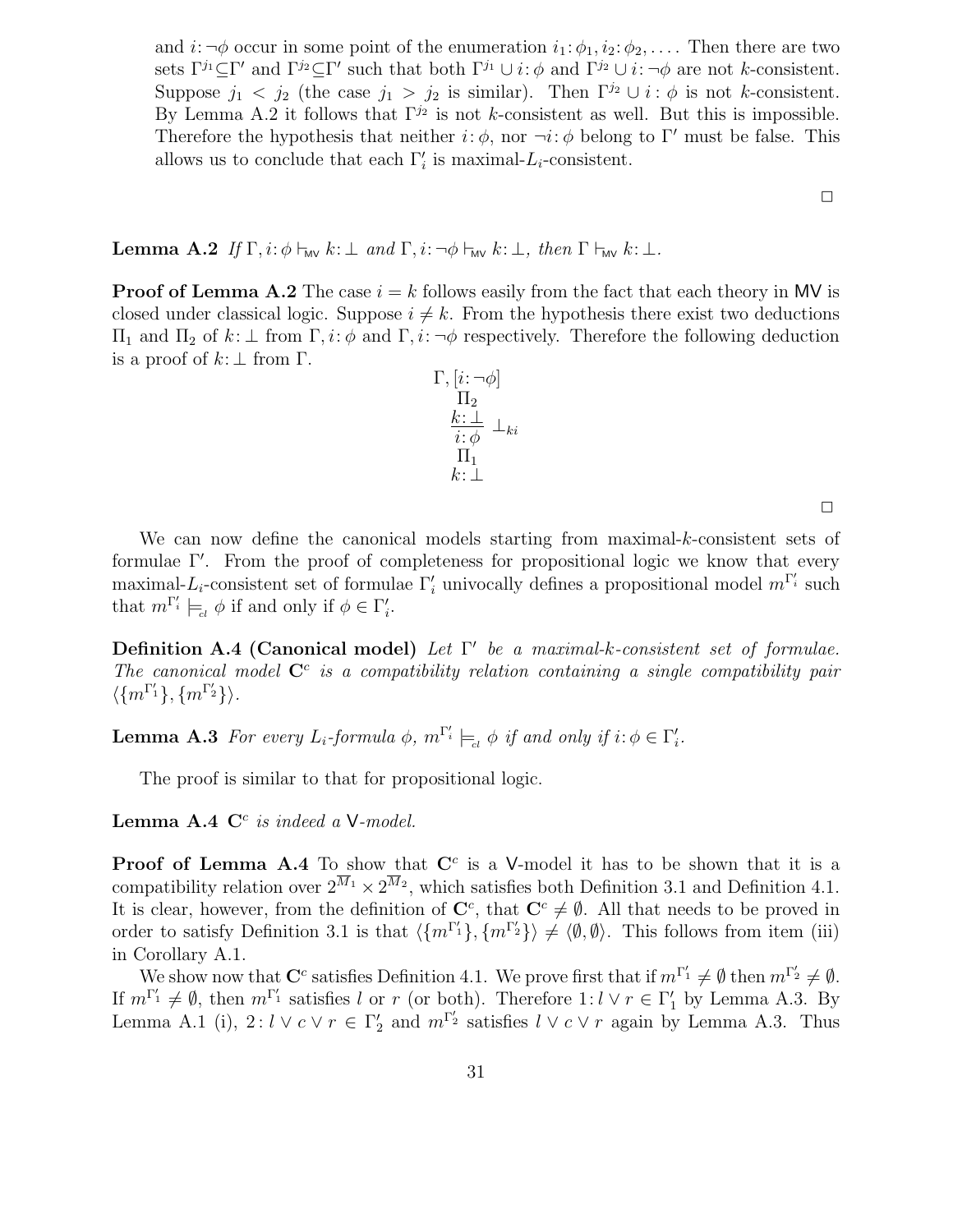$m^{\Gamma'_2} \neq \emptyset$ . The proof that  $m^{\Gamma'_2} \neq \emptyset$  implies  $m^{\Gamma'_1} \neq \emptyset$  is similar. Finally, both  $|\mathbf{c}_1| = 1$  and  $|\mathbf{c}_2| = 1$  are easy consequences of the definition of  $\mathbf{C}^c$ . . The contract of  $\mathbb{R}^n$  is the contract of  $\Box$ 

It is now straightforward to complete the proof of completeness.

**Proof of Theorem A.2** Recall that the contrapositive is to be proved: if  $\Gamma \not\models_{\mathsf{MV}} k : \phi$  then there exists a model **C** with a sequence **c** such that for all  $j \neq k$ ,  $\mathbf{c}_j \models \Gamma_j$ , and there exists a  $m \in \mathbf{c}_k$  such that  $m \models_{cl} \Gamma_k$  but  $m \not\models_{cl} \phi$ .

Assuming that  $\Gamma\mathcal{V}_{\text{MV}}$  k:  $\phi$  holds, then  $\Gamma\cup k:\neg\phi$  is k-consistent (if not then  $\Gamma\cup k:\neg\phi \vdash_{\text{MV}} k:\bot$ and so  $\Gamma \vdash_{\mathsf{MV}} k: \phi$  would also hold by an application of the  $\bot_k$  rule). By Lemma A.1 there is a maximal-k-consistent set of formulae Γ' containing  $\Gamma \cup k$ : ¬ $\phi$ . Consider the model C<sup>c</sup> defined starting from Γ'. By Lemma A.3,  $\mathbf{c}_j^c \models \Gamma'_j$ ,  $j \neq k$ . Similarly the unique local model  $m^{\Gamma'_k}$ in  $\mathbf{c}_k^c$  satisfies  $\Gamma'_k$ . From  $k: \neg \phi \in \Gamma'_k$  and  $\Gamma'_k$  maximal- $L_k$ -consistent, it follows that  $\phi \notin \Gamma'_k$ . Therefore  $m^{\Gamma'_k} \not\models \phi$  by Lemma A.3. This ends the proof of the completeness theorem. Q.E.D.

# B Reasoning about belief - soundness and completeness

Let HMB  $\subseteq$ { $\mathcal{R}dw$ ,  $\mathcal{R}upr$ }. The goal of this section is to show that an HMB system is sound and complete w.r.t. the class of HMB models (where MBK  $= \{ \mathcal{R}dw, \mathcal{R}upr \}$ ). In Section B.1 we prove the Soundness Theorem and in Section B.2 the Completeness Theorem.

In order to prove the Soundness and Completeness Theorems, we slightly modify the definition of HMB model (Definition 4.2), by introducing the following property.

**Definition B.1 (Pointwise property)** Let  $C = \{c\}$  with  $c = \langle c_0, c_1, \ldots c_k, \ldots \rangle$  be a model. C satisfies the pointwise property if, for all compatibility sequences  $c \in C$ , for all  $i \in I$ , for any local model  $m \in c_i$ , there exists a sequence  $c' \in C$  such that

- 1.  $\mathbf{c}'_i = \{m\};$
- 2.  $\mathbf{c}'_j \subseteq \mathbf{c}_j$ , with  $j \neq i$ .

Intuitively: take a model  $C$ , a compatibility sequence c and a local model m belonging to the *i*-th element  $c_i$  of c. C satisfies the pointwise property if it contains another sequence c' such that (i) the *i*-th element of c' is exactly m, and (ii) all the *j*-th elements of c' are subsets of the corresponding j-th elements of c. Figure 15 graphically represents c and  $c'$ . Notice that we have a different  $c'$  for any  $m \in \mathbf{c}$ .

From now on, an HMB model is a model as introduced in Definition 4.2, which satisfies also the pointwise property.

#### B.1 The proof of soundness

**Theorem B.1 (Soundness Theorem)** If  $\Gamma \vdash_{HMB} k:\phi$ , then  $\Gamma \models_{HMB} k:\phi$ .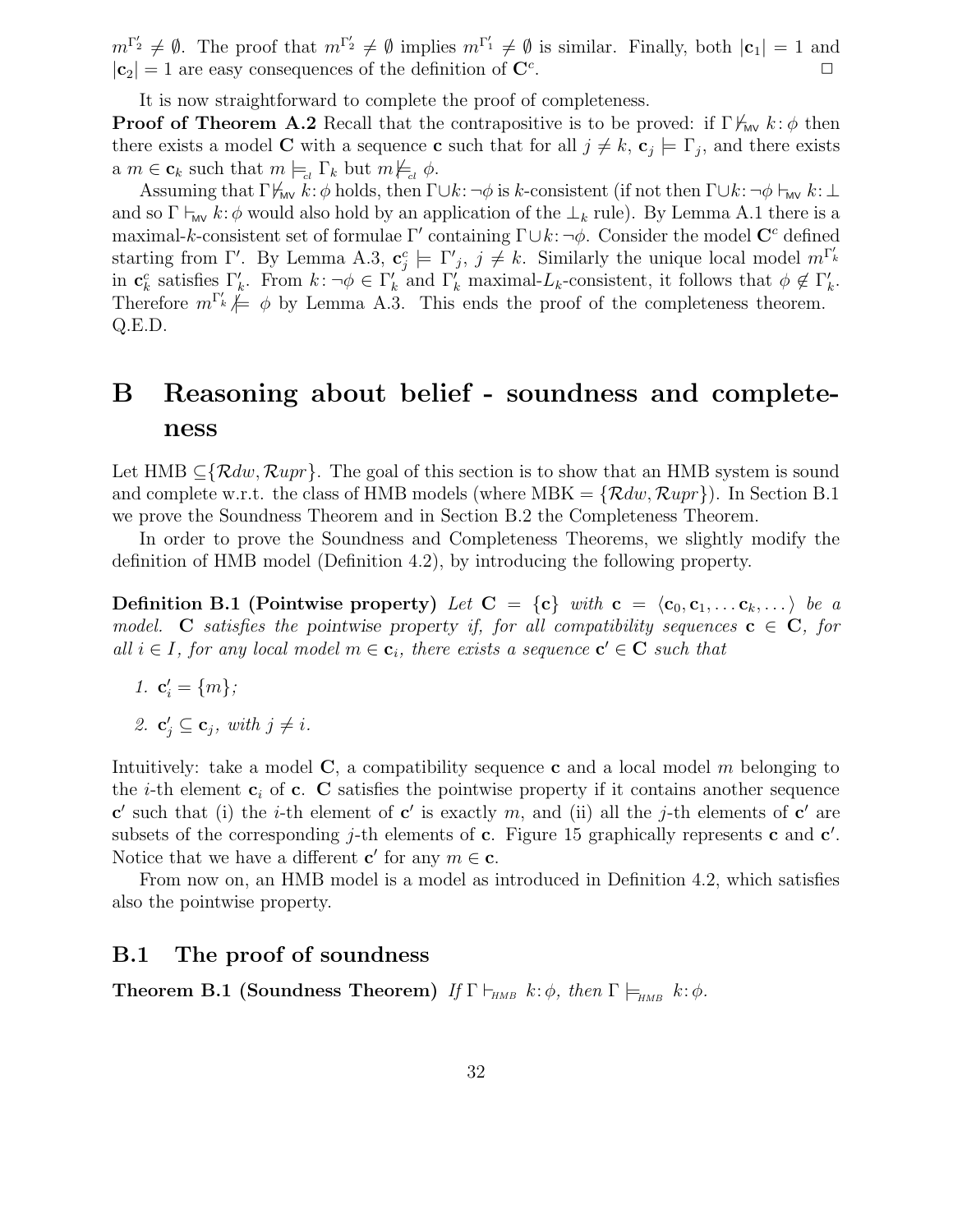

Figure 15: The pointwise property.

**Proof of Theorem B.1** The proof is by induction on the structure of the derivation of k:  $\phi$  from Γ. The proof for the base case,  $\supset I_k$ ,  $\supset E_k$ , and  $\perp_k$  is equal to the one given in Section A.1. All that needs to be proven is soundness of bridge rules  $\mathcal{R}dw_k$  and  $\mathcal{R}upr_k$ .

- $\mathcal{R}dw_{k-1}$ : If  $\Gamma \vdash_{\text{HMB}} k:\phi$  and the last rule used is  $\mathcal{R}dw_{k-1}$ , then  $\Gamma \models_{\text{HMB}} k-1:B(\degree\phi\degree)$  holds from the inductive hypothesis. Let C be an  $\mathcal{R}dw$ -model (MBK-model) and  $\mathbf{c} \in \mathbf{C}$  be a sequence such that  $c_j$  satisfies  $\Gamma_j$ ,  $j \neq k$ . We must show that for every  $m \in c_k$ ,  $m \models_{cl} \Gamma_k$  implies  $m \models_{cl} \phi$ . Let  $m \in \mathbf{c}_k$  be a local model such that  $m \models_{cl} \Gamma_k$ . From the pointwise property of HMB models there exists a sequence  $c'$  such that
	- 1. for  $j \neq k$ ,  $\mathbf{c}'_j \subseteq \mathbf{c}_j$ .

2. for 
$$
j = k
$$
,  $c'_k = \{m\};$ 

It is easy to see that this chain satisfies all the formulae in Γ. Thus, from the inductive hypothesis and from the fact that all the local models in  $\mathbf{c}'_{k-1}$  satisfy  $\Gamma_{k-1}$ , it follows that all the local models in  $\mathbf{c}'_{k-1}$  satisfy  $B({}^\omega\phi)$ , i.e.,  $B({}^\omega\phi) \in \Theta(\mathbf{c}'_{k-1})$ . From the definition of Rdw-model (MBK-model)  $\phi \in \Theta(\mathbf{c}'_k)$ . Thus  $m \models_{cl} \phi$  and  $\Gamma \models_{\text{HMB}} k : \phi$ holds.

- $\mathcal{R}upr_k$ : If  $\Gamma \vdash_{\text{HMB}} k: B(\lq\lq\lq\lq\lq\lq)$  and the last rule used is  $\mathcal{R}upr_k$ , then  $\Gamma \models_{\text{HMB}} k+1:\phi$  from the inductive hypothesis. Let C be a  $\mathcal{R}upr$ -model (MBK-model) and  $\mathbf{c} \in \mathbf{C}$  be a sequence such that  $\mathbf{c}_j$  satisfies  $\Gamma_j$ ,  $j \neq k$ . We must show that for every  $m \in \mathbf{c}_k$ ,  $m \models_{cl} \Gamma_k$  implies  $m \models_{\alpha} B(\check{\varphi})$ . Let  $m \in \mathbf{c}_k$  be a local model such that  $m \models_{\alpha} \Gamma_k$ . From the pointwise property of HMB models there exists a chain  $c'$  such that
	- 1. for every  $j \neq k$ ,  $\mathbf{c}'_j \subseteq \mathbf{c}_j$ ;
	- 2. for  $j = k$ ,  $\mathbf{c}'_k = \{m\};$

 ${\bf c}'$  satisfies all the formulae in  $\Gamma$ . Thus, from the inductive hypothesis it follows that all the local models in  $\mathbf{c}'_{k+1}$  satisfy  $\phi$ . Now, suppose that m does not satisfy  $B(\mathbf{w}^n)$ .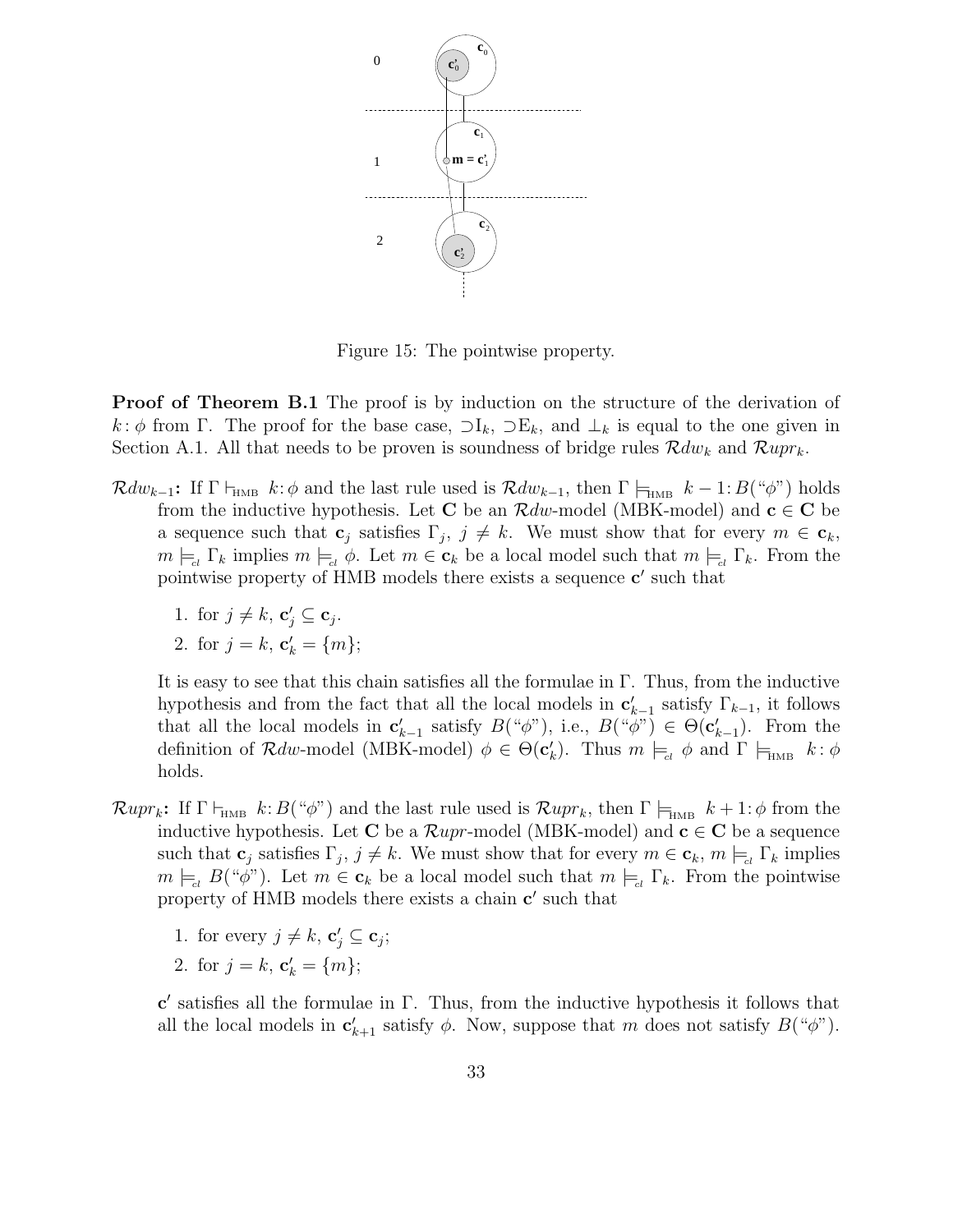From the definition of  $\mathcal{R}upr$  model (MBK-model) there exists another sequence  $\mathbf{c}''$ k-admissible for **c'** such that  $\mathbf{c}_{k+1}''$  does not satisfy  $\phi$ . Consider the model containing all the sequences in C and the sequence  $\langle c'_0, c'_1, \ldots, c'_k, c''_{k+1}, c''_{k+2}, \ldots \rangle$ . It is easy to see that this model is still an  $\mathcal{R}upr$ -model (MBK-model). From the fact that all the formulae in  $\Gamma$  have index  $\leq k$  it follows that all the  $\mathbf{c}'_j$  in this sequence satisfy  $\Gamma$  and  $\mathbf{c}_{k+1}''$  does not satisfy  $k+1$ :  $\phi$ . This contradicts the inductive hypothesis. Therefore there is no m which does not satisfy  $B(\degree\phi^{\scriptscriptstyle\prime\prime})$  and  $\Gamma \models_{\text{\textnormal{HMB}}} k: B(\degree\phi^{\scriptscriptstyle\prime\prime})$  holds.

Q.E.D.

### B.2 The proof of completeness

### **Theorem B.2 (Completeness Theorem)** If  $\Gamma \models_{HMB} k:\phi$ , then  $\Gamma \models_{HMB} k:\phi$ .

The proof is similar to that in Section A.2 and relies upon the being able to construct maximally consistent sets of formulae and being able to use them in the definition of the canonical model.

The definitions of k-consistency, maximal-k-consistency, and maximal- $L_k$ -consistency, given in Appendix A, are used in the following.

**Lemma B.1** Let  $\mathcal{R}dw \in HMB$ . If  $\Gamma$  is k-consistent then  $\Gamma$  is j-consistent for all  $j \leq k$ .

**Proof of Lemma B.1** Suppose that  $\Gamma \vdash_{\text{HMB}} j : \bot$  holds for some  $j \leq k$ . Then  $\Gamma \vdash_{\text{HMB}} j$ j : B("⊥") holds from one assumption of j : ¬B("⊥") and one application of the  $\perp_i$  rule. Therefore  $\Gamma \vdash_{HMB} j + i: \bot$ . The same two steps can be repeated until  $\Gamma \vdash_{HMB} k: \bot$ . But this is impossible because  $\Gamma$  is k-consistent. Thus  $\Gamma \not\vdash_{\text{HMB}} j: \bot$  for all  $j \leq k$ .

The steps towards the definition of canonical model for an HMB system are similar to the ones in Appendix A. It is easy to notice that the construction of the maximal- $k$ -consistent set of formulae in Lemma A.1 does not depend upon any particular MC system. Therefore Lemma A.1 holds. What is different is the set of properties that the maximal- $k$ -consistent set  $\Gamma'$  satisfies.

#### Corollary B.1

- (i) Let  $\mathcal{R}dw \in HMB$ . If  $i: B(\degree \phi) \in \Gamma'$  then  $i+1: \phi \in \Gamma'$ .
- (ii) Let  $\mathcal{R}upp \in HMB$ . If  $i+1: \phi \in \Gamma'$  and  $\vdash_{HMB} i+1: \phi$  then  $i: B({}``\phi") \in \Gamma'.$
- (iii) Let HMB = MBK. For every  $i \leq k$ ,  $\Gamma'_i$  is maximal-L<sub>i</sub>-consistent.

#### Proof of Corollary B.1

(i) Suppose that  $i: B({}^\omega \phi$ " $) \in \Gamma'$  and  $i+1: \phi \notin \Gamma'$ . Both  $i: B({}^\omega \phi$ " $)$  and  $i+1: \phi$  occur in some point of the enumeration  $i_1 : \phi_1, i_2 : \phi_2, \ldots$ . Then there are two sets  $\Gamma^{j_1} \subseteq \Gamma'$  and  $\Gamma^{j_2}\subseteq\Gamma'$  such that  $\Gamma^{j_1}\cup i$ :  $B({}^\omega\phi")$  is k-consistent and  $\Gamma^{j_2}\cup i+1$ : φ is not k-consistent. If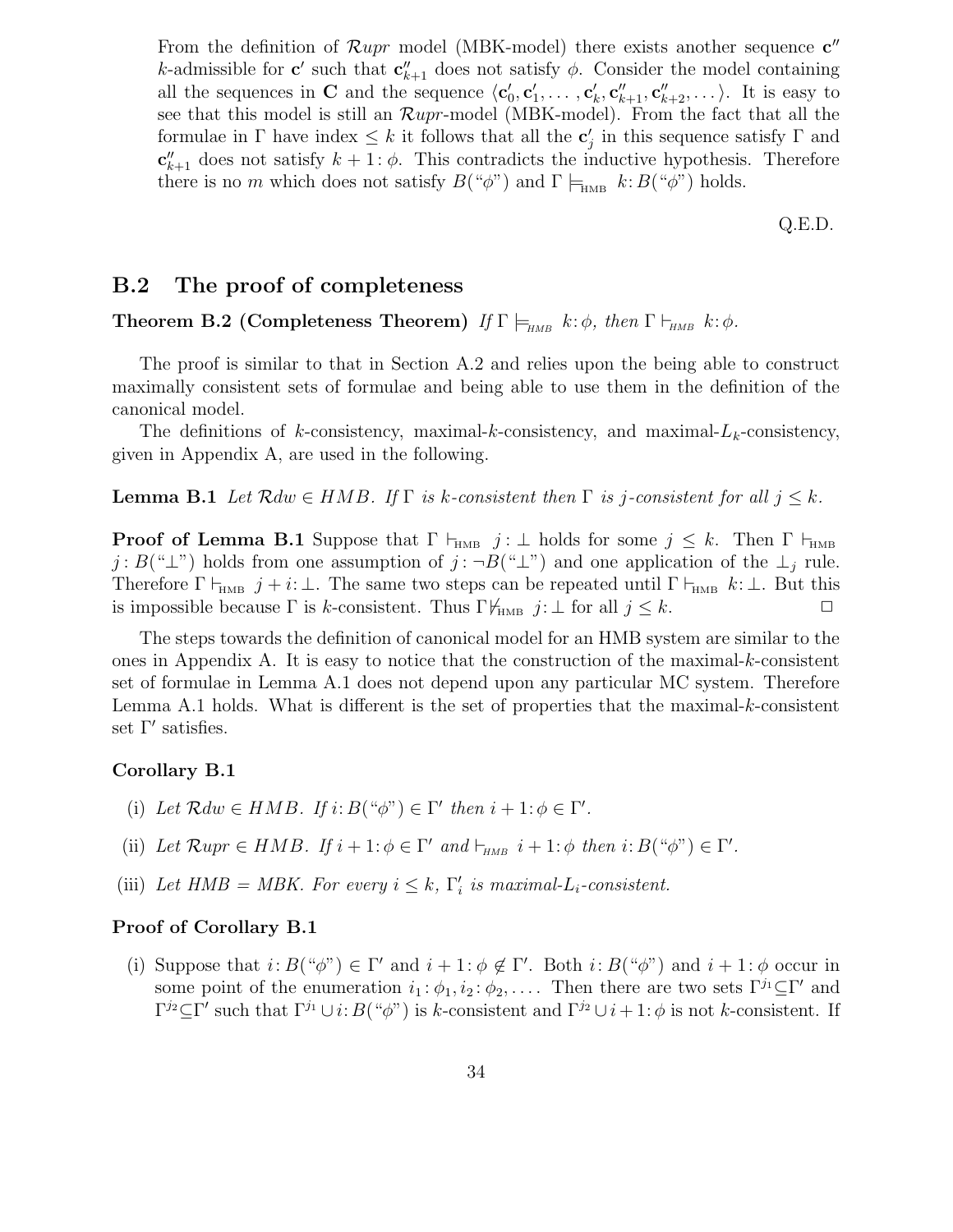$j_1 < j_2$  then  $i: B(\lq \phi^{\gamma}) \in \Gamma^{j_2}$ . We know that  $\Gamma^{j_2} \cup i + 1: \phi$  is not k-consistent, i.e., there exists a deduction  $\Pi$  of  $k: \bot$  from  $\Gamma^{j_2} \cup i + 1: \phi$ . Being  $i: B(\lq \phi^{\gamma}) \in \Gamma^{j_2}$ , the deduction

$$
\Gamma^{j_2} \quad \frac{i: B(" \phi")}{i+1: \phi} \mathcal{R} dw_i
$$

$$
\Pi \atop k: \perp
$$

is a deduction of  $k:\perp$  from  $\Gamma^{j_2}$ . This is impossible because  $\Gamma^{j_2}$  is k-consistent. In a similar way we show that this holds even if  $j_2 < j_1$ . So, if  $i: B(" \phi") \in \Gamma'$  then  $i+1: \phi \in \Gamma'$ .

(ii) Suppose that  $i + 1: \phi \in \Gamma'$ ,  $i + 1: \phi$  is provable (i.e.  $\vdash_{\text{HMB}} i + 1: \phi$ ), and  $i: B(\lq\phi\lq) \not\in \Gamma'$ . Both  $i + 1: \phi$  and  $i: B(\omega)$  occur in some point of the enumeration  $i_1: \phi_1, i_2: \phi_2, \ldots$ Then there are two sets  $\Gamma^{j_1} \subseteq \Gamma'$  and  $\Gamma^{j_2} \subseteq \Gamma'$  such that  $\Gamma^{j_1} \cup i + 1 : \phi$  is k-consistent and  $\Gamma^{j_2} \cup i : B(\omega)$  is not k-consistent. If  $j_1 < j_2$  then  $i + 1 : \phi \in \Gamma^{j_2}$ . We know that  $\Gamma^{j_2} \cup i: B({}^{\alpha}\phi^{\gamma})$  is not k-consistent, i.e., there exists a deduction  $\Pi$  of  $k: \bot$  from  $\Gamma^{j_2} \cup i: B({}^{\omega} \phi^{n})$ . Being  $i+1: \phi \in \Gamma^{j_2}$  and  $i+1: \phi$  provable, the following deduction

$$
\Gamma^{j_2} \quad \frac{i+1:\phi}{i:B({}^{\alpha}\phi^{\gamma})} \; \mathcal{R}upr_i
$$

$$
\prod_{k:\; \perp}^{ \prod}
$$

is a deduction of  $k\perp$  from  $\Gamma^{j_2}$  (the hypothesis that  $i+1:\phi$  is provable is crucial in order to satisfy the restriction of  $\mathcal{R}upr_i$ ). This is impossible because  $\Gamma^{j_2}$  is k-consistent. In a similar way we show that this holds even if  $j_2 < j_1$ . So if  $i+1: \phi \in \Gamma'$  then  $i: B({\omega} \phi)^{N} \in \Gamma'.$ 

(iii) *i*-consistency of every  $\Gamma'_i$  with  $i \leq k$  follows from Lemma B.1. Suppose that neither  $i: \phi$  nor  $i: \neg \phi$  are in  $\Gamma'_i$ . Both  $i: \phi$  and  $i: \neg \phi$  occur in some point of the enumeration  $i_1: \phi_1, i_2: \phi_2, \ldots$  Then there are two sets of formulae  $\Gamma^{j_1} \subseteq \Gamma'$  and  $\Gamma^{j_1} \subseteq \Gamma'$  such that  $\Gamma^{j_1} \cup i : \phi \vdash_{MBK} k : \bot$  and  $\Gamma^{j_2} \cup i : \neg \phi \vdash_{MBK} k : \bot$ . Suppose that  $j_1 < j_2$ . Then  $\Gamma^{j_2} \cup i : \phi \vdash_{\text{MBK}} k : \bot$  as well. From Lemma B.2 it follows that  $\Gamma^{j_2} \vdash_{\text{MBK}} k : \bot$ , but this contradict the k-consistency of  $\Gamma^{j_2}$ . With a similar proof it can be shown that  $j_2 < j_1$  implies  $\Gamma^{j_1} \vdash_{\text{MBK}} k: \bot$ . But this contradict the k-consistency of  $\Gamma^{j_1}$ . So, for all L<sub>i</sub>-formulae either  $i: \phi \in \Gamma'_i$  or  $i: \neg \phi \in \Gamma'_i$ .

 $\Box$ 

**Lemma B.2** For all  $i \leq j$ , if  $\Gamma$ ,  $i: \phi \vdash_{MBK} j: \psi$  and  $\Gamma$ ,  $i: \neg \phi \vdash_{MBK} j: \psi$  then  $\Gamma \vdash_{MBK} j: \psi$ .

**Proof of Lemma B.2** Being  $i \leq j$ , we can rewrite j as  $i + n$  with  $n \geq 0$ . It will be shown that  $\Gamma, i: \phi \vdash_{MBK} i + n: \psi$  and  $\Gamma, i: \neg \phi \vdash_{MBK} i + n: \psi$  imply  $\Gamma \vdash_{MBK} i + n: \psi$  by induction on n. Assuming  $n = 0$ , i.e., that both  $\Gamma, i: \phi \vdash_{MBK} i: \psi$  and  $\Gamma, i: \neg \phi \vdash_{MBK} i: \psi$  hold, it is easy to provide a derivation of  $\Gamma \vdash_{MBK} i: \psi$ . This can be done because each MBK system is closed under propositional logic. The induction hypothesis is that  $\Gamma', i: \phi \vdash_{MBK} i + n: \psi'$  and  $\Gamma', i: \neg \phi \vdash_{\text{MBK}} i + n: \psi' \text{ imply } \Gamma' \vdash_{\text{MBK}} i + n: \psi' \text{ for arbitrary } \Gamma', i + n: \psi'.$  It will be shown that  $\Gamma, i: \phi \vdash_{MBK} i + n + 1: \psi$  and  $\Gamma, i: \neg \phi \vdash_{MBK} i + n + 1: \psi$  imply  $\Gamma \vdash_{MBK} i + n + 1: \psi$ . On the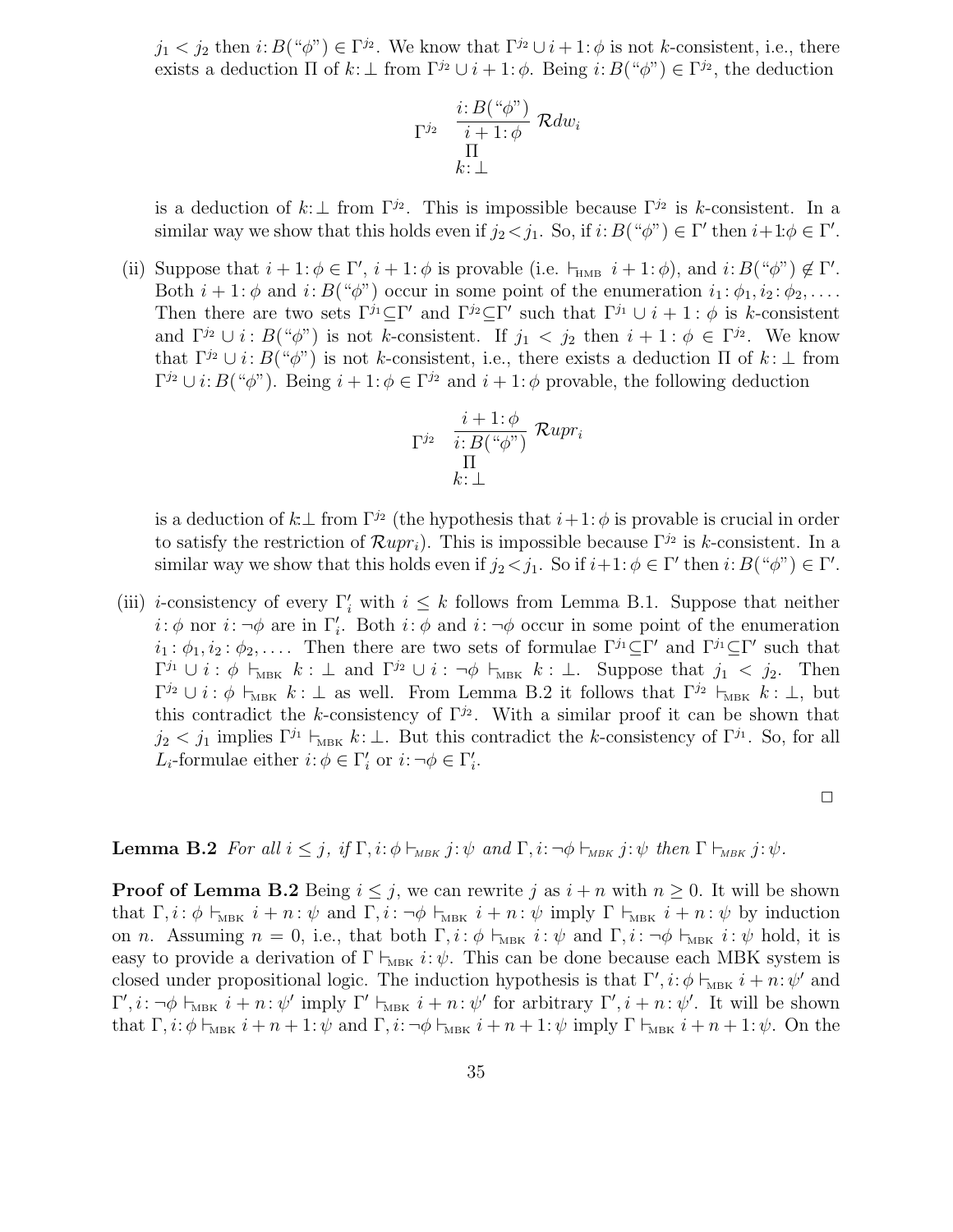assumption that  $\Gamma, i: \phi \vdash_{MBK} i + n + 1: \psi$  and  $\Gamma, i: \neg \phi \vdash_{MBK} i + n + 1: \psi$  hold, and from the finites of the derivation we know that there exists a  $\Gamma_f \subseteq \Gamma$  for which  $\Gamma_f$ ,  $i: \phi \vdash_{\text{MBK}} i + n + 1: \psi$ and  $\Gamma_f, i: \neg \phi \vdash_{MBK} i + n + 1 : \psi$ .  $\Gamma_f$  contains formulae with index  $\leq i + n + 1$  and can be rewritten as  $\{i + n + 1 : \gamma_1, \dots, i + n + 1 : \gamma_m\} \cup \Gamma'$  where all the indexes in  $\Gamma'$  are  $\leq i + n$ . By m applications of the  $\Box$ I<sub>i+n+1</sub> rule followed by an application of the  $\mathcal{R}upr$  rule, the following derivations hold:

$$
\Gamma', i: \phi \vdash_{MBK} i + n: B(" \gamma_1 \supset ... (\gamma_m \supset \psi) ...")
$$
  
 
$$
\Gamma, i: \neg \phi \vdash_{MBK} i + n: B(" \gamma_1 \supset ... (\gamma_m \supset \psi) ...")
$$

The induction hypothesis is now applicable and so  $\Gamma' \vdash_{MBK} i + n : B(\llbracket \gamma_1 \supset ... \supset \gamma_m \supset ... \supset \gamma_m$  $\psi$ )...") holds. From this derivation, one application of  $\mathcal{R}dw$  followed by the assumption of  $i+n+1: \gamma_1, \ldots, i+n+1: \gamma_m$  and m applications of  $\supset E_{i+n+1}$  gives  $\{i+n+1: \gamma_1, \ldots, i+n+1:$  $\gamma_m$ }  $\cup$  Γ'  $\vdash_{\text{MBK}} i + n + 1: \psi$ . Being  $\{i + n + 1: \gamma_1, \ldots, i + n + 1: \gamma_m\}$   $\cup$  Γ' equal to  $\Gamma_f$  which is a subset of Γ, Γ  $\vdash_{\text{MBK}} i + n + 1: \psi$  holds.

We are now able to define canonical models starting from maximal-k-consistent sets of formulae Γ 0 . From the proof of completeness for propositional logics we know that every maximal-L<sub>i</sub>-consistent set of formulae  $\Gamma'_i$  univocally defines a propositional model  $m^{\Gamma'_i}$  such that  $m^{\Gamma'_i} \models_{cl} \phi$  if and only if  $\phi \in \Gamma'_i$ . Let  $\Gamma'$  be a maximal-k-consistent set of formulae. A compatibility sequence **c** is defined over  $\Gamma'$  if:

- (i)  $\mathbf{c}_i = \{m_i^{\Gamma'}\}$ , for  $\Gamma'_i$  maximal-*i*-consistent;
- (ii)  $\mathbf{c}_i = \{m \in \overline{M}_i \mid m \models_{cl} \Gamma'_i\},\$ otherwise.

**Lemma B.3** For every  $L_i$ -formula  $\phi$ , and every compatibility sequence **c** defined over  $\Gamma'$ ,  $\mathbf{c}_i \models_{\text{HMB}} \phi \text{ if and only if } i : \phi \in \Gamma'.$ 

**Proof of Lemma B.3** If  $i: \phi \in \Gamma'$  then all the local models in  $c_i$  satisfy  $\phi$  by construction. If  $c_i$  satisfies i:  $\phi$ , then all the local models in  $c_i$  satisfy  $\phi$ . Being  $c_i$  the class containing all and only the models satisfying  $\Gamma'_i$ , then  $\phi$  is a (propositional) logical consequence of the formulae in  $\Gamma_i'$ . From the completeness theorem for propositional logic there exists a deduction of  $i: \phi$ from  $\Gamma'_i$ . Thus  $\Gamma' \cup i : \phi$  is k-consistent (if not, there is a trivial deduction of  $k : \bot$  from  $\Gamma'$ which contradicts the k-consistency of  $\Gamma'$ ) and  $i: \phi \in \Gamma'$ . <mark>□</mark>

**Definition B.2 (Canonical model)** Let  $\overline{M}_0$ ,  $\overline{M}_1$ , ...,  $\overline{M}_k$ , ... be the classes of models for the languages  $L_0, L_1, \ldots, L_k, \ldots$  of an HMB system. The canonical model  $\mathbf{C}^c$  is a compatibility relation of type  $C \subseteq \prod_{i \in I} 2^{M_i}$  containing, for each maximal-k-consistent set of formulae  $\Gamma'$  for some index k, the compatibility sequence **c** defined over  $\Gamma'$ .

If HMB = Rdw, then  $\mathbf{C}^c$  contains also a sequence  $\mathbf{c}' = \langle \mathbf{c}_0, \ldots, \mathbf{c}_{i-1}, \{m\}, \emptyset, \ldots, \emptyset, \ldots \rangle$ for each local model  $m \in \mathbf{c}_i$ .

Lemma B.4  $\mathbb{C}^c$  is indeed an HMB model.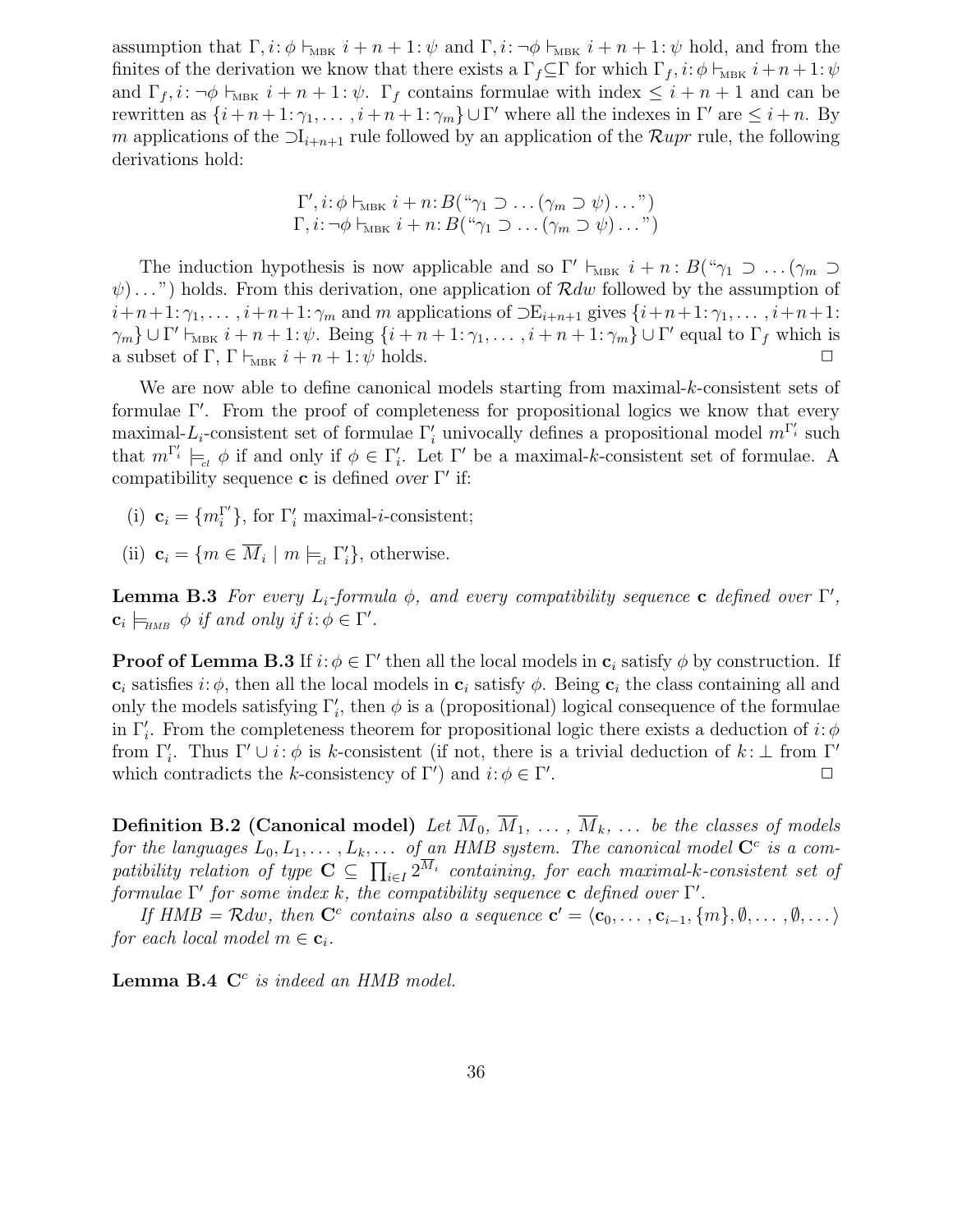**Proof of Lemma B.4** Let  $HMB = \mathcal{R}dw$ . C<sup>c</sup> satisfies the pointwise property by definition. We have to show that for every  $\mathbf{c} \in \mathbf{C}^c$ ,  $B^{-1}(\text{``}\Theta(\mathbf{c}_i)\text{''}) \subseteq \Theta(\mathbf{c}_{i+1})$ . The model contains compatibility sequences of two different forms, the ones defined over maximal- $k$ -consistent sets of formulae and the ones added in order to satisfy the pointwise property. Consider the first ones. Suppose that  $B(\check{\varphi}) \in \Theta(\mathbf{c}_i)$ . By Lemma B.3,  $i : B(\check{\varphi}) \in \Gamma'_i$ , and by Corollary B.1 (i),  $i + 1: \phi \in \Gamma'_{i+1}$ . Again by Lemma B.3,  $i + 1: \phi \in \Theta(\mathbf{c}_{i+1})$ . Consider now the second form of compatibility sequences. Suppose that  $B(\check{\phi}) \in \Theta(\mathbf{c}'_i)$ . Let j be greatest index such that  $c'_j \neq \emptyset$ . For every  $i \geq j$  the proof follows from the fact that  $c'_i = \emptyset$ . For every  $i < j - 1$  the proof follows from the fact that every  $c'_i$  is equal to  $c_i$ . If  $i = j - 1$ , then the proof is a consequence of the fact that  $\mathbf{c}'_j \subseteq \mathbf{c}_j$  and  $\mathbf{c}'_{j-1} = \mathbf{c}_{j-1}$ .

Let HMB =  $\mathcal{R}upr$ . First, we show that  $\mathbb{C}^c$  satisfies the pointwise property. It is easy to observe that in a Rupr system any assumption in  $L_j$   $(j \neq k)$  does not play any role in inferring k:  $\perp$ . Therefore, each Γ' maximal-k-consistent is such that  $\Gamma'_j = L_j$  for each  $j \neq k$ . On the other hand, it is easy to show that  $\Gamma'_k$  is maximal- $L_k$ -consistent. This is due to the fact that HMB systems are closed under propositional logic. Therefore, for each  $j \neq k$ ,  $c_j = \emptyset$ , and  $c_k = \{m^{\Gamma_k}\}\.$  As a consequence,  $\mathbb{C}^c$  satisfies the pointwise property. Second, we show that for every  $c \in \mathbb{C}^c$   $B({^\omega}V^{\downarrow}(\mathbf{c}_i)^{\omega}) \subseteq \Theta(\mathbf{c}_i)$ . Suppose that there is a formula  $i+1$ :  $\phi$ such that  $i: B(\lq\phi)$  is not in  $\Theta(\mathbf{c}_i)$ . We show that  $i: B(\lq\phi) \notin B(\lq\lq V^{\downarrow}(\mathbf{c}_i))$ , i.e., there exists a sequence  $\mathbf{c}' \in \mathbf{C}^c$  such that  $\mathbf{c}'_i \subseteq \mathbf{c}_i$  and  $\mathbf{c}'_{i+1} \not\models \phi$ . We know that  $i+1 : \phi$  is not provable in  $\mathcal{R}upr$  (otherwise  $i: B(\mathfrak{g}^n) \in \Theta(\mathbf{c}_i)$  from Corollary B.1 (ii) and Lemma B.3). Thus there exists an  $i + 1$ -consistent set of formulae containing  $i + 1$ :  $\neg \phi$  and, from Lemma A.1, a maximal-i + 1-consistent set of formulae  $\Gamma'$  containing  $i + 1$ :  $\neg \phi$ . Consider the sequence  $c'$  defined over Γ'. From what we have said above the *i*-th component of such sequence is the empty set. Being  $\emptyset \subseteq \mathbf{c}_i$ , c' is *i*-admissible for **c**. From  $\mathbf{c}'_{i+1} \not\models_{\text{HMB}} \phi$  it follows that  $i+1: \phi \notin V^{\downarrow}(\mathbf{c}_i)$ . So,  $i: B({}``\phi") \notin B({}``V^{\downarrow}(\mathbf{c}_i)"$  and the proof is done.

Let HMB = MBK. First, we show that  $\mathbb{C}^c$  satisfies the pointwise property. It is easy to observe that in this case each  $\Gamma'$  maximal-k-consistent is such that  $\Gamma'_j = L_j$  for each  $j > k$ . This fact, together with Corollary B.1 (iii) implies that for each  $j > k$ ,  $c_j = \emptyset$ , and for each  $j \leq k$ ,  $\mathbf{c}_j = \{m^{\Gamma'_i}\}\$ . As a consequence  $\mathbf{C}^c$  satisfies the pointwise property. The proof that the model satisfies  $B^{-1}({}^{\alpha}\Theta(\mathbf{c}_i)^{\gamma})\subseteq\Theta(\mathbf{c}_{i+1})$  and  $B({}^{\alpha}V^{\downarrow}(\mathbf{c}_i)^{\gamma})\subseteq\Theta(\mathbf{c}_i)$  is similar to the ones for  $HMB = \mathcal{R}dw$  and  $HMB = \mathcal{R}upr$ , respectively.

It is now straightforward to complete the proof of completeness.

**Proof of Theorem B.2** Recall that the contrapositive is to be proved: if  $\Gamma \not\models_{HMB} k:\phi$  then there exists a model C with a sequence c such that for all the  $j \neq k$  c<sub>j</sub>  $\models \Gamma_j$ , and there exists a  $m \in \mathbf{c}_k$  such that  $m \models_{cl} \Gamma_i$  but  $m \not\models_{cl} \phi$ .

Assuming that  $\Gamma \not\models_{\text{HMB}} k:\phi$  holds, then  $\Gamma \cup k:\neg \phi$  is k-consistent (if not then  $\Gamma \cup k:\neg \phi \vdash_{\text{HMB}}$  $k: \perp$  and so  $\Gamma \vdash_{\text{HMB}} k: \phi$  would also hold by an application of the  $\perp_k$  rule). By Lemma A.1 there is a maximal-k-consistent set of formulae  $\Gamma'$  containing  $\Gamma \cup k$ :  $\neg \phi$ . Consider the model  $\mathbb{C}^c$  defined in Definition B.2 and the sequence c defined over Γ'. From the definition of canonical model and Lemma B.3, for all  $i \neq k$  c<sub>i</sub> satisfies  $\Gamma_i$ . Moreover c<sub>k</sub> = { $m^{\Gamma'_k}$ } and it satisfies all the formulae in  $\Gamma'_k \cup k : \neg \phi$ . Being  $m^{\Gamma'_k}$  a classical model it does not satisfy φ. Thus **c** is the sequence falsifying  $\Gamma \models_{HMB} k:\phi$ . This ends the proof of the completeness theorem.  $Q.E.D.$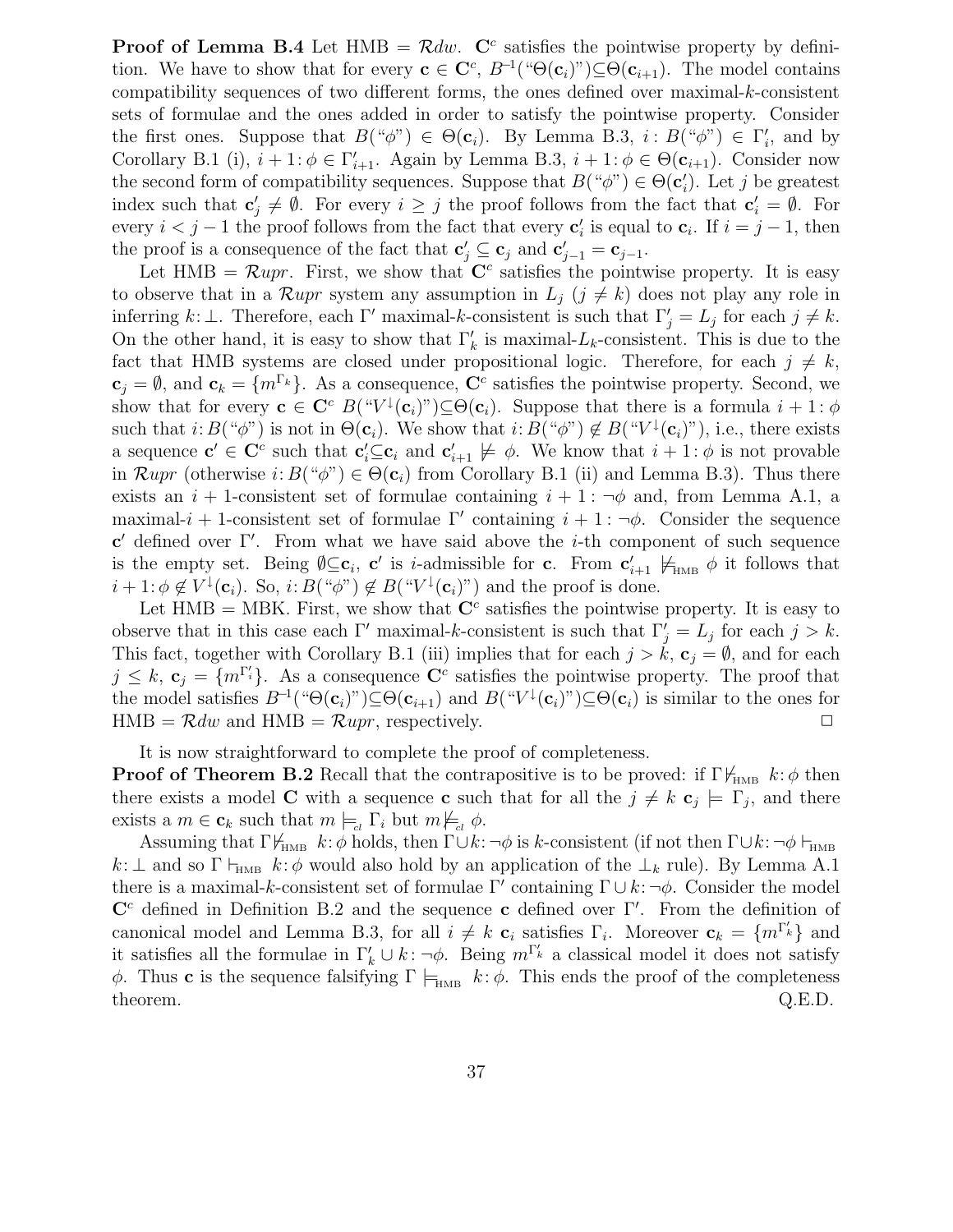# Acknowledgments

This paper has benefitted from many long discussions with Massimo Benerecetti, Paolo Bouquet, Enrico Giunchiglia and Alex Simpson. The influence of Luciano Serafini has been pervasive; without him this paper would have been very different, and much worse. Some useful feedback and suggestions have also come out of discussions with John McCarthy, Tom Costello, and Pat Hayes.

## References

- [1] G. Attardi and M. Simi. A formalisation of viewpoints. Fundamenta Informaticae, 23(2–4):149–174, 1995.
- [2] Y. Bar-Hillel. Indexical Expressions. Mind, 63:359–379, 1954.
- [3] M. Benerecetti, P. Bouquet, and C. Ghidini. Formalizing Belief Reports The Approach and a Case Study. In F. Giunchiglia, editor, Proceedings AIMSA'98, 8th International Conference on Artificial Intelligence, Methodology, Systems, and Applications, volume 1480 of LNAI, pages 62–75, Sozopol, Bulgaria, September, 21–23 1998. Springer Verlag.
- [4] M. Benerecetti, F. Giunchiglia, and L. Serafini. Model Checking Multiagent Systems. Journal of Logic and Computation, Special Issue on Computational & Logical Aspects of Multi-Agent Systems, 8(3):401–423, 1998. Also IRST-Technical Report 9708-07, IRST, Trento, Italy.
- [5] P. Bouquet and F. Giunchiglia. Reasoning about Theory Adequacy. A New Solution to the Qualification Problem. Fundamenta Informaticae, 23(2–4):247–262, June,July,August 1995. Also IRST-Technical Report 9406-13, IRST, Trento, Italy.
- [6] S. Buvač. Quantificational logic of context. In Proceedings of the Thirteenth National Conference on Artificial Intelligence, 1996.
- [7] S. Buvač and I. A. Mason. Propositional logic of context. *Proc. of the 11th National* Conference on Artificial Intelligence, pages 412–419, 1993.
- [8] C.C. Chang and J.M. Keisler. *Model Theory*. North Holland, 1973.
- [9] A. Cimatti and L. Serafini. Multi-Agent Reasoning with Belief Contexts: the Approach and a Case Study. In M. Wooldridge and N. R. Jennings, editors, Intelligent Agents: Proceedings of 1994 Workshop on Agent Theories, Architectures, and Languages, number 890 in Lecture Notes in Computer Science, pages 71–85. Springer Verlag, 1995. Also IRST-Technical Report 9312-01, IRST, Trento, Italy.
- [10] G. Criscuolo, F. Giunchiglia, and L. Serafini. A Foundation for Metareasoning, Part I: The Proof Theory. Journal of Logic and Computation. To appear. Also IRST-Technical Report 9704-02, IRST, Trento, Italy.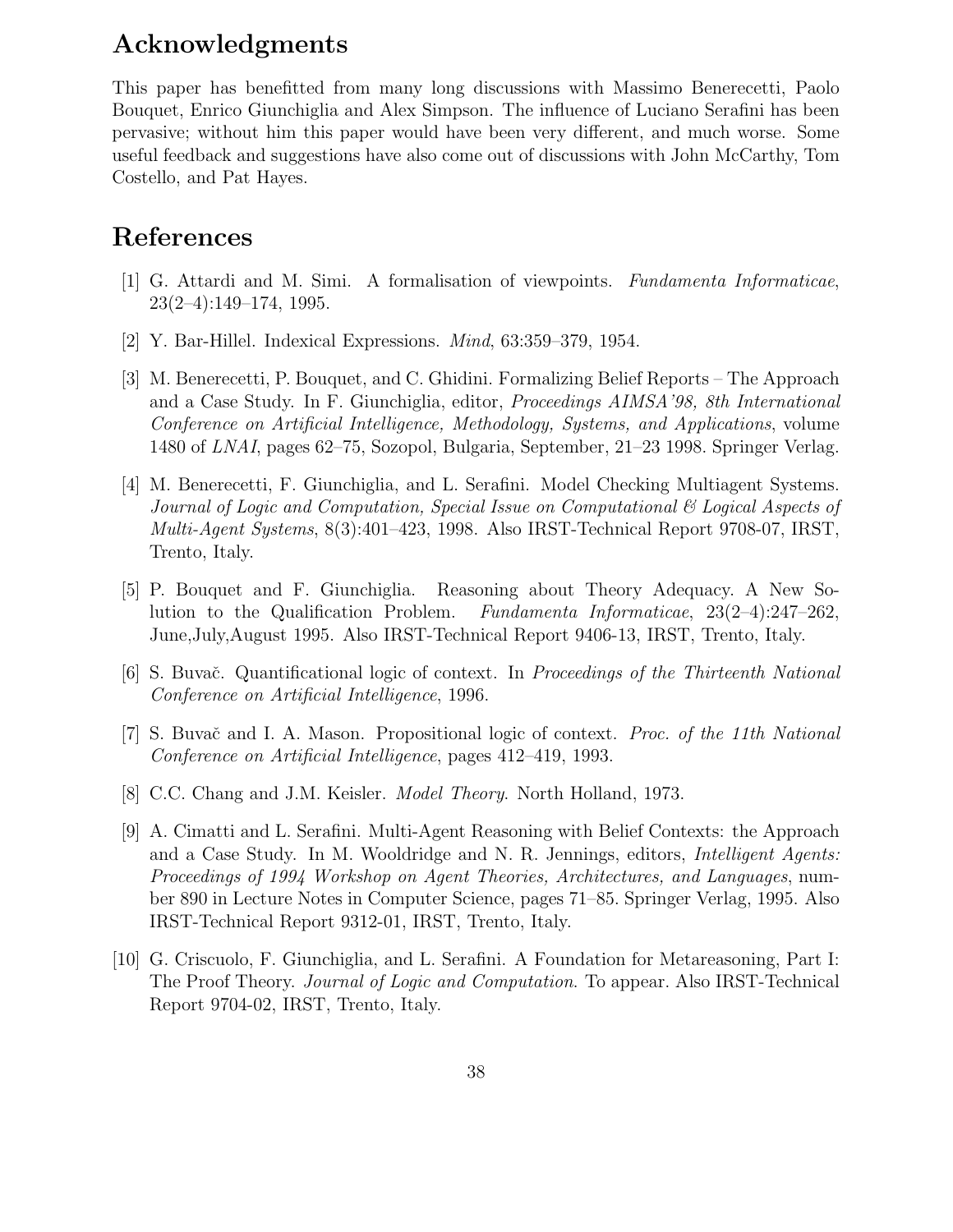- [11] G. Criscuolo, F. Giunchiglia, and L. Serafini. A Foundation for Metareasoning, Part II: The Model Theory. Journal of Logic and Computation. To appear. Also IRST-Technical Report 9710-13, IRST, Trento, Italy.
- [12] J. Dinsmore. Partitioned Representations. Kluwer Academic Publishers, 1991.
- [13] R. Fagin and J.Y. Halpern. Belief, awareness, and limited reasoning. Artificial Intelligence, 34:39–76, 1988.
- [14] A. Farquhar, A. Dappert, R. Fikes, and W. Pratt. Integrating Information Sources Using Context Logic. In Proceedings of AAAI Spring Symposium on Information Gathering from Distributed Heterogeneous Environments, 1995.
- [15] G. Fauconnier. Mental Spaces: aspects of meaning construction in natural language. MIT Press, 1985.
- [16] M. Fisher and C. Ghidini. Programming Resource-Bounded Deliberative Agents. In Proceedings of the Sixteenth International Joint Conference on Artificial Intelligence (IJCAI'99), pages 200–206. Morgan Kaufmann Publ., Inc, 1999.
- [17] D. M. Gabbay. Labelled Deductive Systems; principles and applications. Vol 1: Introduction, volume 33 of *Oxford Logic Guides*. Oxford University Press, Oxford, 1996.
- [18] C. Ghidini. A semantics for contextual reasoning: theory and two relevant applications. PhD thesis, Department of Computer Science, University of Rome "La Sapienza", March 1998. Also IRST-Technical Report 9803-02, IRST, Trento, Italy.
- [19] C. Ghidini. Modelling (Un)Bounded Beliefs. In P. Bouquet, L. Serafini, P. Brezillon, M. Benerecetti, and F. Castellani, editors, *Modelling and Using Context – Proceedings* of the 2nd International and Interdisciplinary Conference, Context'99, volume 1688 of Lecture Notes in Artificial Intelligence, pages 145–158. Springer Verlag - Heidelberg, 1999.
- [20] C. Ghidini and L. Serafini. Distributed First Order Logics. In D. Gabbay and M. de Rijke, editors, Frontiers Of Combining Systems 2, Studies in Logic and Computation. Research Studies Press, 1998.
- [21] C. Ghidini and L. Serafini. Information Integration for Electronic Commerce. In C. Sierra and P. Noriega, editors, Proceedings of the Workshop on Agent Mediated Electronic Trading (AMET'98), volume 1571 of LNAI, pages 189–206, Minneapolis, USA, May, 10 1998. Springer Verlag.
- [22] C. Ghidini and L. Serafini. Model Theoretic Semantics for Information Integration. In F. Giunchiglia, editor, Proceedings AIMSA'98, 8th International Conference on Artificial Intelligence, Methodology, Systems, and Applications, volume 1480 of LNAI, pages 267–280, Sozopol, Bulgaria, September, 21–23 1998. Springer Verlag. Also IRST-Technical Report 9807-03, IRST, Trento, Italy.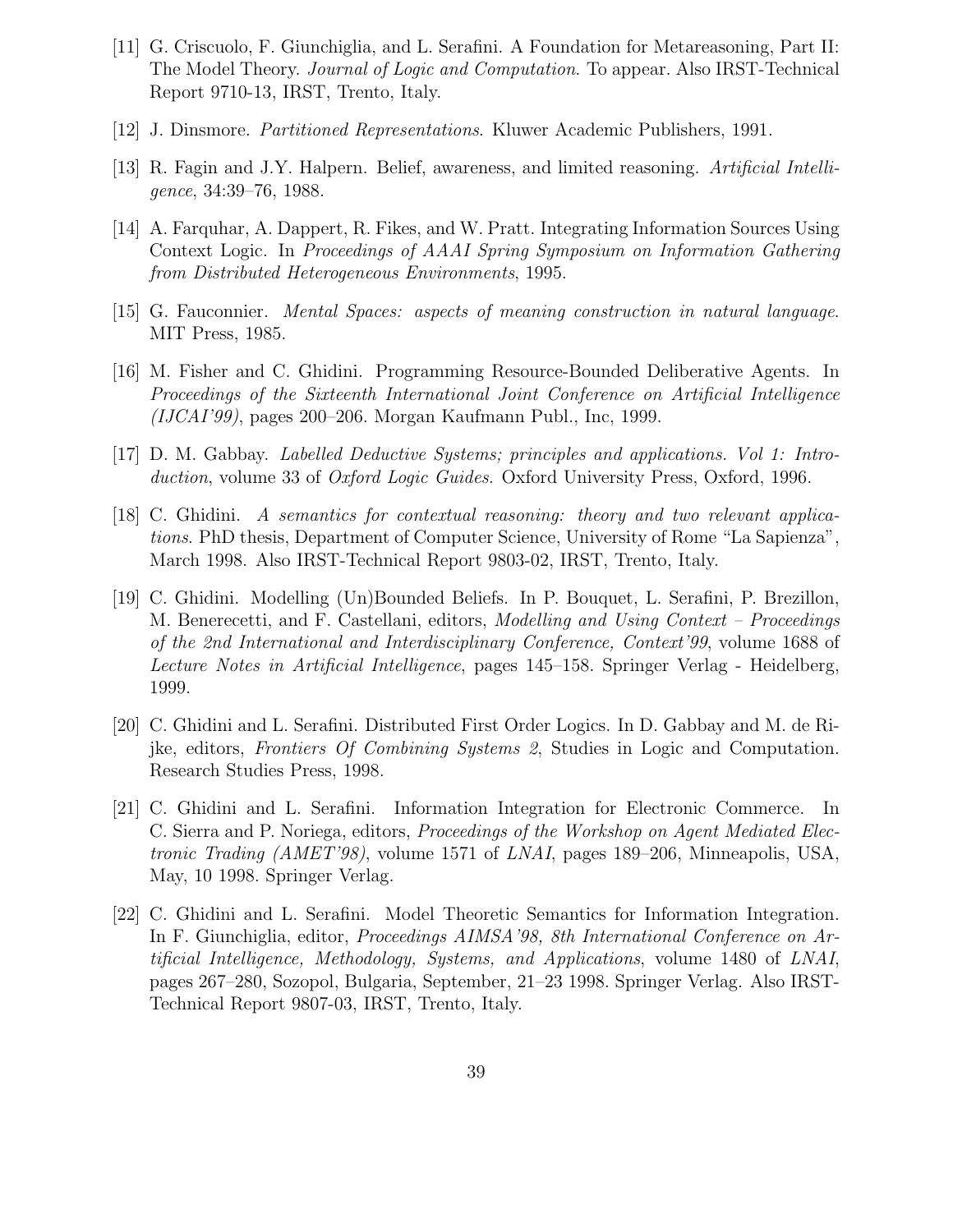- [23] E. Giunchiglia. Sistemi Multi-Contestuali: Teoria ed Applicazioni. PhD thesis, DIST Universit`a di Genova, 1993. Tesi di Dottorato di Ricerca in Ingegneria Elettronica ed Informatica. Roma, Italia, 30 Settembre 1993.
- [24] E. Giunchiglia and F. Giunchiglia. Ideal and Real Belief about Belief. In Practical Reasoning, International Conference on Formal and Applied Practical Reasoning, FAPR'96, number 1085 in Lecture Notes in Artificial Intelligence, pages 261–275. Springer Verlag, 1996. Long version forthcoming in "Journal of Logic and Computation".
- [25] F. Giunchiglia. Contextual reasoning. Epistemologia, special issue on I Linguaggi e le Macchine, XVI:345–364, 1993. Short version in Proceedings IJCAI'93 Workshop on Using Knowledge in its Context, Chambery, France, 1993, pp. 39–49. Also IRST-Technical Report 9211-20, IRST, Trento, Italy.
- [26] F. Giunchiglia and P. Bouquet. A Context-Based Framework for Mental Representation. In Proceedings of the Twentieth Annual Meeting of the Cognitive Science Society - CogSci'98, Madison, Wisconsin (USA), August 1998. Cognitive Science Society.
- [27] F. Giunchiglia and L. Serafini. Multilanguage hierarchical logics (or: how we can do without modal logics). Artificial Intelligence, 65:29–70, 1994. Also IRST-Technical Report 9110-07, IRST, Trento, Italy.
- [28] F. Giunchiglia, L. Serafini, E. Giunchiglia, and M. Frixione. Non-Omniscient Belief as Context-Based Reasoning. In Proc. of the 13th International Joint Conference on Artificial Intelligence, pages 548–554, Chambery, France, 1993. Also IRST-Technical Report 9206-03, IRST, Trento, Italy.
- [29] F. Giunchiglia, L. Serafini, and A. Simpson. Hierarchical meta-logics: intuitions, proof theory and semantics. In Proc. of META-92, Workshop on Metaprogramming in Logic, number 649 in LNCS, pages 235–249, Uppsala, Sweden, 1992. Springer Verlag. Also IRST-Technical Report 9101-05, IRST, Trento, Italy.
- [30] T. Givón. *Mind, Code and Context. Essays in Pragmatics*. Lawrence Erlbaum Associates, Inc., 1989.
- [31] R.V. Guha. Contexts: a Formalization and some Applications. PhD thesis, Department of Computer Science, Stanford University, 1991. Also report No. STAN-CS-91-1399- Thesis.
- [32] S. A. Kripke. Semantical considerations on modal logic. In Proc. A colloquium on Modal and Many-Valued Logics, Helsinki, 1962.
- [33] D. B. Lenat. Cyc: A large-scale investment in knowledge infrastructure. Communications of the ACM, 38(11):33–38, 1995.
- [34] J. McCarthy. Generality in Artificial Intelligence. Communications of ACM,  $30(12):1030-1035$ , 1987. Also in V. Lifschitz (ed.), Formalizing common sense: papers by John McCarthy, Ablex Publ., 1990, pp. 226–236.